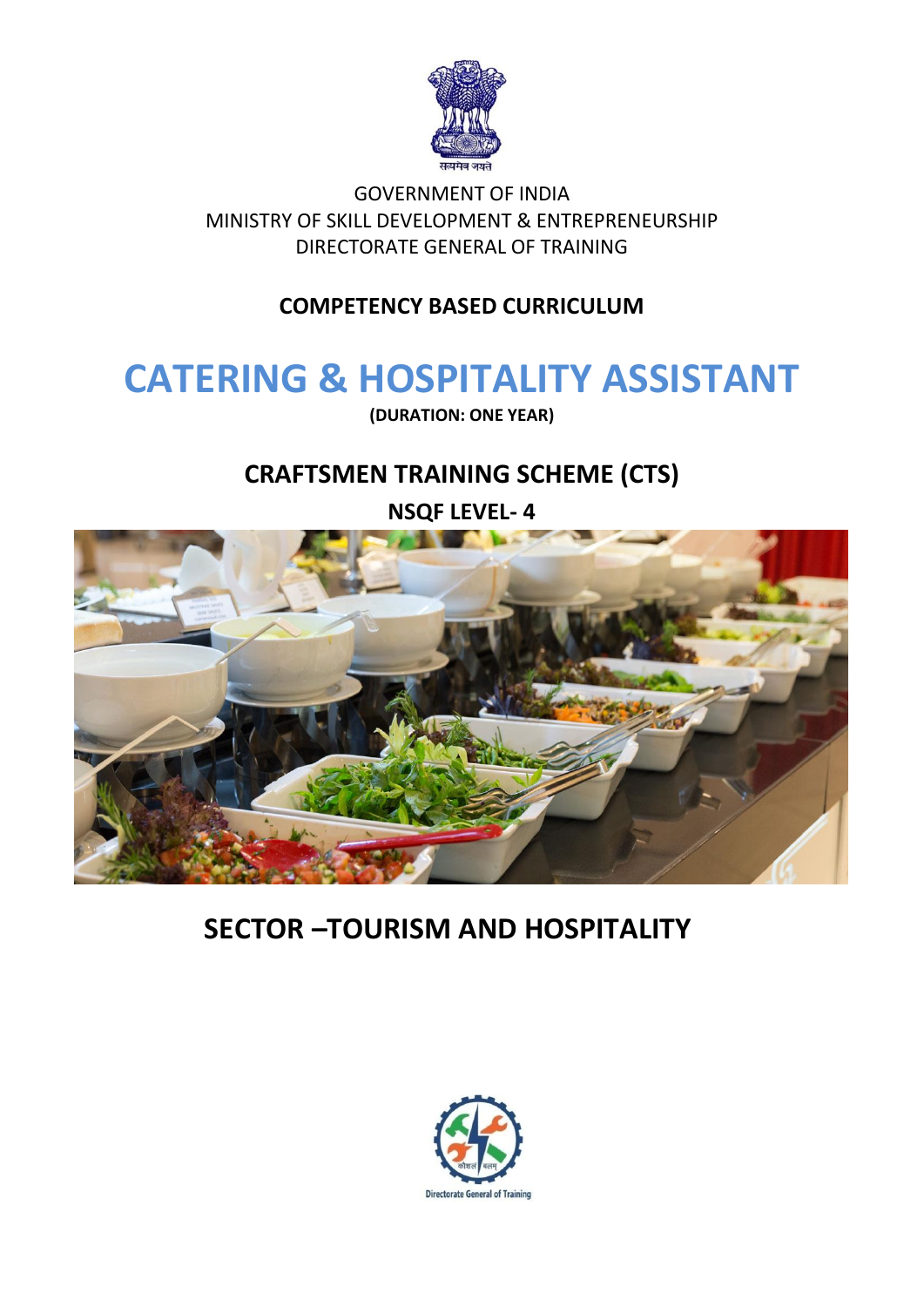# **CATERING & HOSPITALITY ASSISTANT**

**(Non-Engineering Trade)**

**(Revised in 2019)**

**Version: 1.2**

## **CRAFTSMEN TRAINING SCHEME (CTS)**

## **NSQF LEVEL - 4**

Developed By

Ministry of Skill Development and Entrepreneurship

Directorate General of Training **CENTRAL STAFF TRAINING AND RESEARCH INSTITUTE** EN-81, Sector-V, Salt Lake City,

Kolkata – 700 091 www.cstaricalcutta.gov.in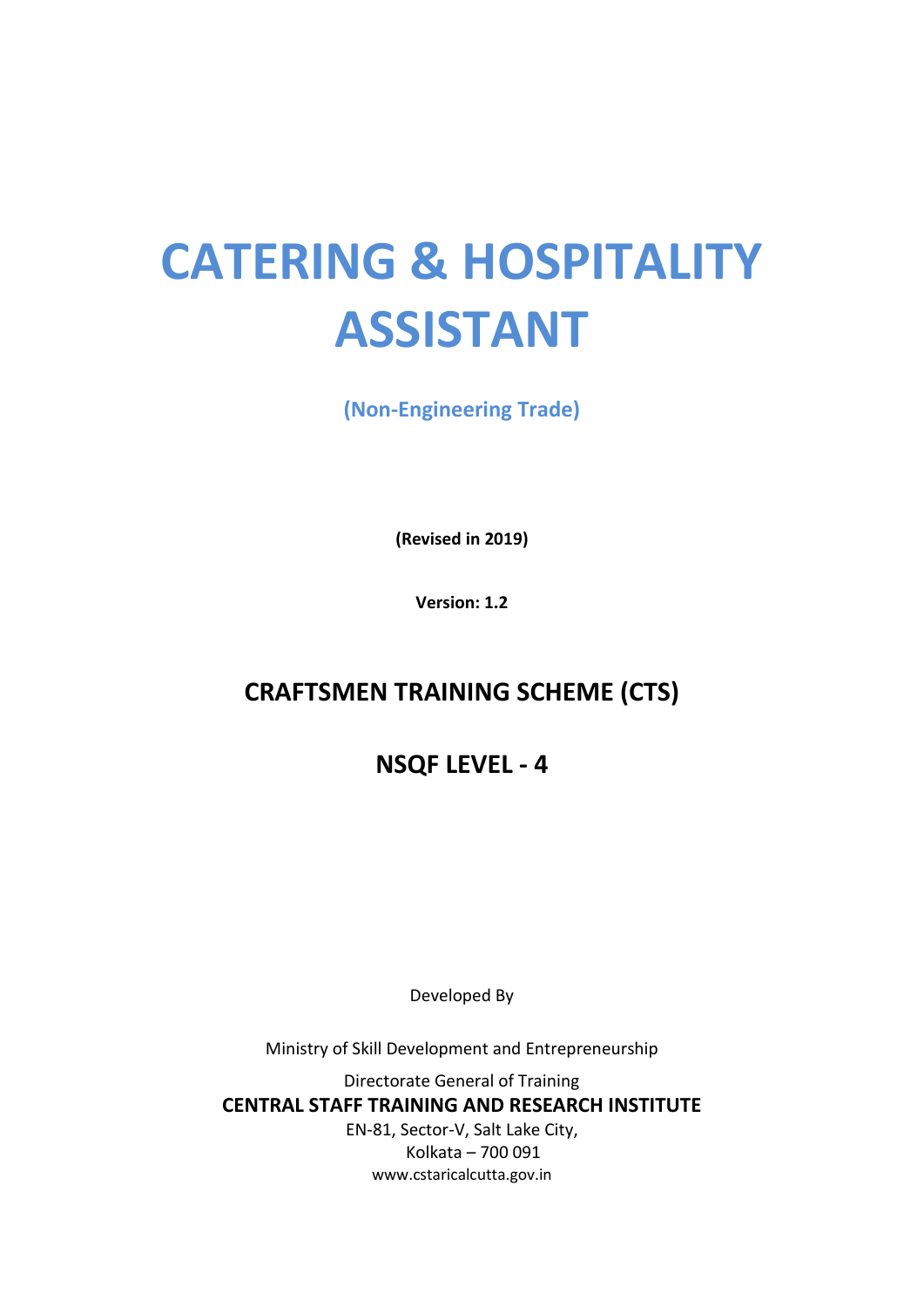| S No. | <b>Topics</b>                                | Page No.       |
|-------|----------------------------------------------|----------------|
| 1.    | <b>Course Information</b>                    | $\mathbf{1}$   |
| 2.    | <b>Training System</b>                       | $\overline{2}$ |
| 3.    | Job Role                                     | 6              |
| 4.    | <b>General Information</b>                   | $\overline{7}$ |
| 5.    | <b>Learning Outcome</b>                      | 9              |
| 6.    | <b>Assessment Criteria</b>                   | 10             |
| 7.    | <b>Trade Syllabus</b>                        | 14             |
|       | Annexure I (List of Trade Tools & Equipment) | 24             |
|       | Annexure II (List of Trade experts)          | 31             |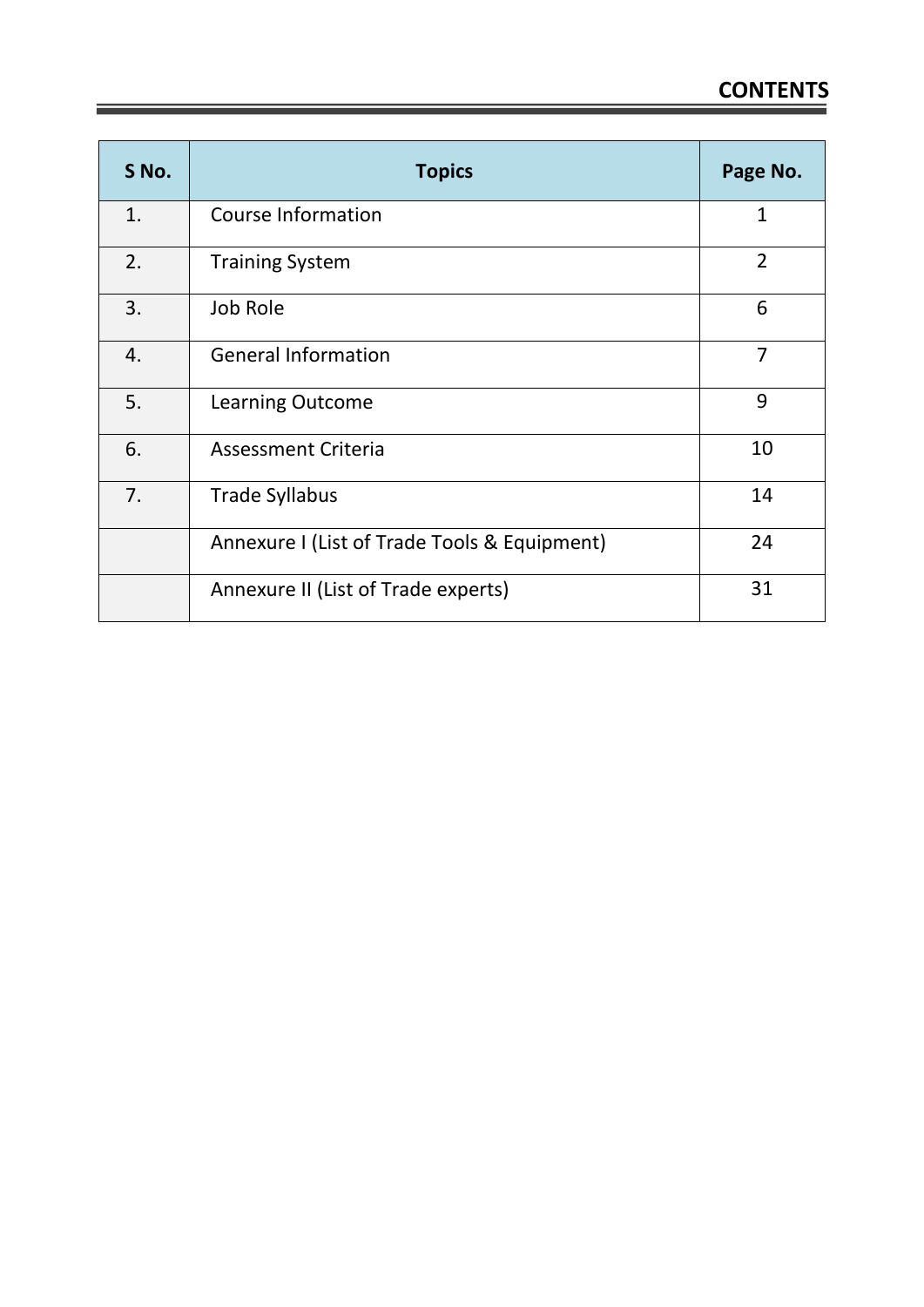During the one-year duration of "Catering & Hospitality Assistant" trade, a candidate is trained on Professional Skill, Professional Knowledge and Employability Skill related to job role. In addition to this, a candidate is entrusted to undertake project work, extracurricular activities and on-the-job training to build up confidence. The broad components covered under Professional Skill subject are as below:-

In this course, the trainee learns about different types of outlets and types of meals used in industry, adopt different profiles, dress codes and attributes of a waiter and identifies equipment, glassware tableware, cutlery/crockery and other equipments. He carries out Institute Housekeeping, Institutional Culture and staffing operations in Hotels. The trainee maintains cleaning schedule, operates various cleaning equipment, makes bed ready for the guest and maintain indoor plants/ flower arrangements. He/she learns to use various modern cookery levels of skill, attitude and behavior in the kitchen. He/she practices use of Kitchen Equipment, Tools Utensils, LPG Stove/ Cooking range, Electric Toaster, Mixer/ Grinder, Food Processor and Water Purifiers etc., undertake their care and maintenance. The Trainee identifies and performs various cuts of vegetable, fruits and preparation of eggs.

The trainee learns to plan menu following origin of menus, lay and relay table covers, A la carte cover and set up Buffet etc. He/she learns to take guest order, handling guest complaints and grievances. The Trainee learns to operate Internet, understand networking concept, LAN/ WAN, Services on Internet, E-Mails, Voice Mails, Browser and search engines etc. The trainee is able to communicate clearly avoiding jargon and slang, greet, ask permission to hold, respect customer, explain customer concerns, call transferring, offering services, building relationship by personal preference. The trainee also learns to prepare various alcoholic, non-alcoholic beverages, mocktails and cocktails etc.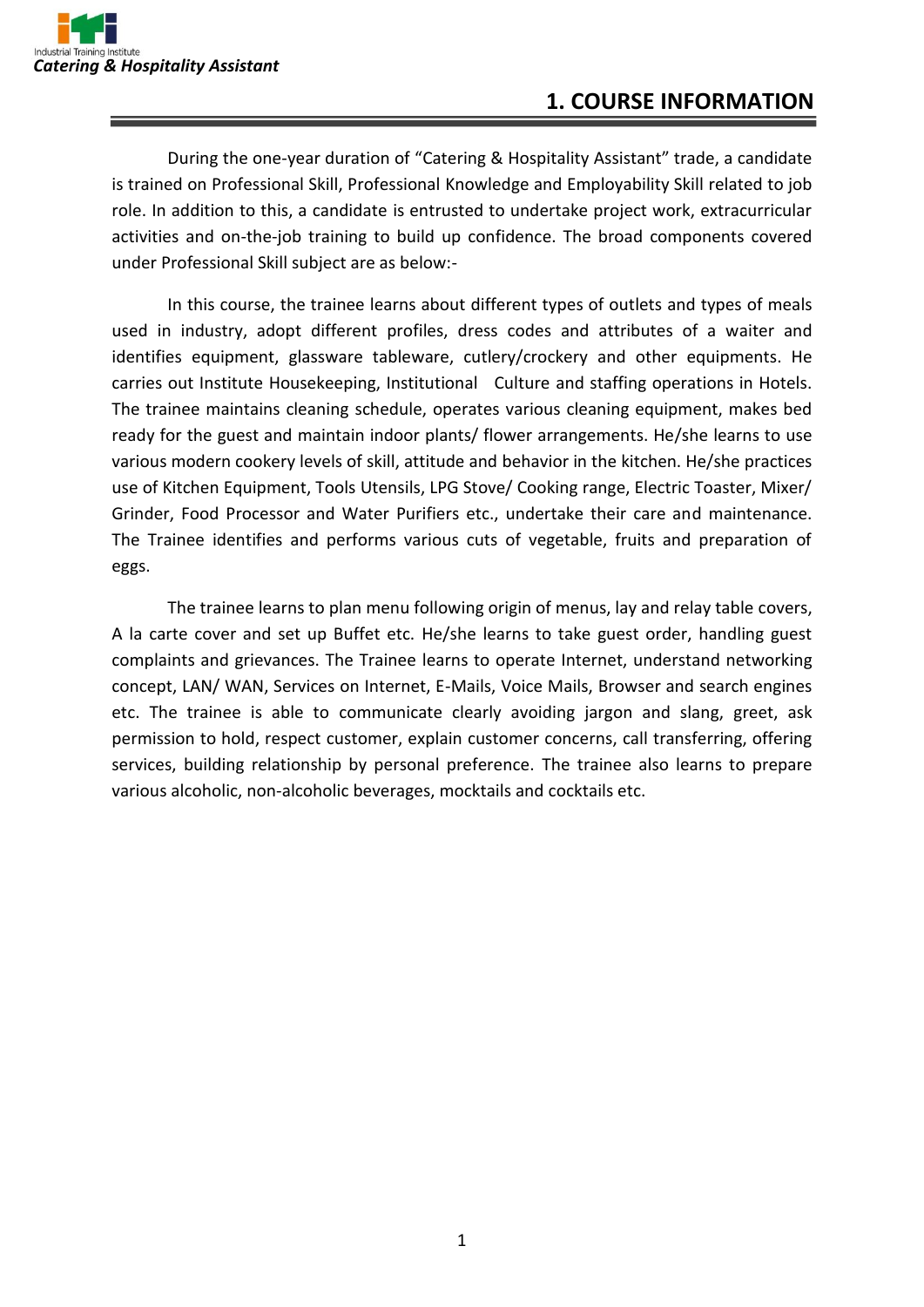#### **2.1 GENERAL**

The Directorate General of Training (DGT) under Ministry of Skill Development & Entrepreneurship offers a range of vocational training courses catering to the need of different sectors of economy/ Labour market. The vocational training programmes are delivered under the aegis of Directorate General of Training (DGT). Craftsman Training Scheme (CTS) with variants and Apprenticeship Training Scheme (ATS) are two pioneer schemes of DGT for strengthening vocational training.

'Catering & Hospitality Assistant' trade under CTS is one of the popular courses delivered nationwide through a network of ITIs. The course is of one year duration. It mainly consists of Domain area and Core area. The Domain area (Trade Theory & Practical) imparts professional skills and knowledge, while the Core area (Employability Skill) imparts requisite core skills, knowledge, and life skills. After passing out the training program, the trainee is awarded National Trade Certificate (NTC) by DGT which is recognized worldwide.

#### **Candidates broadly need to demonstrate that they are able to:**

- Read and interpret parameters/documents, plan and organize work processes, identify necessary materials and tools;
- Perform tasks with due consideration to safety rules, accident prevention regulations and environmental protection stipulations;
- Apply professional skill, knowledge & employability skills while performing jobs.
- Document the parameters related to the task undertaken.

#### **2.2 PROGRESSION PATHWAYS**

- Can join industry as Catering & Hospitality Assistant and will progress further as Supervisor and can rise up to the level of Manager.
- Can become Entrepreneur in the related field.
- Can join Apprenticeship programs in different types of industries leading to a National Apprenticeship certificate (NAC).
- Can join Crafts Instructor Training Scheme (CITS) in the trade for becoming an instructor in ITIs.
- Can join Advanced Diploma (Vocational) courses under DGT as applicable.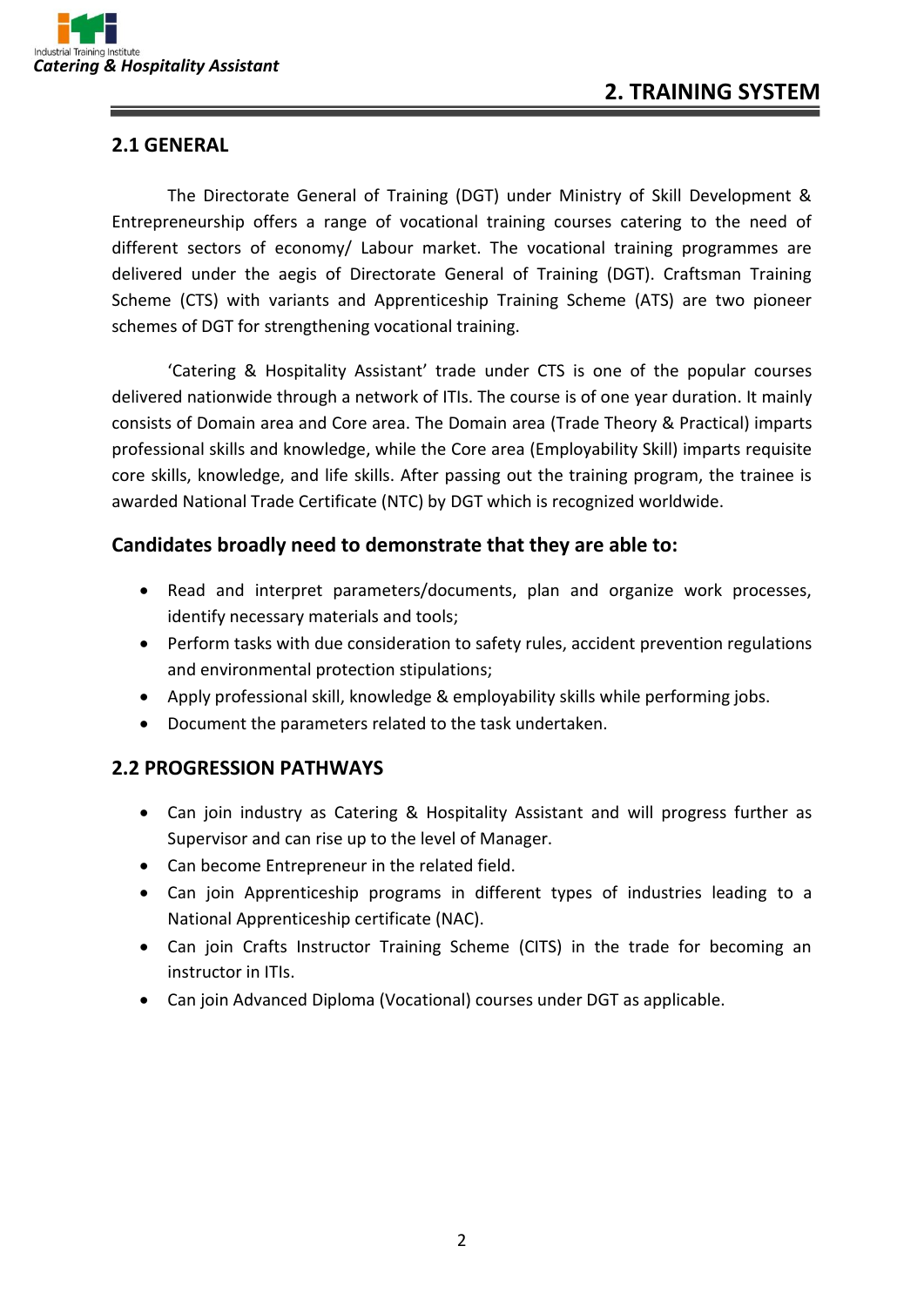

#### **2.3 COURSE STRUCTURE**

Table below depicts the distribution of training hours across various course elements during a period of one year: -

| S No. | <b>Course Element</b>                 | <b>Notional Training</b><br><b>Hours</b> |
|-------|---------------------------------------|------------------------------------------|
| 1     | Professional Skill (Trade Practical)  | 1200                                     |
| 2     | Professional Knowledge (Trade Theory) | 240                                      |
| 3     | <b>Employability Skills</b>           | 160                                      |
|       | <b>Total</b>                          | 1600                                     |

#### **2.4 ASSESSMENT & CERTIFICATION**

The trainee will be tested for his skill, knowledge and attitude during the period of course through formative assessment and at the end of the training programme through summative assessment as notified by the DGT from time to time.

a) The **Continuous Assessment** (Internal) during the period of training will be done by Formative Assessment Method by testing for assessment criteria listed against learning outcomes. The training institute has to maintain an individual trainee portfolio as detailed in assessment guideline. The marks of internal assessment will be as per the formative assessment template provided on [www.bharatskills.gov.in](http://www.bharatskills.gov.in/)

b) The final assessment will be in the form of summative assessment. The All India Trade Test for awarding NTC will be conducted by **Controller of examinations, DGT** as per the guidelines. The pattern and marking structure is being notified by DGT from time to time. **The learning outcome and assessment criteria will be the basis for setting question papers for final assessment. The examiner during final examination will also check** the individual trainee's profile as detailed in assessment guideline before giving marks for practical examination.

#### **2.4.1 PASS REGULATION**

For the purposes of determining the overall result, weightage of 100% is applied for six months and one year duration courses and 50% weightage is applied to each examination for two years courses. The minimum pass percent for Trade Practical and Formative assessment is 60% & for all other subjects is 33%. There will be no Grace marks.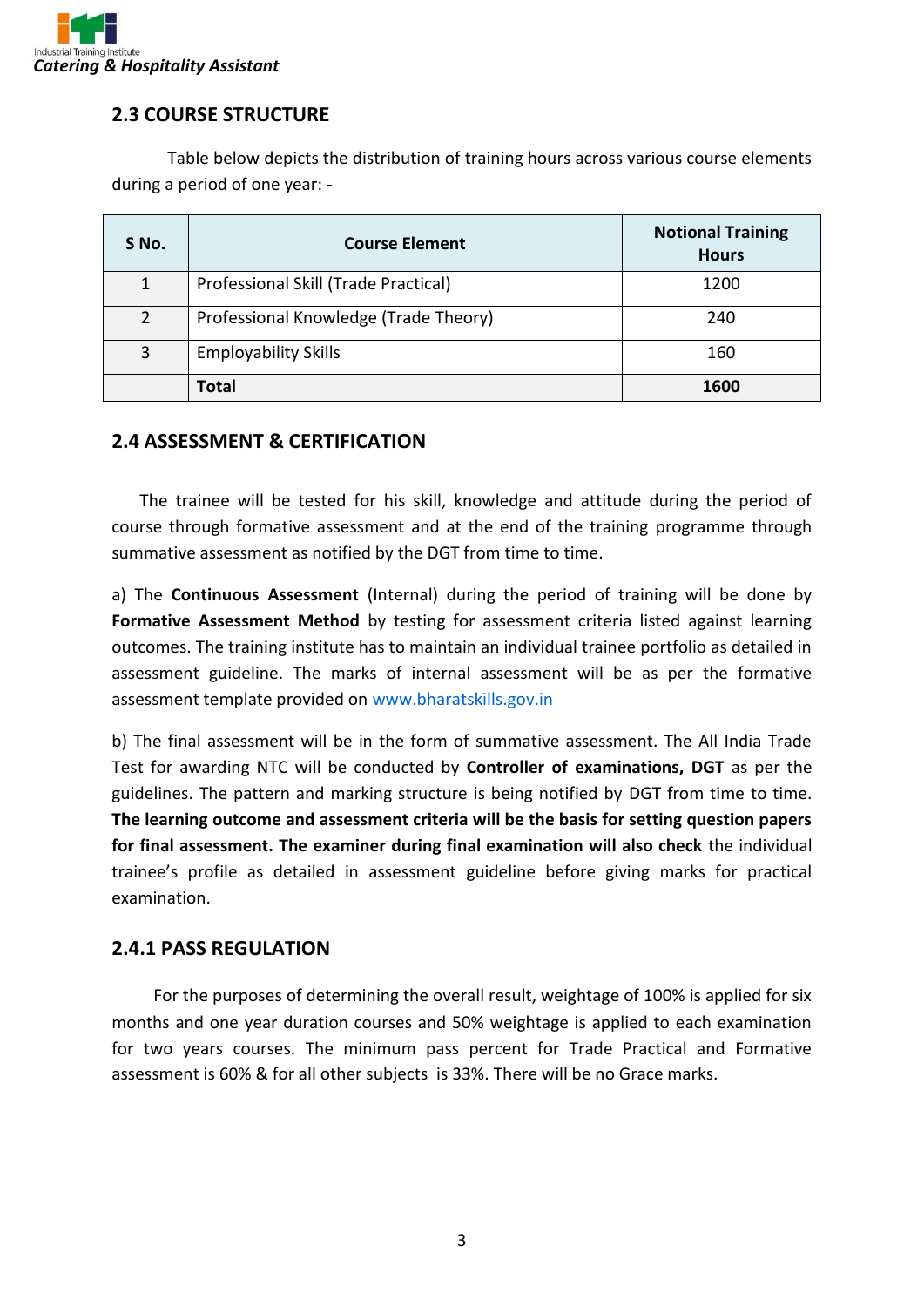

#### **2.4.2 ASSESSMENT GUIDELINE**

Appropriate arrangements should be made to ensure that there will be no artificial barriers to assessment. The nature of special needs should be taken into account while undertaking the assessment. Due consideration should be given while assessing for teamwork, avoidance/reduction of scrap/wastage and disposal of scrap/waste as per procedure, behavioral attitude, sensitivity to the environment and regularity in training. The sensitivity towards OSHE and self-learning attitude are to be considered while assessing competency.

Assessment will be evidence based comprising the following:

- Job carried out in labs/workshop
- Record book/ daily diary
- Answer sheet of assessment
- Viva-voce
- Progress chart
- Attendance and punctuality
- Assignment
- Project work

Evidences and records of internal (Formative) assessments are to be preserved until forthcoming examination for audit and verification by examining body. The following marking pattern to be adopted while assessing:

| <b>Performance Level</b>                                                                                                                                                                                                                  | <b>Evidence</b>                                                                                                                                                                                                               |  |
|-------------------------------------------------------------------------------------------------------------------------------------------------------------------------------------------------------------------------------------------|-------------------------------------------------------------------------------------------------------------------------------------------------------------------------------------------------------------------------------|--|
| (a) Weightage in the range of 60%-75% to be allotted during assessment                                                                                                                                                                    |                                                                                                                                                                                                                               |  |
| performance in this grade, the<br>For<br>candidate should produce work which<br>demonstrates attainment of an acceptable<br>standard of craftsmanship with occasional<br>guidance, and due regard for safety<br>procedures and practices. | • Demonstration of good skills and accuracy<br>in the field of work/ assignments.<br>• A fairly good level of neatness and<br>consistency to accomplish job activities.<br>Occasional support in completing the task/<br>job. |  |
| (b) Weightage in the range of 75%-90% to be allotted during assessment                                                                                                                                                                    |                                                                                                                                                                                                                               |  |
| For this grade, a candidate should produce<br>work which demonstrates attainment of a<br>reasonable standard of craftsmanship,<br>with little guidance, and regard for safety<br>procedures and practices.                                | • Good skill levels and accuracy in the field<br>of work/ assignments.<br>• A good level of neatness and consistency<br>to accomplish job activities.<br>Little support in completing the task/job.                           |  |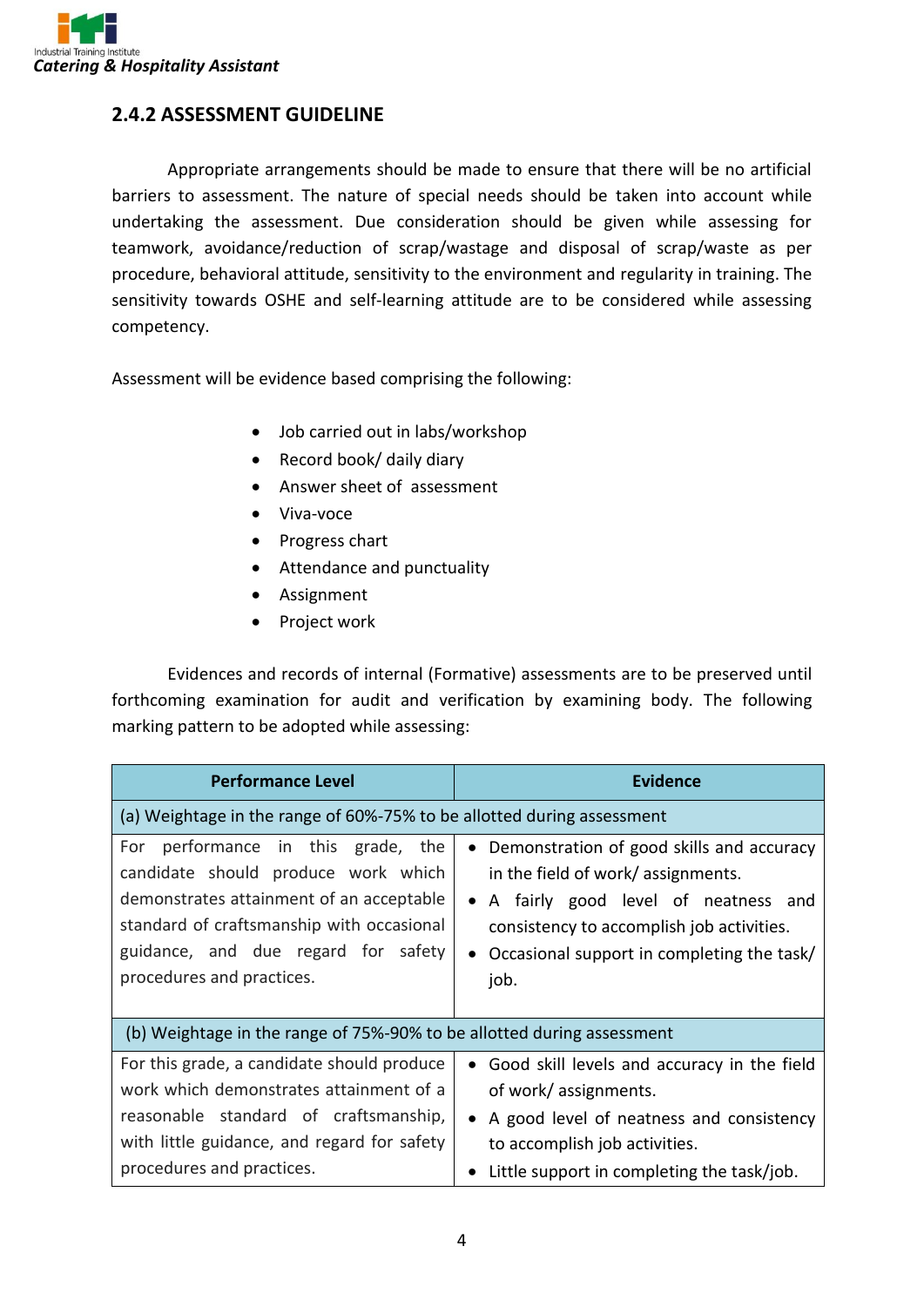

| (c) Weightage in the range of more than 90% to be allotted during assessment                                                                                                                                                                                                    |                                                                                                                                                                                                                |  |  |
|---------------------------------------------------------------------------------------------------------------------------------------------------------------------------------------------------------------------------------------------------------------------------------|----------------------------------------------------------------------------------------------------------------------------------------------------------------------------------------------------------------|--|--|
| performance in this grade, the<br>For<br>candidate, with minimal or no support in<br>organization and execution and with due<br>regard for safety procedures<br>and<br>practices, has produced work which<br>demonstrates attainment of a<br>high<br>standard of craftsmanship. | • High skill levels and accuracy in the field of<br>work/assignments.<br>• A high level of neatness and consistency to<br>accomplish job activities.<br>• Minimal or no support in completing the<br>task/job. |  |  |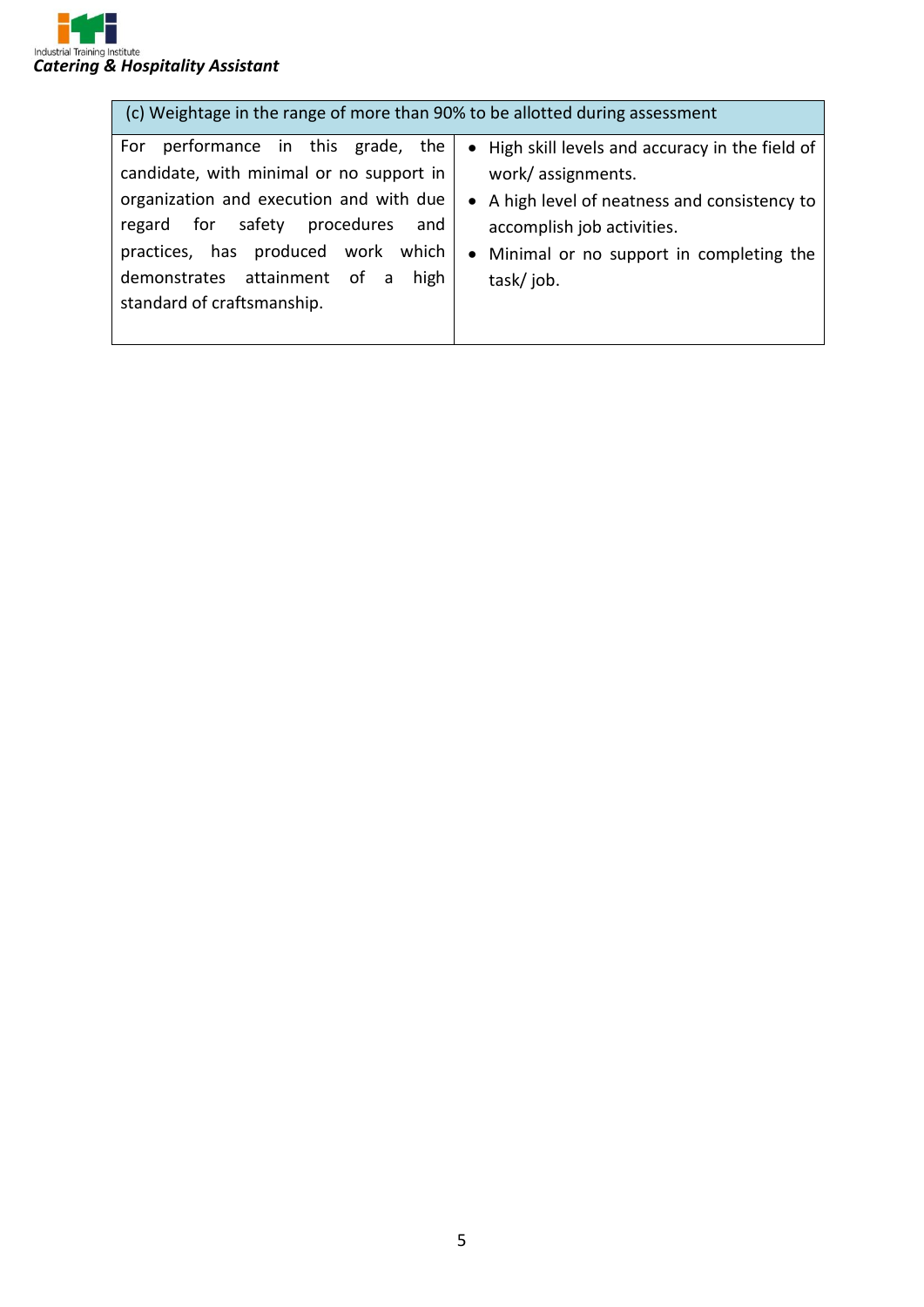**Working Proprietor, Lodging and Catering Services;** plans, organizes, co-ordinates and controls operations of the organization or establishment wholly or partly owned by him and is engaged in serving food, drinks and beverages and providing lodging and camping facilities to public. Included are: Working Proprietor, hotel. Working proprietor, restaurant. Working proprietor, cafe working proprietor, coffee house.

**Steward, Hotel Steward**; Hotel supervises work of Dining Room Waiters Pantry Man and Room Service Waiter and ensures that guests are served promptly and courteously in dining room. Receives customers in dining hall and escorts them to tables and obtains orders from customers and ensures that food is served promptly by Waiters. Visits rooms, halls and other areas to ensure that they are kept clean and tidy. Ensures that glass, china and silver wares are in good order. Prepare dining halls for banquets and special occasions by decorating them with flower vases and arranging tables and chairs in pleasing fashions. Keeps record of any breakage of crockery or loss of cutlery. May keep kitchen equipment, crockery, cutlery etc., under his charge and issue them as needed. May purchase food supplies and kitchen equipment and check them for quality and quantity. May supervise storage and issue of supplies.

**Waiter, Institutional/Food and Beverage Service-Steward;** Waiter; Bearer (Institutional) serves food, snacks, beverages to customers, guests in hotels, bars, and restaurants. Prepares table with clean linen, condiments containers, glasses, menu-card and obtains orders from customers. Collects food, beverages, snacks etc., from kitchen according to customers' orders from Pantry Man and serves them. Waits on customers periodically for additional requirements of food etc. Removes used plates, cups, saucers from table and presents bill to customers and collects cash and hands it to Cashier. Is designated as WAITER (dining room) if employed in serving food in dining rooms and LOUNGE WAITER if engaged for serving beverages and snacks in lounge.

**Waiters, Other;** Waiters and Bartenders, Other include all other waiters and bartenders who serve food and beverages in commercially operated dining and drinking places, clubs, institutions and canteens and on board ships not elsewhere classified.

#### **Reference NCO-2015:**

- (i) 1120.2900 Working Proprietor, Lodging and Catering Services
- (ii) 5131.0200 Steward, Hotel Steward
- (iii) 5131.0401 Waiter, Institutional/Food & Beverage Service –Steward
- (iv) 5131.9900 Waiters, Other.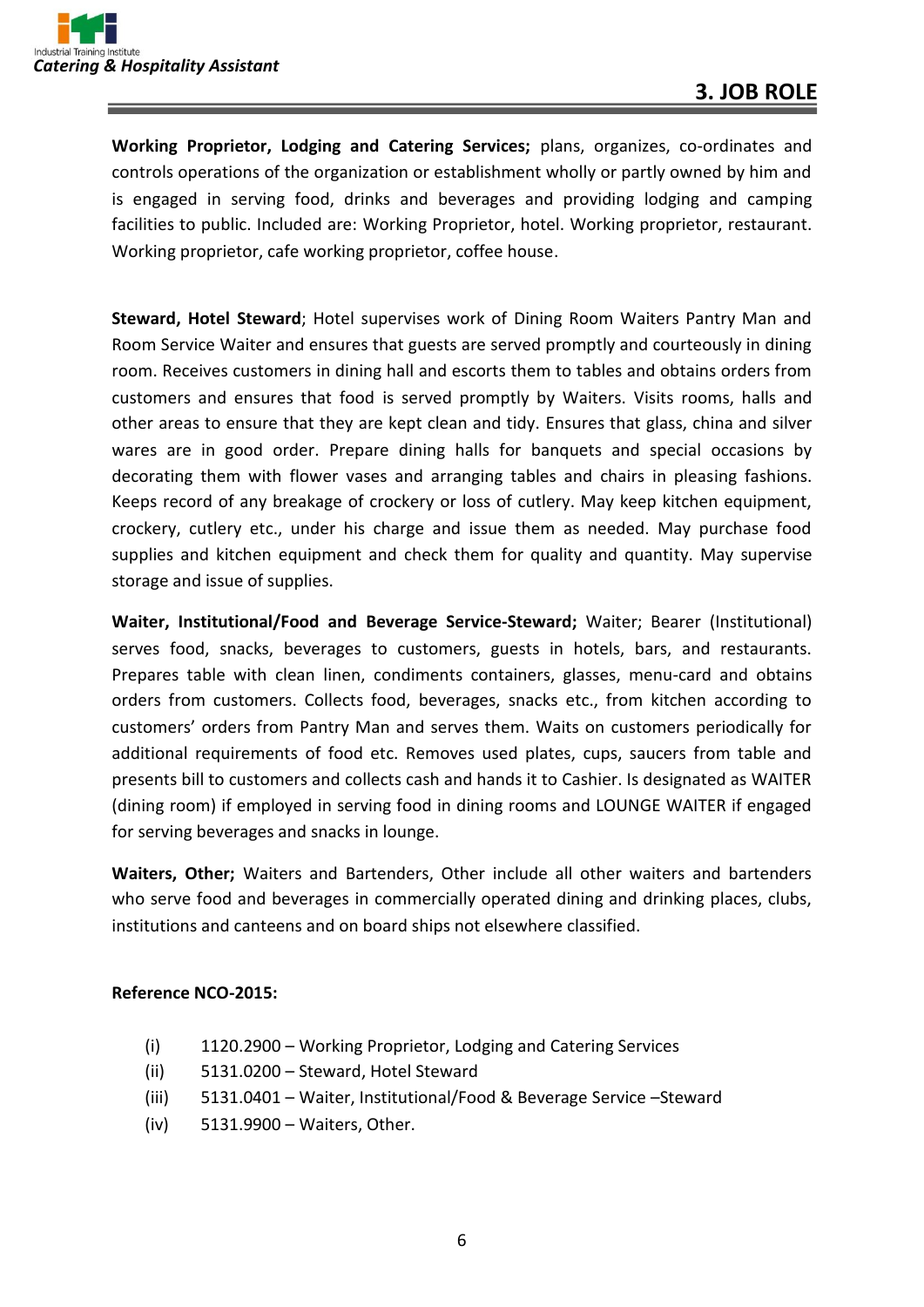<u> 1989 - Johann Barnett, mars et al. 19</u>

 $\equiv$ 

| <b>Name of the Trade</b>                                       | <b>CATERING &amp; HOSPITALITY ASSISTANT</b>                                                                                                                                                                                                                                                                                                                                                                                                                                                                                                                                                                                                                                                                                                                                         |  |
|----------------------------------------------------------------|-------------------------------------------------------------------------------------------------------------------------------------------------------------------------------------------------------------------------------------------------------------------------------------------------------------------------------------------------------------------------------------------------------------------------------------------------------------------------------------------------------------------------------------------------------------------------------------------------------------------------------------------------------------------------------------------------------------------------------------------------------------------------------------|--|
| <b>Trade Code</b>                                              | DGT/1104                                                                                                                                                                                                                                                                                                                                                                                                                                                                                                                                                                                                                                                                                                                                                                            |  |
| <b>NCO - 2015</b>                                              | 1120.2900, 5131.0200, 5131.0401, 5131.9900                                                                                                                                                                                                                                                                                                                                                                                                                                                                                                                                                                                                                                                                                                                                          |  |
| <b>NSQF Level</b>                                              | Level-4                                                                                                                                                                                                                                                                                                                                                                                                                                                                                                                                                                                                                                                                                                                                                                             |  |
| <b>Duration of Craftsmen</b><br><b>Training</b>                | One Year (1600 Hours)                                                                                                                                                                                                                                                                                                                                                                                                                                                                                                                                                                                                                                                                                                                                                               |  |
| <b>Entry Qualification</b>                                     | Passed 10 <sup>th</sup> class examination                                                                                                                                                                                                                                                                                                                                                                                                                                                                                                                                                                                                                                                                                                                                           |  |
| <b>Minimum Age</b>                                             | 14 years as on first day of academic session.                                                                                                                                                                                                                                                                                                                                                                                                                                                                                                                                                                                                                                                                                                                                       |  |
| <b>Eligibility for PwD</b>                                     | LD, CP, LC, DW, AA, DEAF, HH, AUTISM                                                                                                                                                                                                                                                                                                                                                                                                                                                                                                                                                                                                                                                                                                                                                |  |
| Unit Strength (No. of<br>Student)                              | 20 (There is no separate provision of supernumerary seats)                                                                                                                                                                                                                                                                                                                                                                                                                                                                                                                                                                                                                                                                                                                          |  |
| <b>Space Norms</b>                                             | 96 Sq. m                                                                                                                                                                                                                                                                                                                                                                                                                                                                                                                                                                                                                                                                                                                                                                            |  |
| <b>Power Norms</b>                                             | 16.6 KW                                                                                                                                                                                                                                                                                                                                                                                                                                                                                                                                                                                                                                                                                                                                                                             |  |
| <b>Instructors Qualification for:</b>                          |                                                                                                                                                                                                                                                                                                                                                                                                                                                                                                                                                                                                                                                                                                                                                                                     |  |
| (i) Catering &<br><b>Hospitality Assistant</b><br><b>Trade</b> | B.Voc/Degree in Hotel Management & Catering Technology<br>from UGC recognized university with one year experience in<br>the relevant field.<br><b>OR</b><br>Diploma (Minimum 2 years) in Hotel Management & Catering<br>Technology from recognized board of education or relevant<br>Advanced Diploma (Vocational) from DGT with two years'<br>experience in the relevant field.<br><b>OR</b><br>NTC/NAC passed in the trade of "Catering & Hospitality<br>Assistant" with three years' experience in the relevant field.<br><b>Essential Qualification:</b><br>Relevant National Craft Instructor Certificate (NCIC) in any of<br>the variants under DGT.<br>NOTE:- Out of two Instructors required for the unit of $2(1+1)$ ,<br>one must have Degree/Diploma and other must have |  |
|                                                                | NTC/NAC qualifications. However both of them must possess                                                                                                                                                                                                                                                                                                                                                                                                                                                                                                                                                                                                                                                                                                                           |  |
|                                                                |                                                                                                                                                                                                                                                                                                                                                                                                                                                                                                                                                                                                                                                                                                                                                                                     |  |
| (ii) Employability Skill                                       | <b>NCIC</b> in any of its variants.<br>MBA/ BBA / Any Graduate/ Diploma in any discipline with Two                                                                                                                                                                                                                                                                                                                                                                                                                                                                                                                                                                                                                                                                                  |  |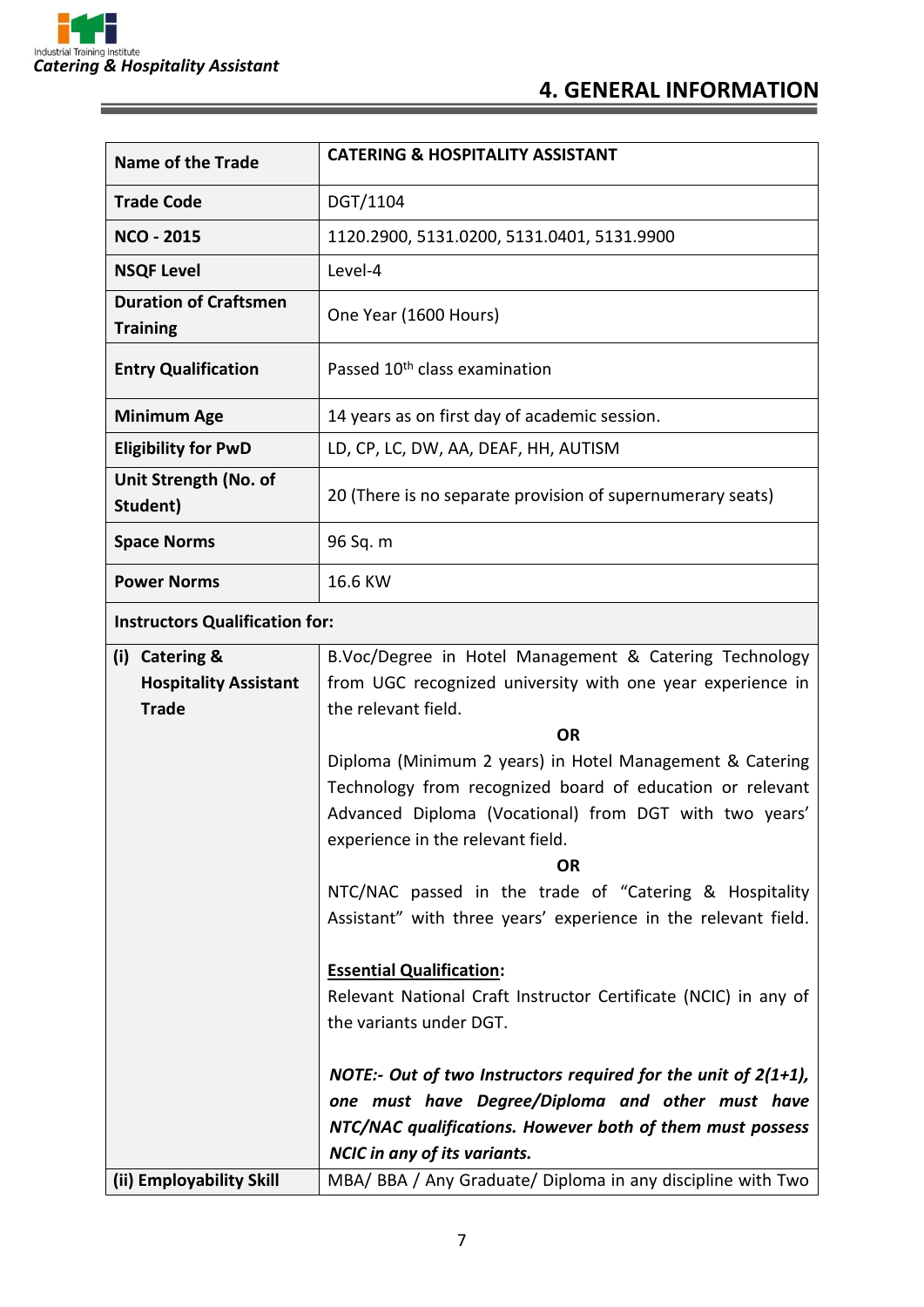

|                                                             |  |                                                                 | years' experience with short term ToT Course in Employability |                             |  |
|-------------------------------------------------------------|--|-----------------------------------------------------------------|---------------------------------------------------------------|-----------------------------|--|
|                                                             |  | Skills from DGT institutes.                                     |                                                               |                             |  |
|                                                             |  |                                                                 | (Must have studied English/ Communication Skills and Basic    |                             |  |
|                                                             |  | Computer at 12th / Diploma level and above)                     |                                                               |                             |  |
|                                                             |  | <b>OR</b>                                                       |                                                               |                             |  |
|                                                             |  |                                                                 |                                                               |                             |  |
|                                                             |  | Existing Social Studies Instructors in ITIs with short term ToT |                                                               |                             |  |
|                                                             |  | Course in Employability Skills from DGT institutes.             |                                                               |                             |  |
| (iii) Minimum Age for                                       |  | 21 Years                                                        |                                                               |                             |  |
| <b>Instructor</b>                                           |  |                                                                 |                                                               |                             |  |
| <b>List of Tools and</b>                                    |  |                                                                 |                                                               |                             |  |
| <b>Equipment</b>                                            |  | As per Annexure - I                                             |                                                               |                             |  |
| Distribution of training on hourly basis: (Indicative only) |  |                                                                 |                                                               |                             |  |
| <b>Total Hrs /week</b>                                      |  | <b>Trade Practical</b>                                          | <b>Trade Theory</b>                                           | <b>Employability Skills</b> |  |
| 40 Hours                                                    |  | 30 Hours                                                        | 6 Hours                                                       | 4 Hours                     |  |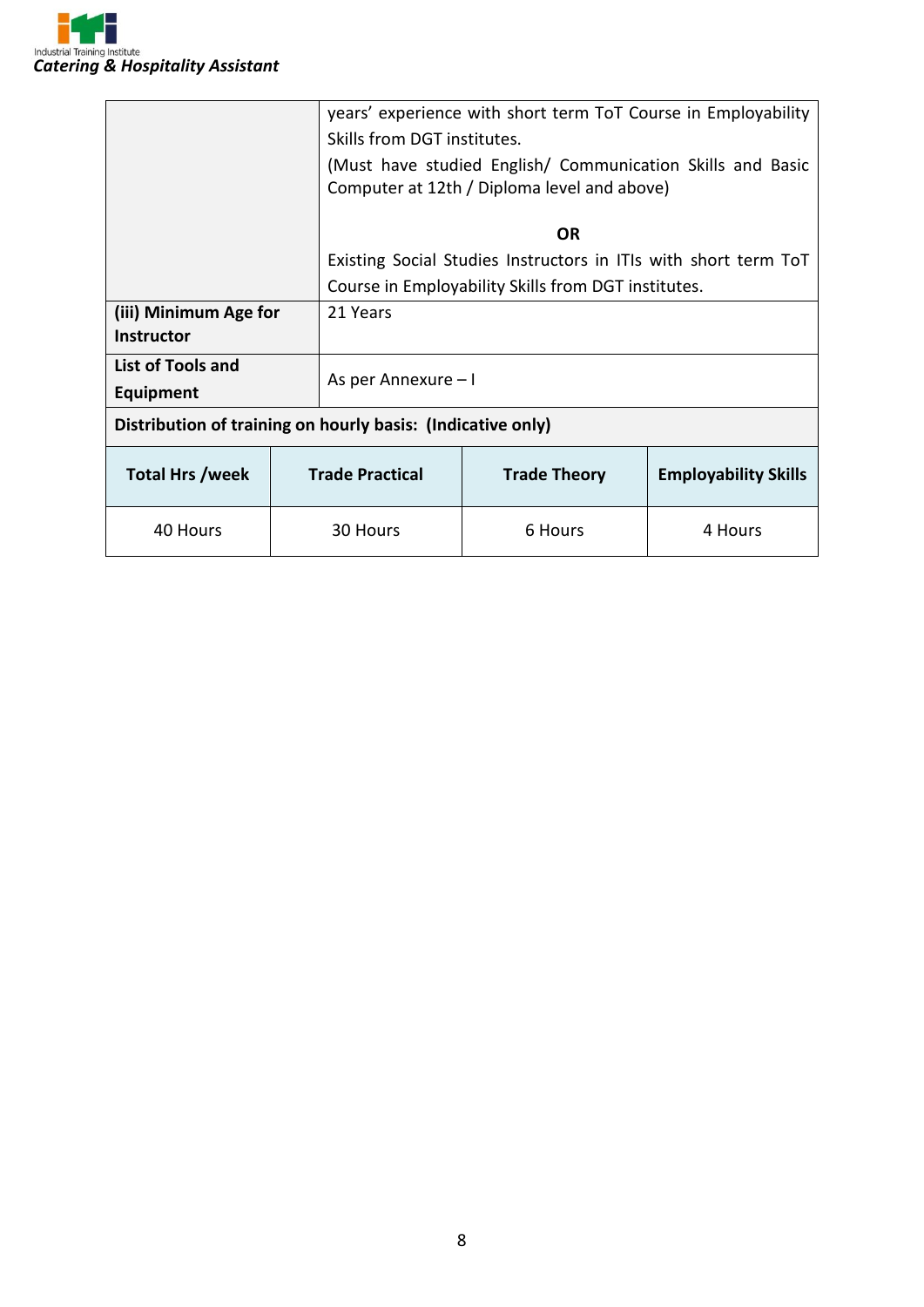*Learning outcomes are a reflection of total competencies of a trainee and assessment will be carried out as per the assessment criteria.*

### **5.1 LEARNING OUTCOMES (TRADE SPECIFIC)**

- 1. Identify different types of hotel industries outlets and explain commercial and welfare food service operations.
- 2. Follow Staff etiquette and adopt different profiles, dress codes and attributes of catering and hospitality industry.
- 3. Identify, select kitchen & other equipment and explain purpose of various Ancillary sections.
- 4. Carryout housekeeping and staffing operations in hotel establishments and exhibit Institutional Culture and personality.
- 5. Maintain Hygiene in the hotel premises and clean equipment safely by using various cleaning agents and cleaning equipment.
- 6. Maintain indoor plants and flower arrangements, spray plants, care-water and exposure to sun, manuring and placement.
- 7. Use reservation system/booking systems effectively.
- 8. Apply various modern cookery levels of skill, attitude and behaviour in the Kitchen.
- 9. Use Kitchen Utensils, Equipment, Tools and carry out their care and maintenance following safety precautions.
- 10. Identify, classify various cuts of vegetable, fruits etc. and use various methods of cooking food and preparations of ingredients.
- 11. Plan various types of Menu, Lay and relay Table Covers, A la carte cover, set up Buffet etc., take guests order and serve food.
- 12. Plan and place guest room supplies and amenities.
- 13. Use Internet, understand networking concept, LAN/ WAN, E-mails, etc.
- 14. Follow communication Etiquette and maintain positive attitude for dealing with various guest conflict.
- 15. Prepare different soups/sauces, alcoholic and non- alcoholic beverages , their derivatives etc.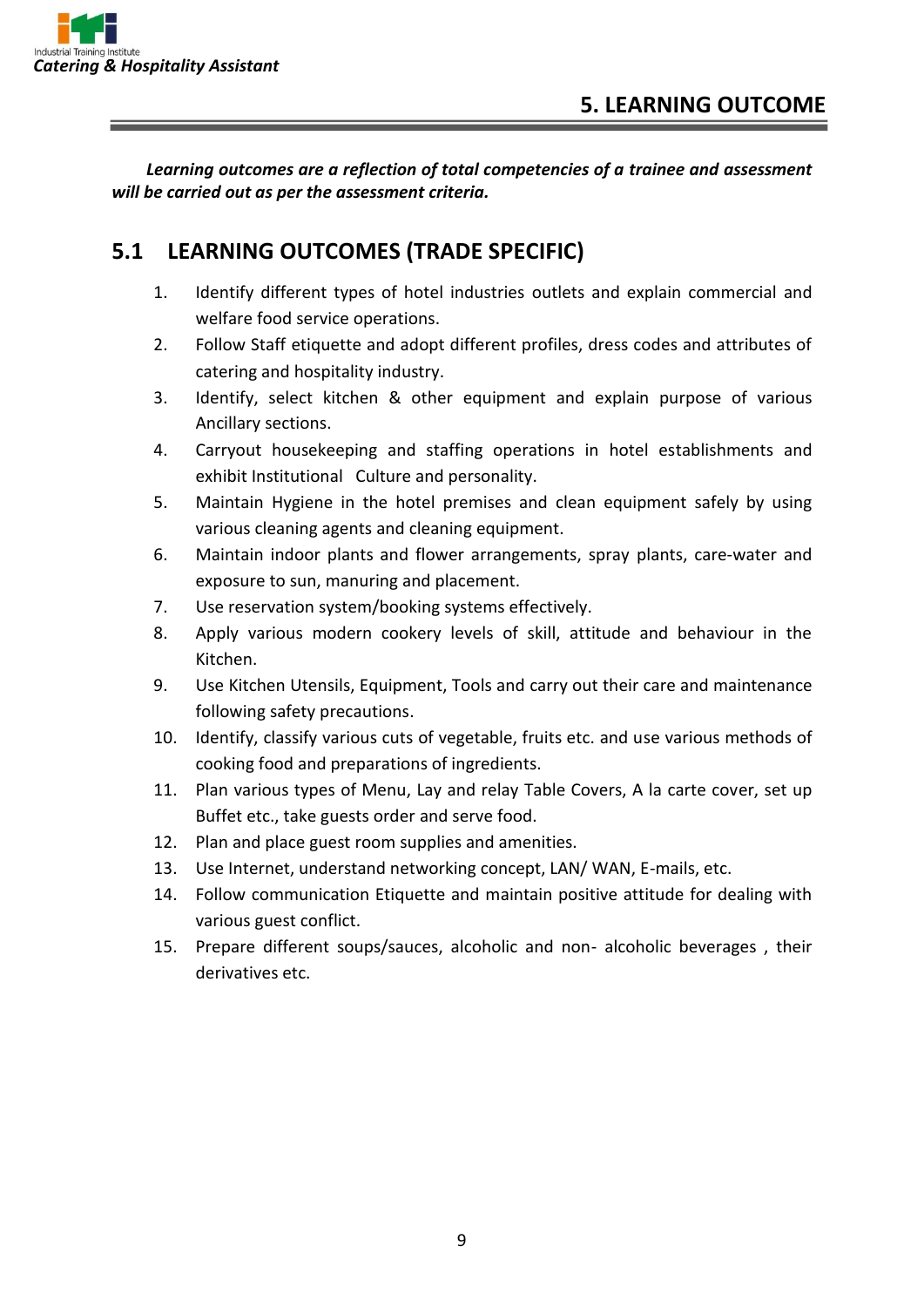

## **6. ASSESSMENT CRITERIA**

| <b>LEARNING OUTCOMES</b>                                         | <b>ASSESSMENT CRITERIA</b>                                         |  |
|------------------------------------------------------------------|--------------------------------------------------------------------|--|
| Identify different types of hotel<br>1.                          | Identify various types of hotel outlets and meals offered          |  |
| industries outlets and explain                                   | (Coffee shop, snack bar, room service etc.).                       |  |
| commercial and welfare food                                      | Explain contribution of food and beverage in these outlets.        |  |
| service operations.                                              | Classify Food and Beverage operations - Commercial and             |  |
|                                                                  | Welfare.                                                           |  |
|                                                                  |                                                                    |  |
| Follow Staff etiquette and<br>2.                                 | Describe attributes of a good waiter.                              |  |
| adopt different profiles, dress                                  | Adopt different Profiles, Dress Codes and Attributes of a          |  |
| codes<br>and<br>attributes<br>of                                 | Waiter.                                                            |  |
| catering<br>hospitality<br>and                                   | Explain commercial/welfare food and beverage operation.            |  |
| industry.                                                        |                                                                    |  |
|                                                                  |                                                                    |  |
| Identify, select kitchen & other<br>3.                           | Classify<br>Glassware<br>Equipment,<br>Tableware,<br>Cutlery-      |  |
| equipments<br>explain<br>and                                     | Crockery, Other Equipment.                                         |  |
| purpose of various Ancillary                                     | Identify use of equipments and Infrastructure: Glassware,          |  |
| sections.                                                        | Crockery, Cutlery, and Ancillary Installation.                     |  |
|                                                                  | Set, lay and relay of tables.                                      |  |
|                                                                  | Demonstrate handling of service equipments.                        |  |
|                                                                  | Demonstrate installation of Ancillary Sections.                    |  |
|                                                                  | Demonstrate handling of Glassware, crockery, cutlery etc.          |  |
|                                                                  | of<br>Linen-waiter's<br>Demonstrate<br>using<br>cloth/             |  |
|                                                                  | Runner/tablecloth/napkins etc.                                     |  |
|                                                                  | Carryout folding and placing of napkins in different style on      |  |
|                                                                  | table and other required places in hotel.                          |  |
|                                                                  | Select appropriate tray, carry it and balance given                |  |
|                                                                  | equipments/food/beverages on the tray.                             |  |
|                                                                  | Demonstrate use of service spoons/fork.                            |  |
|                                                                  | Demonstrate different methods/techniques of different              |  |
|                                                                  | styles of service.                                                 |  |
|                                                                  | Demonstration of set up of room service tray & trolley for tea     |  |
|                                                                  | / coffee / pre-plated food / 3 course meal.                        |  |
|                                                                  | Demonstrate room service operation of restaurants.                 |  |
|                                                                  |                                                                    |  |
| Carryout housekeeping and<br>4.                                  | housekeeping,<br>Explain<br>Institutional<br>Culture<br>and<br>its |  |
| staffing operations in hotel<br>establishments<br>exhibit<br>and | importance.                                                        |  |
|                                                                  | Describe importance of safety and precaution needs to be           |  |
| Institutional<br>Culture and                                     | taken while handling tools and equipment.                          |  |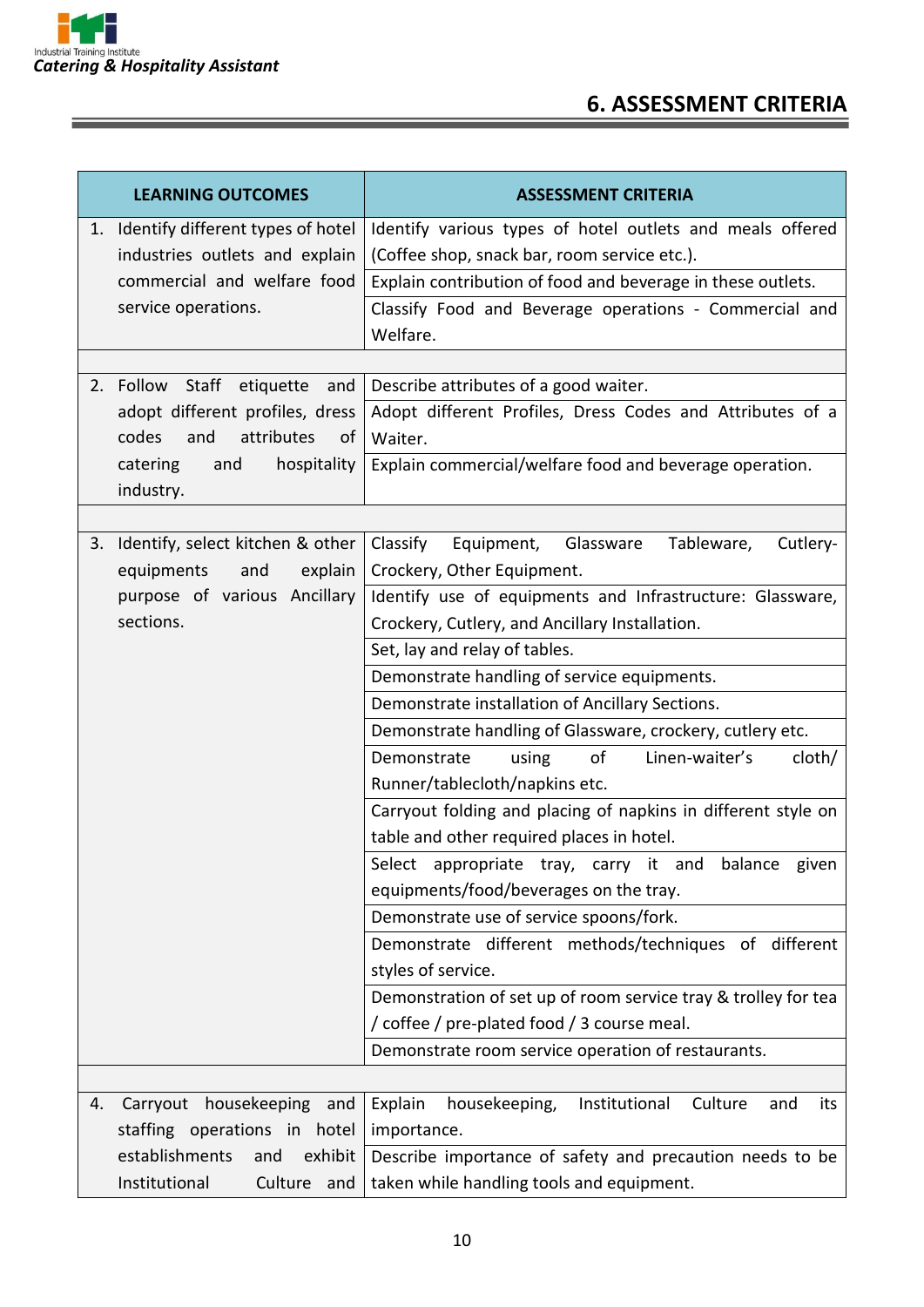

|    | personality.                                                                                 | Perform various activities of personality development,       |  |  |
|----|----------------------------------------------------------------------------------------------|--------------------------------------------------------------|--|--|
|    |                                                                                              | leadership, communication.                                   |  |  |
|    |                                                                                              | Perform different types of housekeeping work done in this    |  |  |
|    |                                                                                              | field, tools and equipments used.                            |  |  |
|    |                                                                                              | Use Housekeeping Vocabulary.                                 |  |  |
|    |                                                                                              | Demonstrate operation of safety equipment.                   |  |  |
|    |                                                                                              | Perform Sweeping/ Moping/ Wiping/ Dusting/<br>Buffing/       |  |  |
|    |                                                                                              | Washing.                                                     |  |  |
|    |                                                                                              | Demonstration of co-ordination between departments in a      |  |  |
|    |                                                                                              | Hotel-Role Play.                                             |  |  |
|    |                                                                                              | Demonstrate management of conflict in a given situation.     |  |  |
|    |                                                                                              |                                                              |  |  |
| 5. | Maintain Hygiene in the hotel                                                                | Cleaning Agents for Various<br>Surfaces/<br>Use various      |  |  |
|    | premises and clean equipment                                                                 | Equipments.                                                  |  |  |
|    | safely by using various cleaning                                                             | Perform Cleaning by using various Brooms/Brushes/Vacuum      |  |  |
|    | cleaning<br>agents<br>and                                                                    | Cleaner etc.                                                 |  |  |
|    | equipments.                                                                                  | Carry out Routine Cleaning by use of detergents and cleaning |  |  |
|    |                                                                                              | Equipments.                                                  |  |  |
|    |                                                                                              | Demonstrate storage of cleaning agents as per their          |  |  |
|    |                                                                                              | category.                                                    |  |  |
|    |                                                                                              | Demonstrate and explain Periodical Cleaning.                 |  |  |
|    |                                                                                              |                                                              |  |  |
|    | 6. Maintain indoor plants and                                                                | Demonstrate Bed Making and Cleaning of Guest rooms.          |  |  |
|    | flower<br>arrangements, spray                                                                | Demonstrate maintenance of indoor plants and flower          |  |  |
|    | plants,<br>and<br>care-water                                                                 | arrangements.                                                |  |  |
|    | exposure to sun, manuring and                                                                | Plan and make simple flower arrangement, spray plants,       |  |  |
|    | placement.                                                                                   | care-water, and exposure to sun, manuring and placement.     |  |  |
|    |                                                                                              |                                                              |  |  |
|    | 7. Use<br>reservation                                                                        | Explain Reservation/booking procedure.                       |  |  |
|    | system/booking<br>systems                                                                    | Confirm banquets bookings.                                   |  |  |
|    | effectively.                                                                                 | Demonstrate procedures for making reservation and other      |  |  |
|    |                                                                                              | related activities.                                          |  |  |
|    |                                                                                              | Examine bookings, amendments, cancellation etc.              |  |  |
|    |                                                                                              | Demonstrate checking of the guest reservation system using   |  |  |
|    |                                                                                              | Whitney/ computerized system.                                |  |  |
|    |                                                                                              | Apply reservation terminology.                               |  |  |
|    |                                                                                              |                                                              |  |  |
|    | Demonstrate application of Modern Cookery Levels of Skill<br>8. Apply various modern cookery |                                                              |  |  |
|    | levels of skill, attitude and                                                                | Attitude and Behavior in the Kitchen.                        |  |  |
|    | behaviour in the Kitchen.                                                                    | Select & Use appropriate Kitchen Uniforms.                   |  |  |
|    |                                                                                              | Perform various Safety procedures for handling Equipments.   |  |  |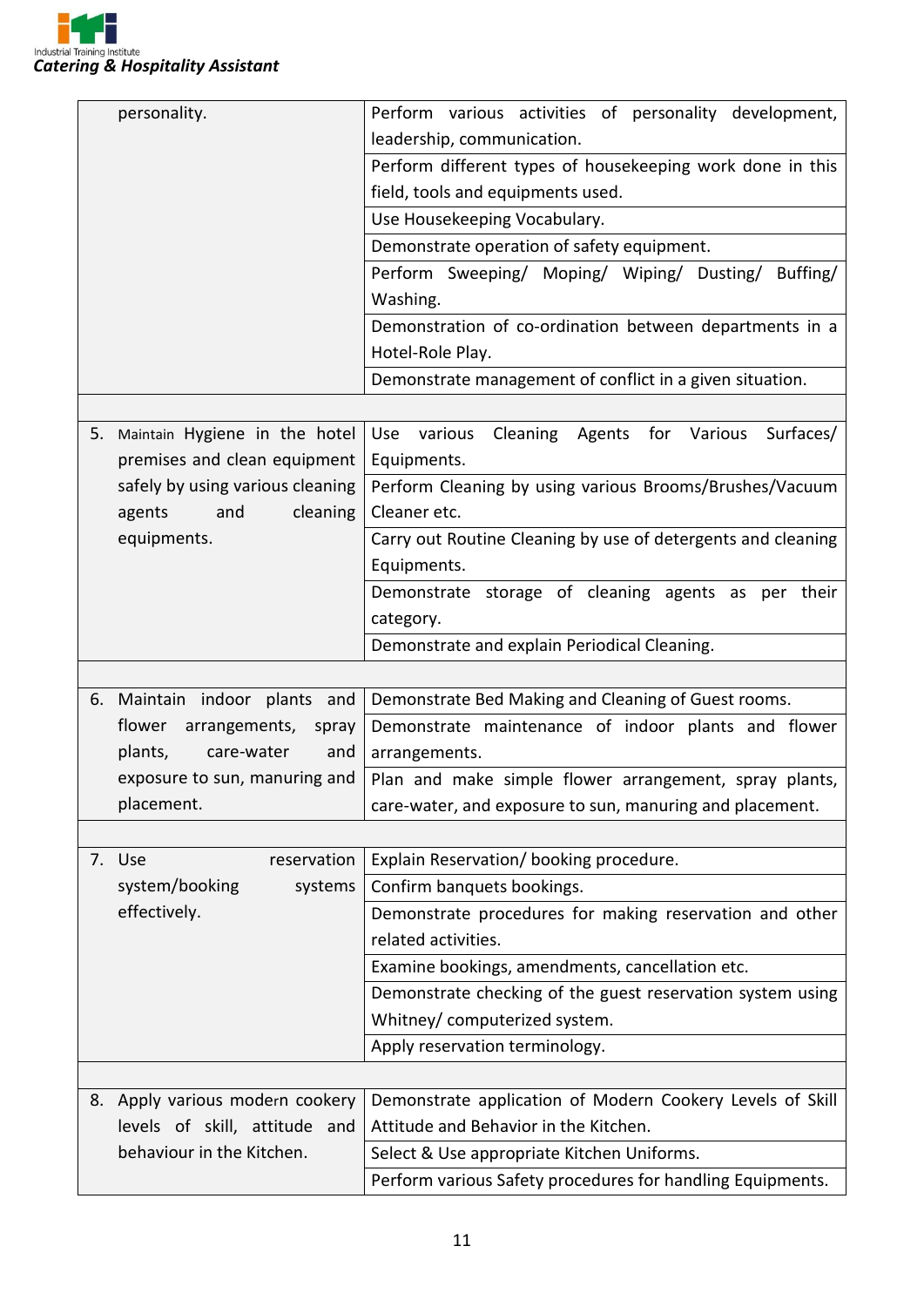

|                                                                     | Demonstrate Classical Brigade Deployment procedure for           |  |  |
|---------------------------------------------------------------------|------------------------------------------------------------------|--|--|
|                                                                     | Kitchen Staffing in given variety of Hotels.                     |  |  |
|                                                                     | Demonstrate duties and responsibilities of Executive Chef        |  |  |
|                                                                     | and Various Chefs.                                               |  |  |
|                                                                     |                                                                  |  |  |
| Utensils,<br>Kitchen<br>9. Use                                      | Explain Classical Brigade, Kitchen Staffing in various Category  |  |  |
| Tools<br>Equipments,<br>and                                         | of Hotels.                                                       |  |  |
| their<br>carryout<br>and<br>care                                    | Illustrate various duties and responsibilities of Executive Chef |  |  |
| maintenance following safety                                        | and Various Chefs.                                               |  |  |
| precautions.                                                        | Explain importance of Inter departmental Co-ordination.          |  |  |
|                                                                     | Demonstrate use of Kitchen Equipment, Tools Utensils and         |  |  |
|                                                                     | Cleaning.                                                        |  |  |
|                                                                     | Operate oven and set the temperature as per requirement.         |  |  |
|                                                                     | Operate Electric Toaster, Mixer/Grinder, Food Processor,         |  |  |
|                                                                     | Water Purifiers, LPG Stove/Cooking range and oven etc.           |  |  |
|                                                                     | Carry out maintenance of Electric Toaster, Mixer/Grinder,        |  |  |
|                                                                     | Food Processor, Water Purifiers, LPG Stove/Cooking range         |  |  |
|                                                                     | and oven etc.                                                    |  |  |
|                                                                     |                                                                  |  |  |
| 10. Identify, classify various cuts of                              | Identify commonly used Continental vegetables,<br>raw            |  |  |
| vegetable, fruits etc. and use                                      | vegetables, fruits, pulses, spices, condiments & herbs.          |  |  |
| various methods of cooking<br>Identify commonly used Meat products. |                                                                  |  |  |
| food<br>and<br>preparations<br>οf                                   | Identify various Cuts of Vegetable and Fruits.                   |  |  |
| ingredients.                                                        | Demonstrate methods of Cooking Vegetables as per their           |  |  |
|                                                                     | Color.                                                           |  |  |
|                                                                     | Prepare Egg as per the various methods (Poach, Boil, Fried,      |  |  |
|                                                                     | Scramble) Preparation of Various Egg Dishes.                     |  |  |
|                                                                     | Demonstrate different methods of Cooking Food.                   |  |  |
|                                                                     |                                                                  |  |  |
| 11. Plan various types of Menu,                                     | Demonstrate different types of Menus-A La Carte and Table        |  |  |
| Lay and relay Table Covers, A la                                    | de Hote and apply principles of Menu Planning.                   |  |  |
| carte cover, set up Buffet etc,                                     | Perform menu compilation; General Accompaniments.                |  |  |
| take guests order and serve                                         | Demonstrate laying and relaying of Table Covers Laying an A      |  |  |
| food.                                                               | la Carte cover.                                                  |  |  |
|                                                                     | Demonstrate water Service Etiquette towards Guests Service       |  |  |
|                                                                     | (non-Alcoholic Beverages, Buffet Set up, Course wise service     |  |  |
|                                                                     | of Food Pre Plated service.                                      |  |  |
|                                                                     | Demonstrate Crumbing of the table, Different methods of          |  |  |
|                                                                     | clearance: Course Wise etc.                                      |  |  |
|                                                                     |                                                                  |  |  |
| 12. Plan and place guest room                                       | Explain systems of order taking of Guest order.                  |  |  |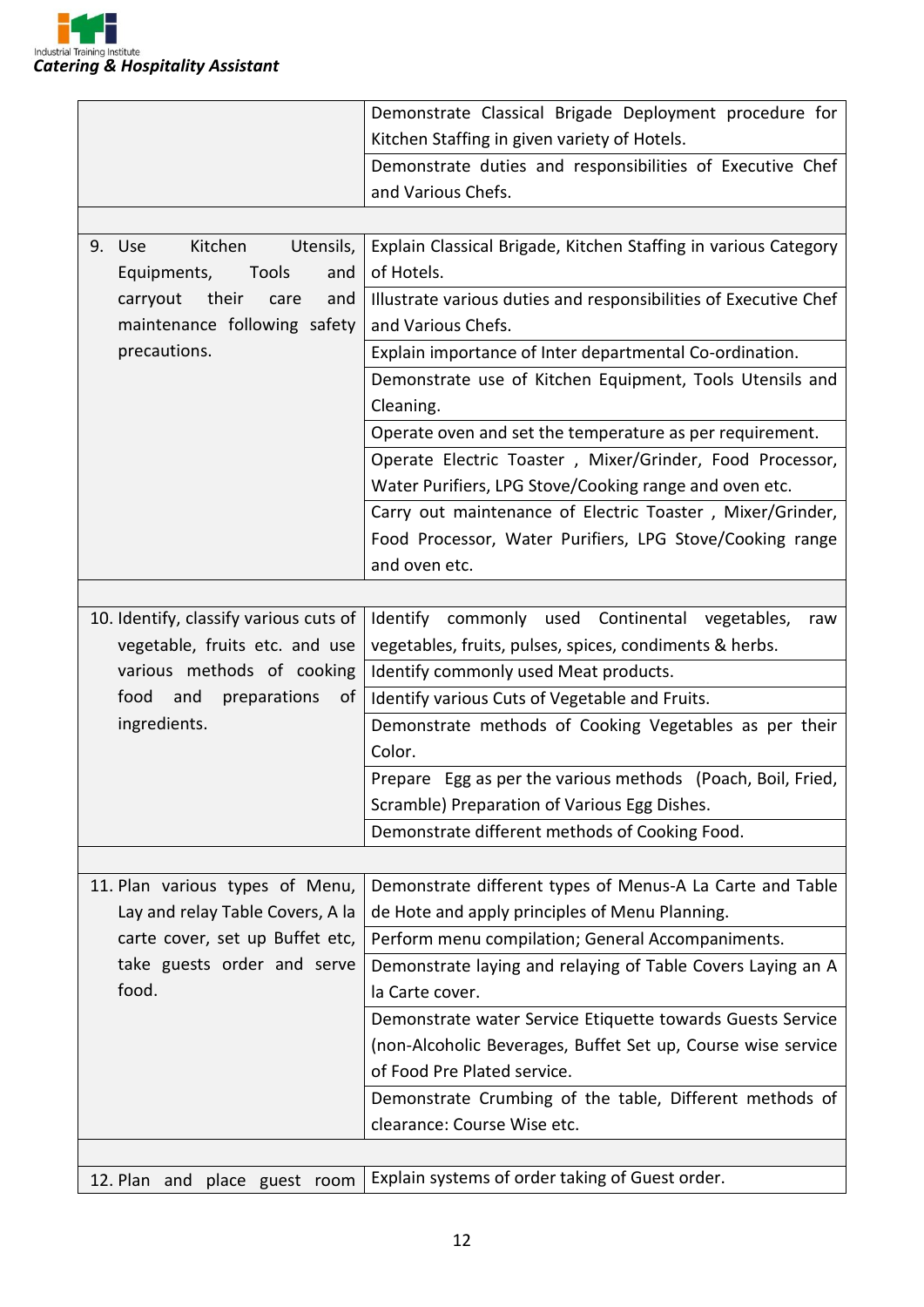

| supplies and amenities.            | Explain handling of Guest Complaints and Grievances.          |  |
|------------------------------------|---------------------------------------------------------------|--|
|                                    | Demonstrate Kitchen and Bar Order Taking.                     |  |
|                                    | Demonstrate serving of English breakfast.                     |  |
|                                    | Demonstrate guest room Supplies and Amenities.                |  |
|                                    | Explain formats of Lost and Found.                            |  |
|                                    | Demonstrate types of keys (Computerized etc.).                |  |
|                                    | Demonstrate use of Insecticide/Pesticide for Control of Pests |  |
|                                    | in the Institute.                                             |  |
|                                    |                                                               |  |
| 13. Use<br>understand<br>Internet, | Explain basic networking concept, LAN, WAN, Services on       |  |
| LAN/<br>networking<br>concept,     | Internet-Websites (WWW) E-Mails, Voice Mails, and Browser     |  |
| WAN, E-mails, etc.                 | and search engines.                                           |  |
|                                    | Perform Searching, Downloading, Printing, saving portion of   |  |
|                                    | web page.                                                     |  |
|                                    | Demonstrate E-Mail addressing, inbox; outbox viewing,         |  |
|                                    | sending and saving mails.                                     |  |
|                                    | Send same mails to various users (multi-address) with         |  |
|                                    | attachment and enclosures.                                    |  |
|                                    |                                                               |  |
| 14. Follow<br>communication        | Demonstrate Customers service skills; communicate clearly     |  |
| Etiquette and maintain positive    | with smile avoiding jargon and slang.                         |  |
| attitude<br>for<br>dealing<br>with | Demonstrate offering service, building relationship<br>by     |  |
| various guest conflict.            | personal preference.                                          |  |
|                                    |                                                               |  |
| different  <br>15. Prepare         | Prepare mother sauces and 2-3 Derivations of each.            |  |
| soups/sauces, alcoholic and        | Prepare various alcoholic and non-alcoholic beverages.        |  |
| non- alcoholic beverages, their    | Show log book indicating day to day activities performed      |  |
| derivatives etc.                   | during the OJT.                                               |  |
|                                    |                                                               |  |
|                                    |                                                               |  |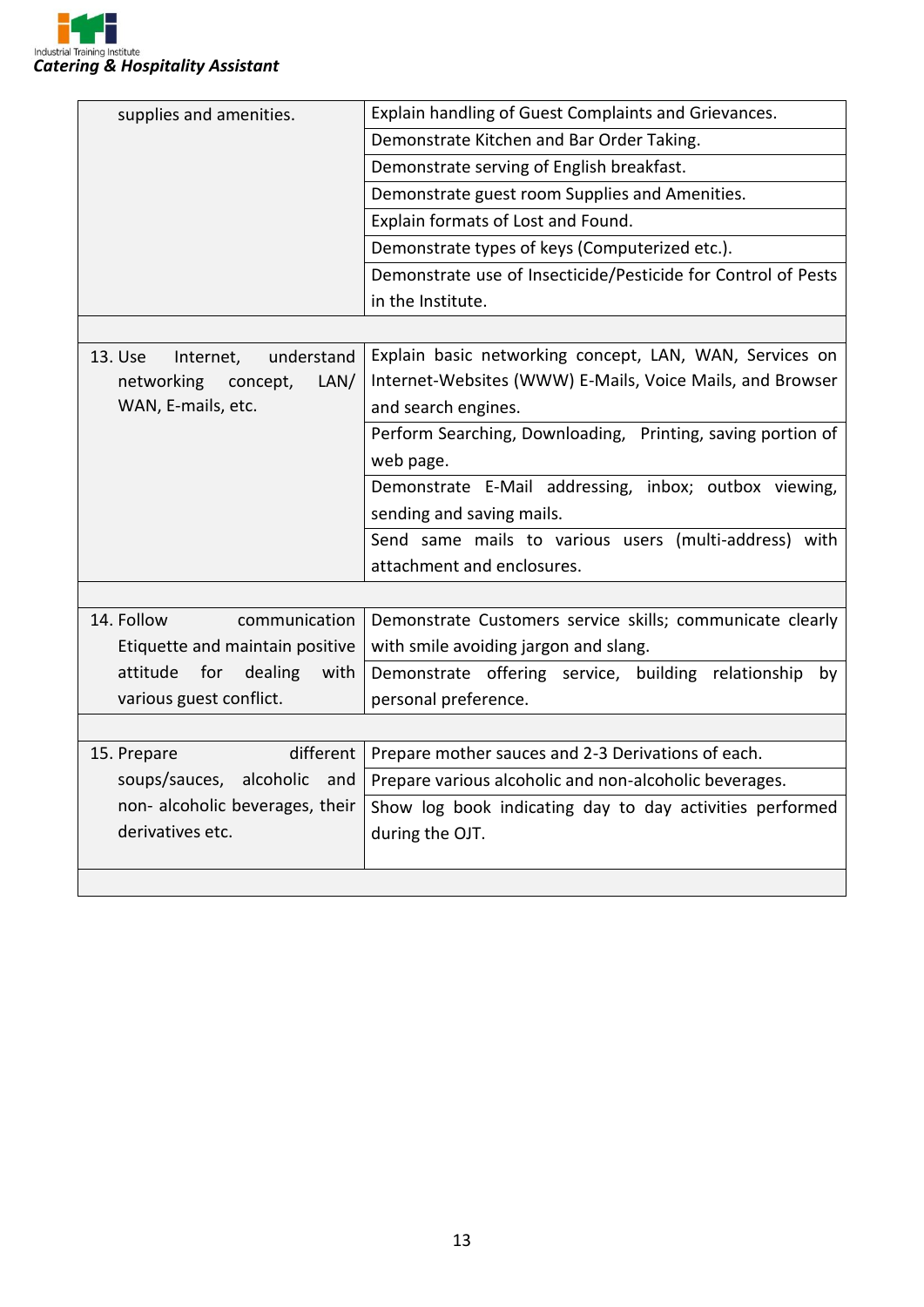T

ī

| <b>SYLLABUS FOR CATERING &amp; HOSPITALITY ASSISTANT TRADE</b>       |                                                                                                                                                                                               |                                                                                                                                                                                                                                                                                                                                                                                                                                                                                |                                                                                                                                                                                                                                                                                                                                                                                  |  |
|----------------------------------------------------------------------|-----------------------------------------------------------------------------------------------------------------------------------------------------------------------------------------------|--------------------------------------------------------------------------------------------------------------------------------------------------------------------------------------------------------------------------------------------------------------------------------------------------------------------------------------------------------------------------------------------------------------------------------------------------------------------------------|----------------------------------------------------------------------------------------------------------------------------------------------------------------------------------------------------------------------------------------------------------------------------------------------------------------------------------------------------------------------------------|--|
| <b>DURATION: ONE YEAR</b>                                            |                                                                                                                                                                                               |                                                                                                                                                                                                                                                                                                                                                                                                                                                                                |                                                                                                                                                                                                                                                                                                                                                                                  |  |
| <b>Duration</b>                                                      | <b>Reference Learning</b><br><b>Outcome</b>                                                                                                                                                   | <b>Professional Skills</b><br>(Trade Practical)<br><b>With Indicative Hours</b>                                                                                                                                                                                                                                                                                                                                                                                                | <b>Professional Knowledge</b><br>(Trade Theory)                                                                                                                                                                                                                                                                                                                                  |  |
| Professional<br>Skill 30 Hrs;<br>Professional<br>Knowledge<br>06 Hrs | Identify<br>different<br>types<br>of<br>hotel<br>industries<br>outlets<br>and<br>explain<br>commercial<br>and<br>welfare<br>food<br>service operations<br>following<br>safety<br>precautions. | nearby<br>1.<br>Visit<br>Hotel<br>Industries and be familiar<br>with various types of<br>outlets and meals (Coffee<br>shop, snack bar, room<br>service etc. (10 hrs)<br>2. Describe Contribution of<br>Food and beverage<br>in<br>these<br>outlets<br>(including)<br>revenue<br>production). (10hrs)<br>3. Classify<br>Food<br>and<br>Beverage operation types:<br>(a) Commercial<br>(b) Welfare. (10 hrs)                                                                     | Introduction to the Hotel<br>Industry and growth of<br>Hotel Industry in India Types<br>of outlets and types of<br>meals (coffee shop, snack<br>bar, room<br>service<br>etc)<br>Contributions of Food and<br>beverage in these outlets<br>(including<br>revenue<br>production) Classification<br>of<br>Food<br>and Beverage<br>Operation (a) Commercial<br>(b) Welfare (06 hrs.) |  |
| Professional<br>Skill 30 Hrs;<br>Professional<br>Knowledge<br>06 Hrs | Staff<br>Follow<br>etiquette and adopt<br>different<br>profiles,<br>dress codes<br>and<br>attributes<br>of<br>catering<br>and<br>hospitality industry.                                        | 4. Adopt Profile, Dress Codes<br>Attributes<br>of<br>and<br>a a<br>Waiter. (05hrs)<br>5. Practice grooming,<br>hygiene<br>personal<br>and<br>care. (05 hrs)<br>development;<br>6. Personal<br>personality,<br>good<br>communication skills.<br>(10hrs)<br>7. Exhibit<br>catering<br>&<br>hospitality staff etiquette,<br>duties<br>and<br>responsibilities. (05 hrs)<br>8. Co-ordinate with different<br>departments for providing<br>better hospitality services.<br>(05 hrs) | Hierarchy<br>different<br>in<br>outlets.<br>Duties and Responsibilities<br>of staff indifferent outlets.<br>Staff etiquette<br>and $-$<br>attributes of a good waiter.<br>Inter-department<br>relationship.<br>(06 hrs.)                                                                                                                                                         |  |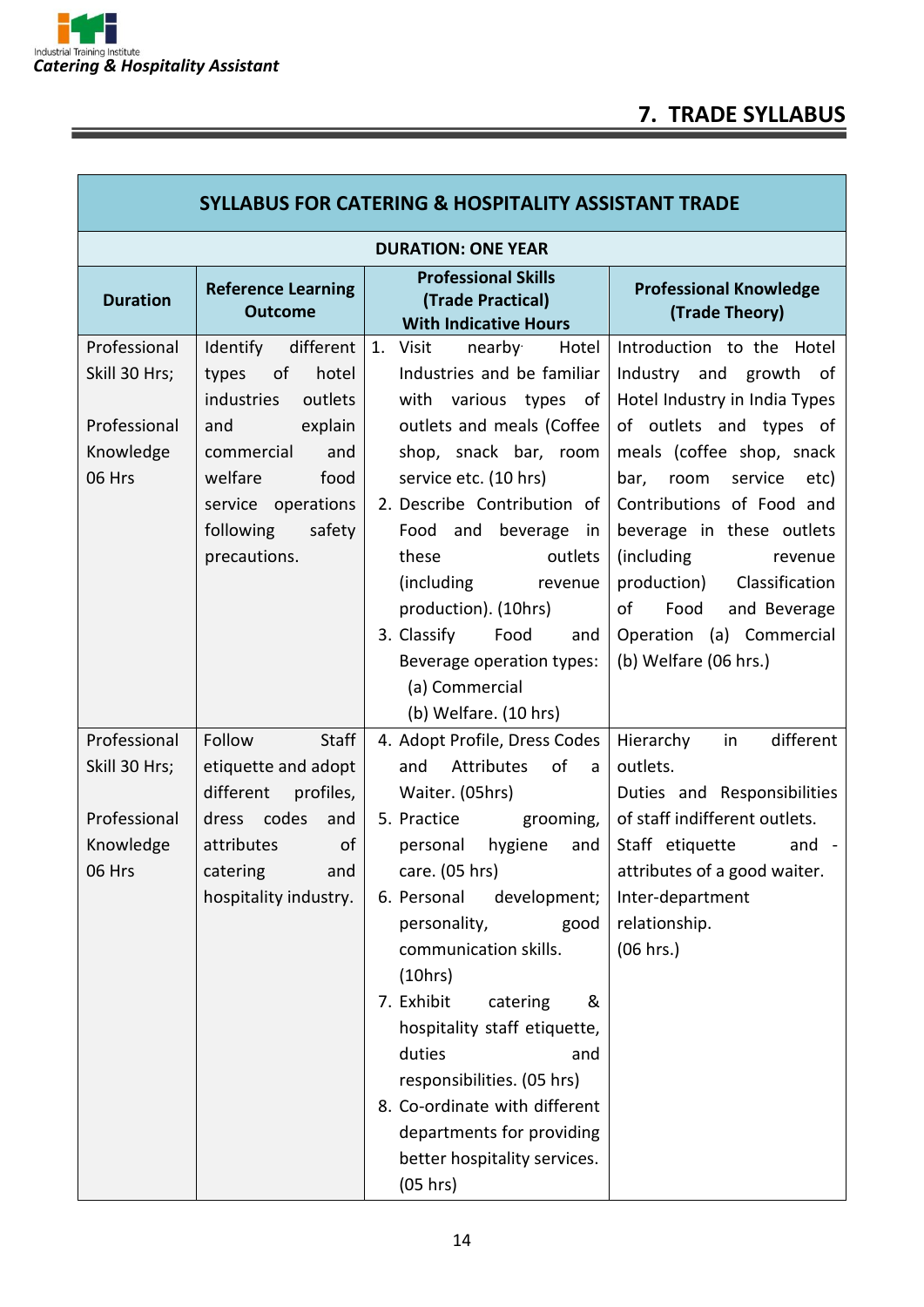

| Professional  | Identify,<br>select   | 9. Identify<br>the<br>service                    | Familiarization<br>and                            |
|---------------|-----------------------|--------------------------------------------------|---------------------------------------------------|
| Skill 60 Hrs; | kitchen<br>other<br>& | equipments. (05hrs)                              | Classification of Equipment.                      |
|               | equipments<br>and     | 10. Brief about familiarization                  | Glassware,<br>Table<br>ware,                      |
| Professional  | explain purpose of    | classification<br>and<br>of                      | Cutlery and Crockery and                          |
| Knowledge     | Ancillary<br>various  | Equipment,<br>Glassware                          | other Equipment                                   |
| 12 Hrs        | sections.             | Tableware, Cutlery<br>and                        | (06 hrs.)                                         |
|               |                       | Crockery,<br>Other                               |                                                   |
|               |                       | Equipments. (05hrs)                              |                                                   |
|               |                       | 11. Practice setting, laying                     |                                                   |
|               |                       | and relaying of tables.                          |                                                   |
|               |                       | (05 hrs)                                         |                                                   |
|               |                       | 12. Handle<br>of<br>service                      |                                                   |
|               |                       | equipments. (05 hrs)                             |                                                   |
|               |                       | 13. Practice<br>handling<br>of                   |                                                   |
|               |                       | like<br>Equipments                               |                                                   |
|               |                       | Glassware,<br>Crockery,                          |                                                   |
|               |                       | Cutlery etc. (05 hrs)                            |                                                   |
|               |                       | 14. Carryout<br>Ancillary                        |                                                   |
|               |                       | Installation. (05 hrs)                           |                                                   |
|               |                       | 15. Identify various Ancillary                   | Pantry/Stillroom.<br>Food                         |
|               |                       | Section. (02 hrs)<br>Linen - waiter's<br>16. Use | Pickup areas Stores Linen                         |
|               |                       | cloth/Runner/ Tablecloth/                        | Room Kitchen Stewarding<br>Silver Room. (06 hrs.) |
|               |                       | Napkin etc. (02 hrs)                             |                                                   |
|               |                       | 17. Fold and place napkins in                    |                                                   |
|               |                       | different styles. (02 hrs)                       |                                                   |
|               |                       | 18. Practice handling and                        |                                                   |
|               |                       | practices of using service                       |                                                   |
|               |                       | spoon and service fork.                          |                                                   |
|               |                       | (02hrs)                                          |                                                   |
|               |                       | 19. Carry tray and balance                       |                                                   |
|               |                       | equipments / food /                              |                                                   |
|               |                       | beverages on<br>tray.<br>a a                     |                                                   |
|               |                       | (02hrs)                                          |                                                   |
|               |                       | 20. Apply<br>methods<br>and                      |                                                   |
|               |                       | Techniques of different                          |                                                   |
|               |                       | styles of service. (02hrs)                       |                                                   |
|               |                       | 21. Present the menu and                         |                                                   |
|               |                       | taking order. (02 hrs)                           |                                                   |
|               |                       | 22. Set up side station. (02                     |                                                   |
|               |                       | hrs)                                             |                                                   |
|               |                       | 23. Set room service tray &                      |                                                   |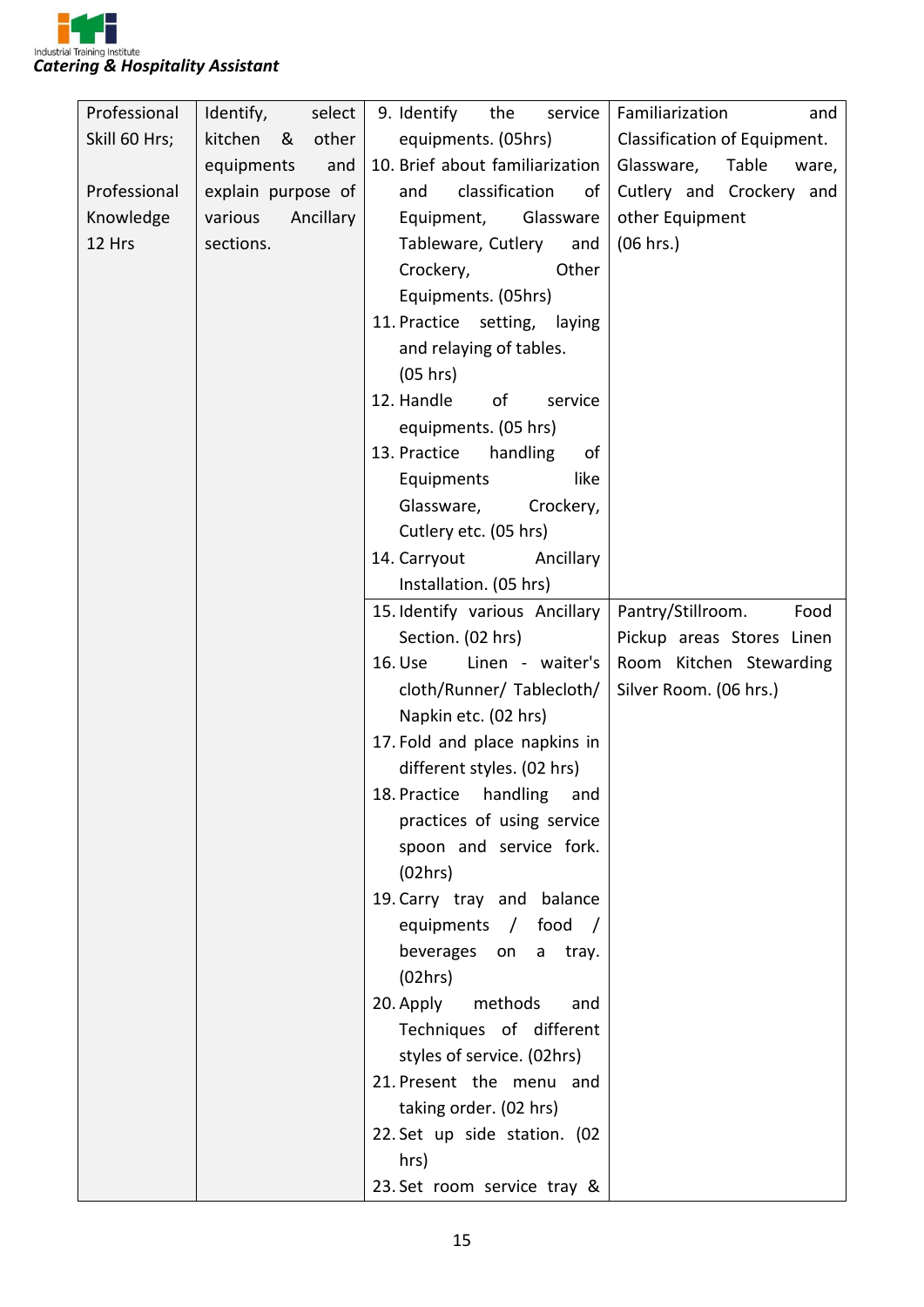

|                |                           | trolley for tea / coffee /                          |                                                       |
|----------------|---------------------------|-----------------------------------------------------|-------------------------------------------------------|
|                |                           | pre-plated food / 3 course                          |                                                       |
|                |                           | meal. (04hrs)                                       |                                                       |
|                |                           | 24. Receive the guest, seating                      |                                                       |
|                |                           | at the table and serve                              |                                                       |
|                |                           | water. (05hrs)                                      |                                                       |
|                |                           | 25. Practice<br>room<br>service                     |                                                       |
|                |                           | operations of restaurants.                          |                                                       |
|                |                           | (05hrs)                                             |                                                       |
| Professional   | Carryout                  | 26. Apply Basic Knowledge                           | Art of the housekeeping and                           |
| Skill 120 Hrs; | housekeeping and          | Institutional<br>about                              | types of work done in the                             |
| Professional   | staffing operations       | Housekeeping,<br>Culture                            | field<br>of<br>institution                            |
| Knowledge      | hotel<br>in               | and ability. (20 hrs)                               | housekeeping.<br>Importance                           |
| 24 Hrs         | establishments and        | 27. Explain<br>importance<br>of                     | about safety and precaution                           |
|                | exhibit Institutional     | safety<br>and<br>precaution                         | be observed while<br>to                               |
|                | Culture<br>and            | needs to be taken while                             | handling<br>the<br>cleaning                           |
|                | personality.              | handling<br>tools<br>and                            | equipment and<br>using of                             |
|                |                           | equipment. (20hrs)                                  | cleaning materials.                                   |
|                |                           | 28. Identify and select safety                      | (12 hrs.)                                             |
|                |                           | equipment, their cleaning                           |                                                       |
|                |                           | material. (20hrs)                                   |                                                       |
|                |                           | 29. Practice<br>basic House                         | Importance and role of                                |
|                |                           | Vocabulary.<br>Keeping                              | House Keeping in a Hotel.                             |
|                |                           |                                                     |                                                       |
|                |                           |                                                     |                                                       |
|                |                           | (30hrs)                                             | Areas for Housekeeping.<br>(06 hrs.)                  |
|                |                           | 30. Perform                                         | of<br>the<br>House                                    |
|                |                           | Sweeping/                                           | Staffing<br>in                                        |
|                |                           | Moping/Wiping/Dusting/B<br>uffing/ Washing. (05hrs) | Keeping<br>department<br>Small/<br>Hotels:<br>Medium/ |
|                |                           | 31. Co-ordinate<br>between                          | Large. Personality Traits of                          |
|                |                           | departments in a Hotel-                             | House Keeping Staff. Duties                           |
|                |                           | Role Play. (05hrs)                                  | Responsibilities<br>and<br>of                         |
|                |                           | 32. Develop personality and                         | Housekeeping Staff.                                   |
|                |                           | team work. (15hrs)                                  | Rules on a guest Floor                                |
|                |                           | 33. Manage conflicts if any                         | Work<br>Routine                                       |
|                |                           | and the common ethical                              | Housekeeping,<br>Desk                                 |
|                |                           | encountered.<br>issues                              | Control<br>coordination<br>οf                         |
|                |                           | (05hrs)                                             | House Keeping with other                              |
|                |                           |                                                     | department. (06 hrs.)                                 |
| Professional   | Maintain<br>Hygiene       | 34. Select & Use<br>Cleaning                        | Classification of Cleaning                            |
| Skill 120 Hrs; | the<br>hotel<br><i>in</i> | Various<br>Agents<br>for                            | Agents. Selection of Cleaning                         |
|                | premises and clean        | Surfaces, Equipments. (10                           | Agents. Uses, Care,<br>and                            |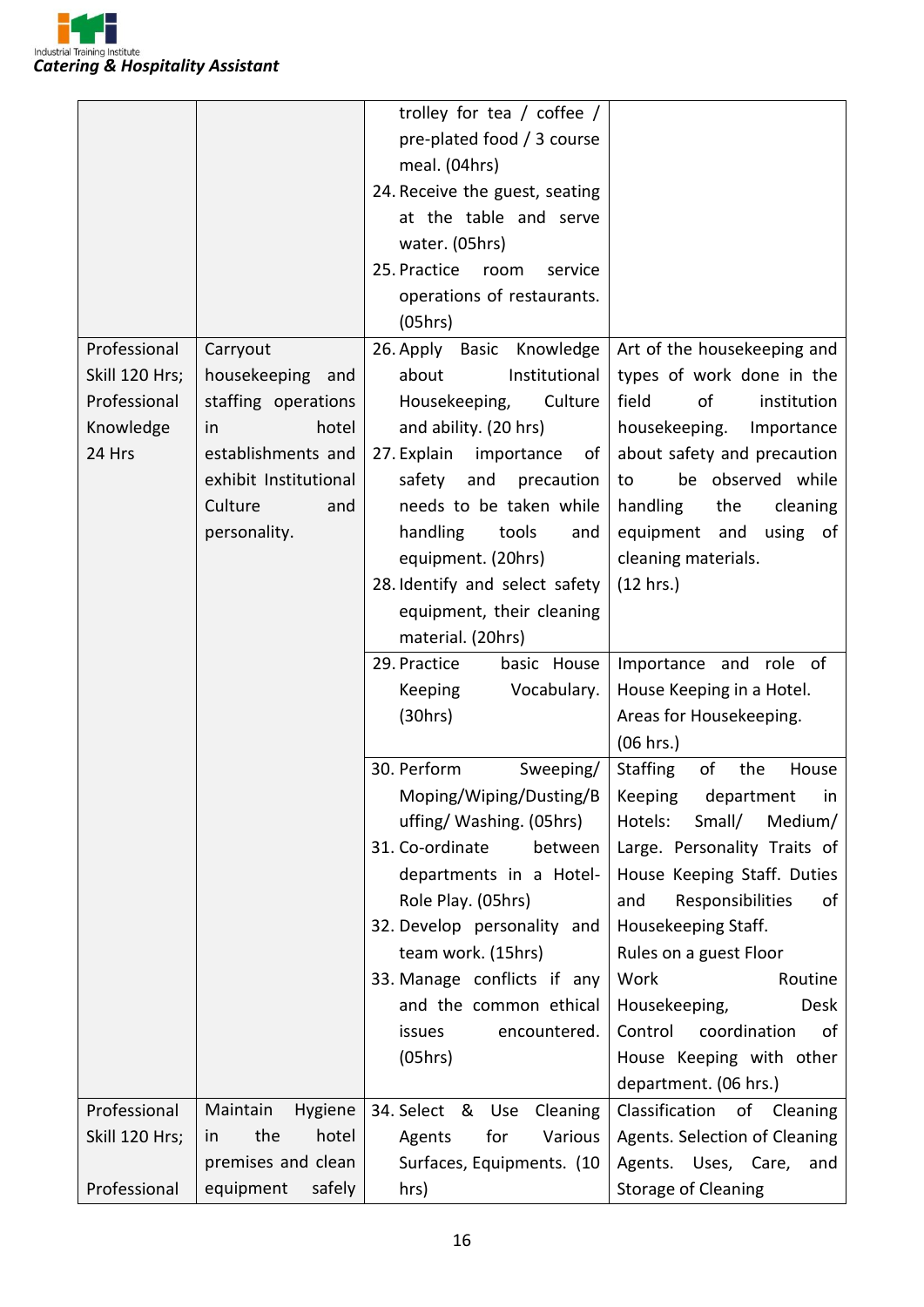

| Knowledge     | by using various     | 35. Plan storage of cleaning     | Agents.                                 |
|---------------|----------------------|----------------------------------|-----------------------------------------|
| 24 Hrs        | cleaning agents and  | agents, their uses and           | Distribution and Control of             |
|               | cleaning             | care. (10 hrs)                   | <b>Cleaning Agents.</b>                 |
|               | equipments.          | 36. Classify cleaning agents.    | (06 hrs.)                               |
|               |                      | (10hrs)                          |                                         |
|               |                      | 37. Practice cleaning by using   | of<br><b>Types</b><br>Cleaning          |
|               |                      | various Brooms / Brushes/        | <b>Equipment Manual</b>                 |
|               |                      | Vacuum Cleaner etc.              | Equipment for Cleaning.                 |
|               |                      | (30hrs)                          | Uses and Care of Cleaning               |
|               |                      |                                  | Equipment. (06 hrs.)                    |
|               |                      | 38. Perform Routine Cleaning     | Hygiene and Safe cleaning.              |
|               |                      | by use of detergents and         | General<br>principles<br>of             |
|               |                      | cleaning<br>Equipments.          | Cleaning. (06 hrs.)                     |
|               |                      | (20 hrs)                         |                                         |
|               |                      | 39. Apply general principles of  |                                         |
|               |                      | cleaning. (10 hrs)               |                                         |
|               |                      | 40. Practice<br>Periodical       | Weekly Cleaning /Spring                 |
|               |                      | Cleaning. (30hrs)                | -cleaning Special Cleaning              |
|               |                      |                                  | Tasks. (06 hrs.)                        |
| Professional  | Maintain<br>indoor   | 41. Make bed, Clean Guest        | Rules to be followed when               |
| Skill 60 Hrs; | plants and flower    | rooms. (15 hrs)                  | on a guest floor.                       |
|               | arrangements,        | 42. Carryout maintenance of      | Procedures Followed When                |
| Professional  | spray plants, care-  | indoor plants and flower         | Cleaning<br>Check<br>a<br>$\mathcal{L}$ |
| Knowledge     | water<br>and         | arrangements. (15 hrs)           | out/Occupied/Vacant room                |
| 12 Hrs        | exposure to<br>sun,  | simple flower<br>43. Make        | Evening Service<br>Second               |
|               | manuring<br>and      | arrangement,<br>spray            | Service Bed making                      |
|               | placement.           | plants, care-water, and          | Daily routine systems                   |
|               |                      | exposure<br>to<br>sun,           | followed<br>in the House                |
|               |                      | manuring and placement.          | keeping department. Basic               |
|               |                      | (30hrs)                          | knowledge<br>of<br>flowers              |
|               |                      |                                  | indoor plants and their care            |
|               |                      |                                  | flower arrangements types               |
|               |                      |                                  | and style adequate display.             |
|               |                      |                                  | (12 hrs.)                               |
| Professional  | reservation<br>Use   | 44. Dealing with Reservation.    | Importance of the Guest                 |
| Skill 30 Hrs; | system/booking       | (05hrs)                          | Cycle, Modes and Sources,               |
|               | systems effectively. | 45. Taking<br><b>Banquets</b>    | Procedures<br>for making                |
| Professional  |                      | bookings. (05hrs)                | reservation/reservation                 |
| Knowledge     |                      | 46. Plan and prepare theme       | activities. Guaranteed/ Non-            |
| 06 Hrs        |                      | setting for banquets. (4         | Guaranteed<br>reservation.              |
|               |                      | hrs)                             | Overbooking,                            |
|               |                      | 47. Explain<br>procedures<br>for | Cancellation<br>and                     |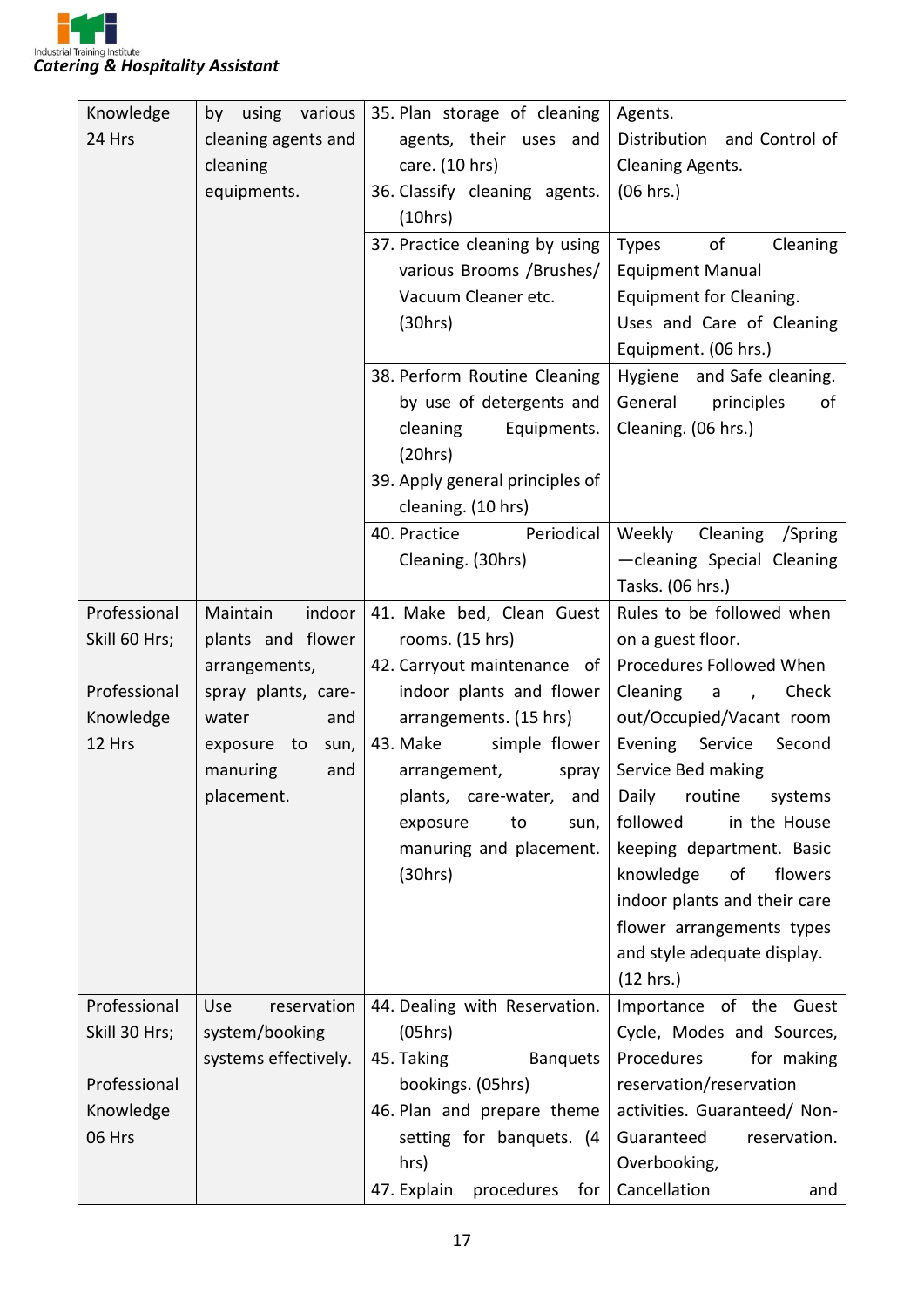

|               |                        | making reservation and                                  | Amendments.<br>Manual                                 |
|---------------|------------------------|---------------------------------------------------------|-------------------------------------------------------|
|               |                        | other related activities. (3                            | reservation system used in                            |
|               |                        | hrs)                                                    | the form of booking diary,                            |
|               |                        | 48. Check<br>bookings,                                  | booking charts etc. Whitney                           |
|               |                        | amendments, cancellation                                | system.<br>Computerized                               |
|               |                        | etc. $(3 hr)$                                           | system. Reservation network                           |
|               |                        | 49. Prepare<br>and<br>explain                           | system affiliated<br>$\sqrt{2}$<br>non-               |
|               |                        | reservation chart. (2 hrs)                              | affiliated<br>centralized                             |
|               |                        | 50. Check<br>the<br>guest                               | reservation<br>system.                                |
|               |                        | reservation system using                                | Terminology of reservation.                           |
|               |                        | Whitney/ computerized                                   | (06 hrs.)                                             |
|               |                        | system. (5 hrs)                                         |                                                       |
|               |                        | 51. Use<br>reservation                                  |                                                       |
|               |                        | terminology. (3 hrs)                                    |                                                       |
| Professional  | Apply<br>various       | 52. Apply Modern Cookery                                | History of Cookery. Origins                           |
| Skill 60 Hrs; | modern<br>cookery      | Levels of Skill Attitude and                            | of Modern Cookery. Levels                             |
|               | levels<br>of<br>skill, | Behavior in the Kitchen.                                | Skill<br>of<br>Attitude<br>and                        |
| Professional  | attitude<br>and        | (10 hrs)                                                | Behavior in the Kitchen                               |
| Knowledge     | behaviour<br>the<br>in | 53. Use appropriate Kitchen                             | Kitchen Uniforms                                      |
| 12 Hrs        | Kitchen.               | Uniforms. (10hrs)                                       | Safety Procedures<br>for                              |
|               |                        | 54. Follow safety procedures                            | handling Equipments.                                  |
|               |                        | handling<br>kitchen<br>for                              | Classical<br><b>Brigade</b>                           |
|               |                        | Equipments. (20hrs)                                     | Deployment procedure for                              |
|               |                        | 55. Follow Classical Brigade                            | Kitchen Staffing in various                           |
|               |                        | Deployment<br>procedure                                 | Category Hotels. Duties and                           |
|               |                        |                                                         | for Kitchen Staffing in responsibilities of Executive |
|               |                        |                                                         | different varieties of Chef and Various Chefs         |
|               |                        | Hotels. (10 hrs)                                        | departmental coordination.                            |
|               |                        | 56. Perform<br>duties<br>and                            | (12 hrs.)                                             |
|               |                        | responsibilities<br>οf                                  |                                                       |
|               |                        | Chef<br>Executive<br>and                                |                                                       |
|               |                        | Various Chefs. (10 hrs)                                 |                                                       |
| Professional  | Use<br>Kitchen         | 57. Practice using Kitchen   Tools and utensils used in |                                                       |
| Skill 60 Hrs; | Utensils,              | Tools<br>Equipment,                                     | Kitchen.<br>Elementary<br>the                         |
|               | Equipments, Tools      | Utensils. (20 hrs)                                      | of.<br>Kitchen Gadgets,                               |
| Professional  | and carryout their     | 58. Set LPG Stove/Cooking                               | Introduction to Hygiene and                           |
| Knowledge     | and<br>care            | range. (20 hrs)                                         | Healthy Living, Importance                            |
| 12 Hrs        | maintenance            | 59. Operate oven, set the                               | of proper ventilation and                             |
|               | following<br>safety    | temperature<br>as<br>per                                | lighting<br>and<br>sanitation,                        |
|               | precautions.           | Electric<br>requirement,                                | Safety<br>precaution<br>and                           |
|               |                        | Mixer/Grinder.<br>Toaster,                              | Identifying and preventing                            |
|               |                        | (10 hrs)                                                | hygiene risks for self and                            |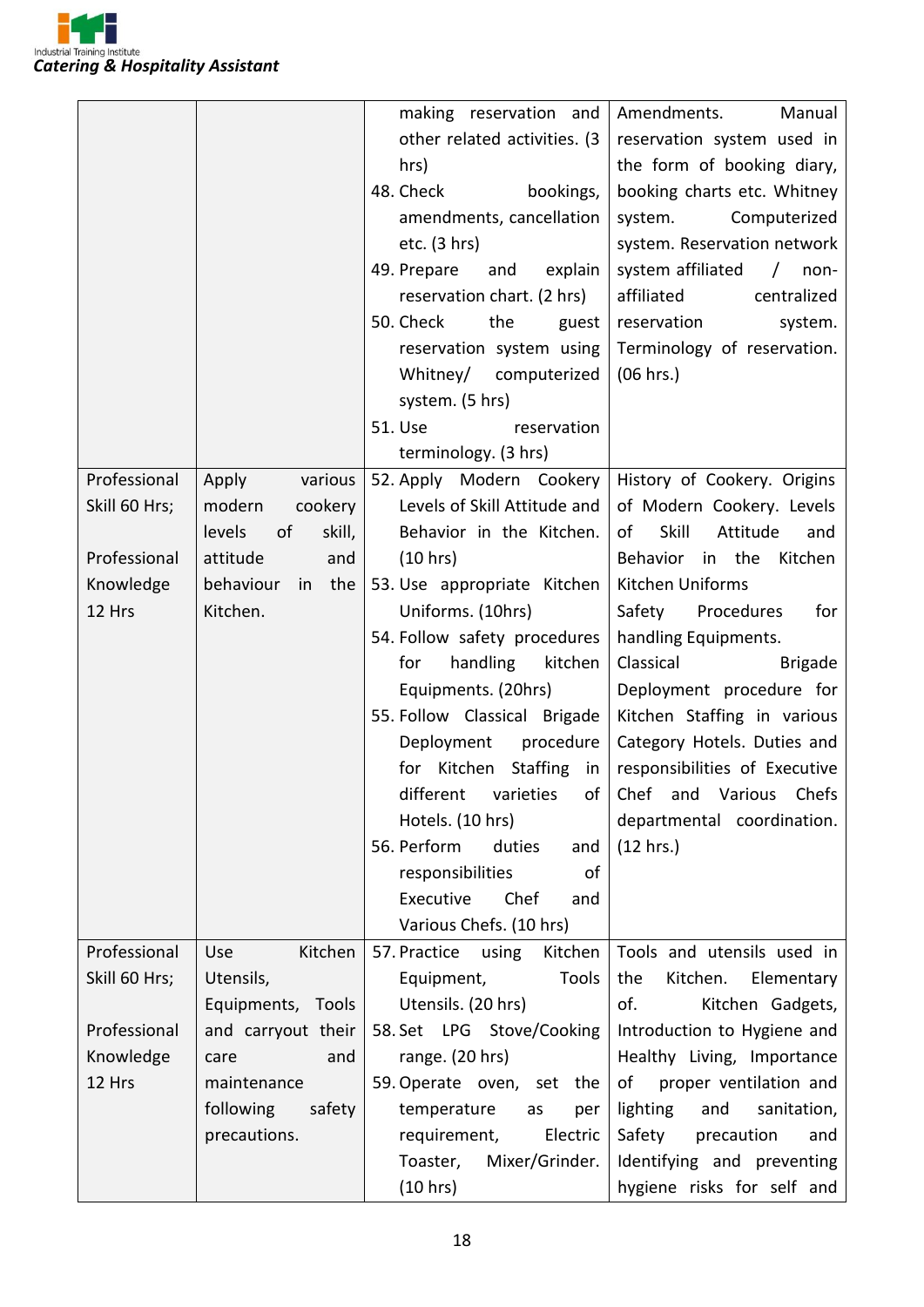

|                     |                                      | and Cleaning of<br>60. Care                                                            | others Explanation of all    |
|---------------------|--------------------------------------|----------------------------------------------------------------------------------------|------------------------------|
|                     |                                      | Mixer Grinder,<br>Food                                                                 | the common culinary terms    |
|                     |                                      | Water<br>Processor<br>and                                                              | with examples. (12 hrs.)     |
|                     |                                      | Purifiers etc. and ensure                                                              |                              |
|                     |                                      | their<br>maintenance. (10                                                              |                              |
|                     |                                      | hrs)                                                                                   |                              |
| Professional        | Identify,<br>classify                | 61. Practice various methods                                                           | Preparations of ingredients. |
| Skill 60 Hrs;       | various<br>cuts<br>of                | of Cooking Food. (20 hrs)                                                              | Methods of Mixing Foods.     |
|                     | vegetable,<br>fruits                 | 62. Identify, Classify the cuts                                                        | Methods of Cooking Food-     |
| Professional        | etc. and use various                 | of Vegetable and Fruits.                                                               | Roasting, baking, Smoking,   |
| Knowledge           | methods of cooking                   | (20 hrs)                                                                               | Grilling,<br>Broiling,       |
| 12 Hrs              | food<br>and                          | 63. Prepare Egg using various                                                          | Microwave,<br>Frying,        |
|                     | of<br>preparations                   | methods<br>(Poach, Boil,                                                               | Poaching and Peeling.        |
|                     | ingredients.                         | Fried, Scramble). (10 hrs)                                                             | Introduction<br>and          |
|                     |                                      | 64. Preparation of Various                                                             | Classification<br>Cuts<br>of |
|                     |                                      | Egg Dishes. (10 hrs)                                                                   | Vegetables.                  |
|                     |                                      |                                                                                        | Classification and uses of   |
|                     |                                      |                                                                                        | Fruits in Cookery.           |
|                     |                                      |                                                                                        | Introduction and Selection.  |
|                     |                                      |                                                                                        | Methods of Cooking and       |
|                     |                                      |                                                                                        | uses of Egg in Cookery. (12  |
|                     |                                      |                                                                                        | hrs.)                        |
| Professional        | Plan various types                   | 65. Plan and prepare different                                                         | Origin of Menus              |
| Skill 210 Hrs;      | of Menu, Lay and                     | types of Menu- A la carte                                                              | Types of Menus- A la carte   |
|                     | relay Table Covers,                  | and Table de Hote. (10                                                                 | and                          |
| Professional        |                                      |                                                                                        | Table de Hote                |
|                     | A la carte cover,                    | hrs)<br>set up Buffet etc, 66. Apply principles of Menu   Principles of Menu planning. |                              |
| Knowledge<br>42 Hrs |                                      | Planning. (10hrs)                                                                      | Menu Compilation             |
|                     | take guests order<br>and serve food. |                                                                                        | <b>French Classical Menu</b> |
|                     |                                      | 67. Practice setting of cover                                                          |                              |
|                     |                                      | for a la carte and table d'                                                            | General Accompaniments.      |
|                     |                                      | hote menu. (10hrs)                                                                     | (12 hrs.)                    |
|                     |                                      | 68. Practice various methods                                                           |                              |
|                     |                                      | techniques<br>and<br>οf                                                                |                              |
|                     |                                      | different styles of service.                                                           |                              |
|                     |                                      | (10 hrs)                                                                               |                              |
|                     |                                      | 69. Perform<br>Menu                                                                    |                              |
|                     |                                      | Compilation. (10hrs)                                                                   |                              |
|                     |                                      | 70. Handle and maintain food                                                           |                              |
|                     |                                      | inventory<br>οf                                                                        |                              |
|                     |                                      | restaurants/Hotels.<br>(10)                                                            |                              |
|                     |                                      | hrs)                                                                                   |                              |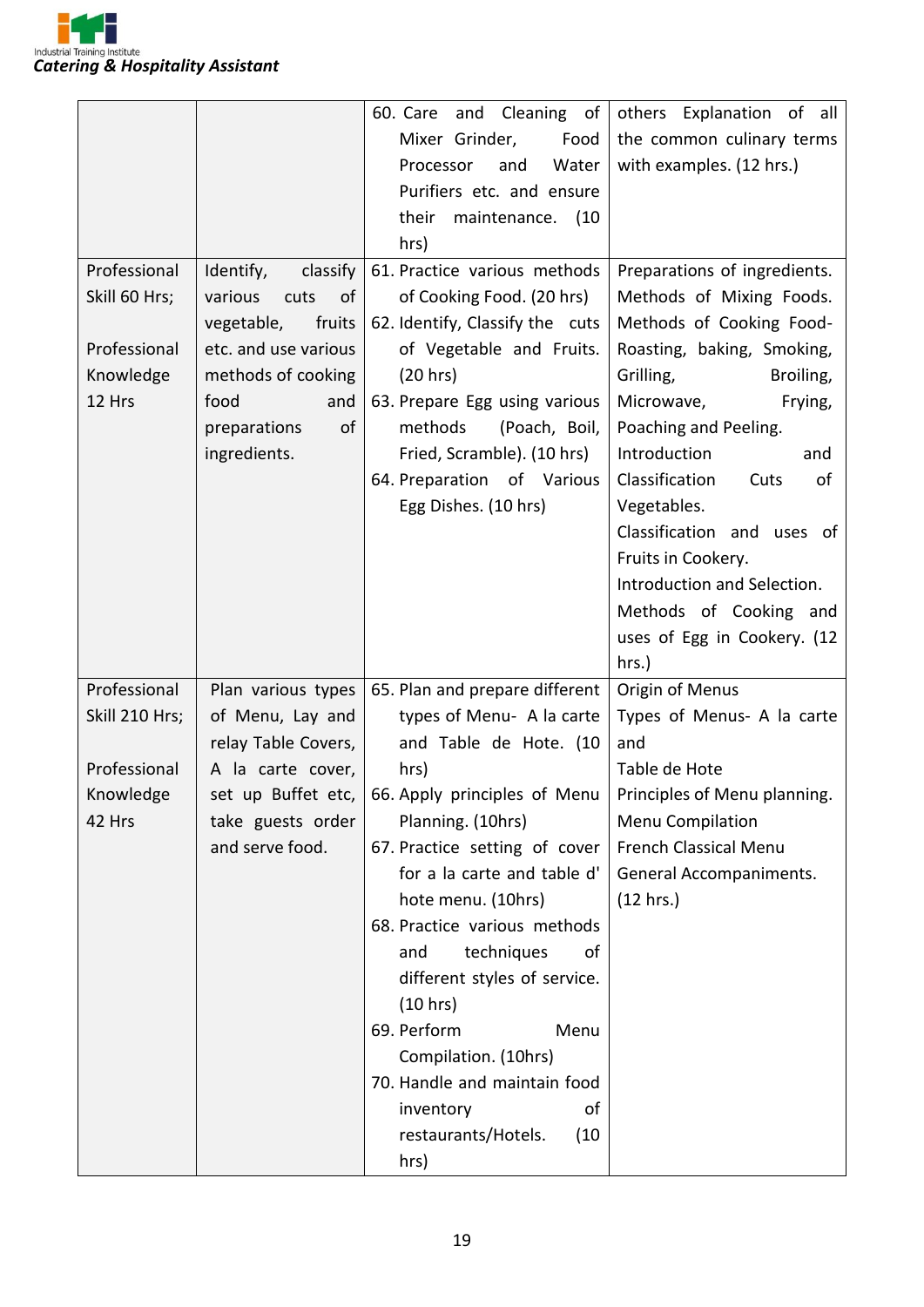

|  | 71. Identify equipment to be    | Mise-en-place<br>Mise-en       |
|--|---------------------------------|--------------------------------|
|  | kept in the sideboard.          | scene Silver Service           |
|  | (07hrs)                         | American/English/French/Ru     |
|  | 72. Setting-up the Side Board   | ssian (12 hrs.)                |
|  | Structure. (05 hrs)             |                                |
|  | 73. Prepare general up- keeps   |                                |
|  | of the sideboard. (08hrs)       |                                |
|  | 74. Focus on improving the      |                                |
|  | work efficiency of the          |                                |
|  | staff. (05 hrs)                 |                                |
|  | 75. Arrange cold water jugs     |                                |
|  | with under plates and           |                                |
|  | napkins to cover. (05hrs)       |                                |
|  | 76. Prepare<br>all-important    |                                |
|  | like<br>sauces                  |                                |
|  | Worcestershire<br>sauce,        |                                |
|  | tomato sauce, Soya sauce        |                                |
|  | etc with clean rims and         |                                |
|  | caps. (15hrs)                   |                                |
|  | 77. Follow<br>water<br>service  |                                |
|  | Etiquette towards Guests        |                                |
|  | Service. (5 hrs)                |                                |
|  | 78. Prepare Buffet Set up       |                                |
|  | Course wise service of          |                                |
|  | Food. (5 hrs)                   |                                |
|  | 79. Practice Pre Plated service |                                |
|  | crumbing of the table. (5       |                                |
|  | hrs)                            |                                |
|  | 80. Describe<br>different       | <b>Systems of Order Taking</b> |
|  | systems of Order Taking.        | (12 hrs.)                      |
|  | (20 hrs)                        |                                |
|  | 81. Practice<br>taking<br>Guest |                                |
|  | order, presenting menu          |                                |
|  | and serve food and drinks.      |                                |
|  | (20 hrs)                        |                                |
|  | 82. Practice Handling of Guest  |                                |
|  | Complaints<br>and               |                                |
|  | Grievances. (20 hrs)            |                                |
|  | 83. Prepare breakfast layout.   | Types of breakfast:            |
|  | (20 hrs)                        | English                        |
|  | 84. Practice<br>Service<br>of   | American                       |
|  | different<br>varieties<br>of    | Continental<br>$\bullet$       |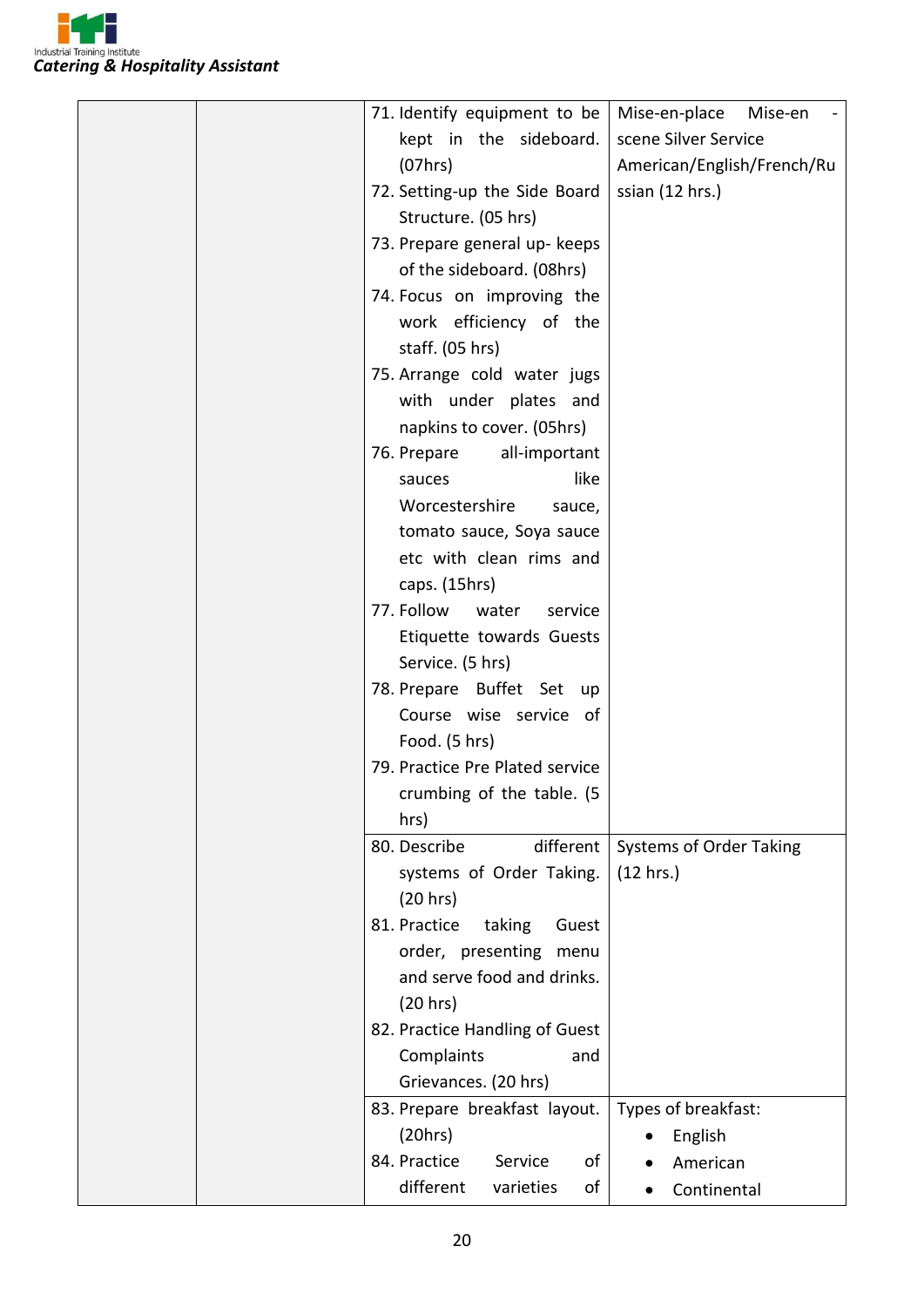

|                |                      | <b>Breakfast</b>                                       | Indian<br>$\bullet$             |
|----------------|----------------------|--------------------------------------------------------|---------------------------------|
|                |                      | (Indian/English/American/                              | (06 hrs.)                       |
|                |                      | continental/). (10 hrs)                                |                                 |
| Professional   | Plan<br>place<br>and | 85. Check and serve Guest                              | Standard Supplies Regular       |
| Skill 150 Hrs; | guest<br>room        | <b>Supplies</b><br>room<br>and                         | <b>Supplies</b>                 |
|                | supplies<br>and      | Amenities. (15hrs)                                     | V.I.P. and V.V.I.P.             |
| Professional   | amenities.           | 86. Practice<br>drawing<br>and                         | <b>Standard Contents.</b>       |
| Knowledge      |                      | familiarizing with formats                             | Procedures<br>followed          |
| 30 Hrs         |                      | of Lost and Found. (20hrs)                             | for lost and found items.       |
|                |                      | 87. Identify<br>and<br>select                          | Registers and records           |
|                |                      | different types of keys                                | maintained. Knowledge           |
|                |                      | (Computerized etc.) (10                                | of different types of keys      |
|                |                      | hrs)                                                   | Key control. (12 hrs.)          |
|                |                      | 88. Prepare register/records                           |                                 |
|                |                      | of regular supply items.                               |                                 |
|                |                      | (15hrs)                                                |                                 |
|                |                      | 89. Identify<br>control<br>pest                        | Importance of pest control      |
|                |                      | agents. (20hrs)                                        | <b>Categories of Pests</b>      |
|                |                      | 90. Differentiate categories of                        | Control of Pests.               |
|                |                      | pests. (20hrs)                                         | Different                       |
|                |                      | 91. Use Insecticide/Pesticide                          | Pesticides/Insecticides.        |
|                |                      | for Control of Pests in the                            | Used. (12 hrs.)                 |
|                |                      | Institute. (20 hrs)                                    |                                 |
|                |                      | 92. Make                                               |                                 |
|                |                      | flower                                                 | of<br><b>Basic</b><br>knowledge |
|                |                      | arrangements in different                              | flowers<br>indoor<br>plants     |
|                |                      | styles. (10hrs)                                        | and their care flower           |
|                |                      | 93. Carryout maintenance of $ $ arrangements types and |                                 |
|                |                      | indoor plants and flower                               | style adequate display.         |
|                |                      | arrangements. (10 hrs)                                 | (06 hrs.)                       |
|                |                      | 94. Practice spraying water to                         |                                 |
|                |                      | plants, ensure exposure                                |                                 |
|                |                      | to sun and placement.                                  |                                 |
|                |                      | (10 hrs)                                               |                                 |
| Professional   | Internet,<br>Use     | 95. Practice Networking-LAN,                           | Networking<br>and               |
| Skill 60 Hrs;  | understand           | WAN etc. (10 hrs)                                      | <b>Internet Communication</b>   |
|                | networking           | 96. Use Services on Internet-                          | Concept.                        |
| Professional   | concept,<br>LAN/     | Websites (WWW) E-Mails,                                | (12 hrs.)                       |
| Knowledge      | WAN, E-mails, etc.   | Voice Mails, and Browser                               |                                 |
| 12 Hrs         |                      | and search engines. (10                                |                                 |
|                |                      | hrs)                                                   |                                 |
|                |                      | 97. Perform<br>Searching                               |                                 |
|                |                      | Downloading,<br>Printing,                              |                                 |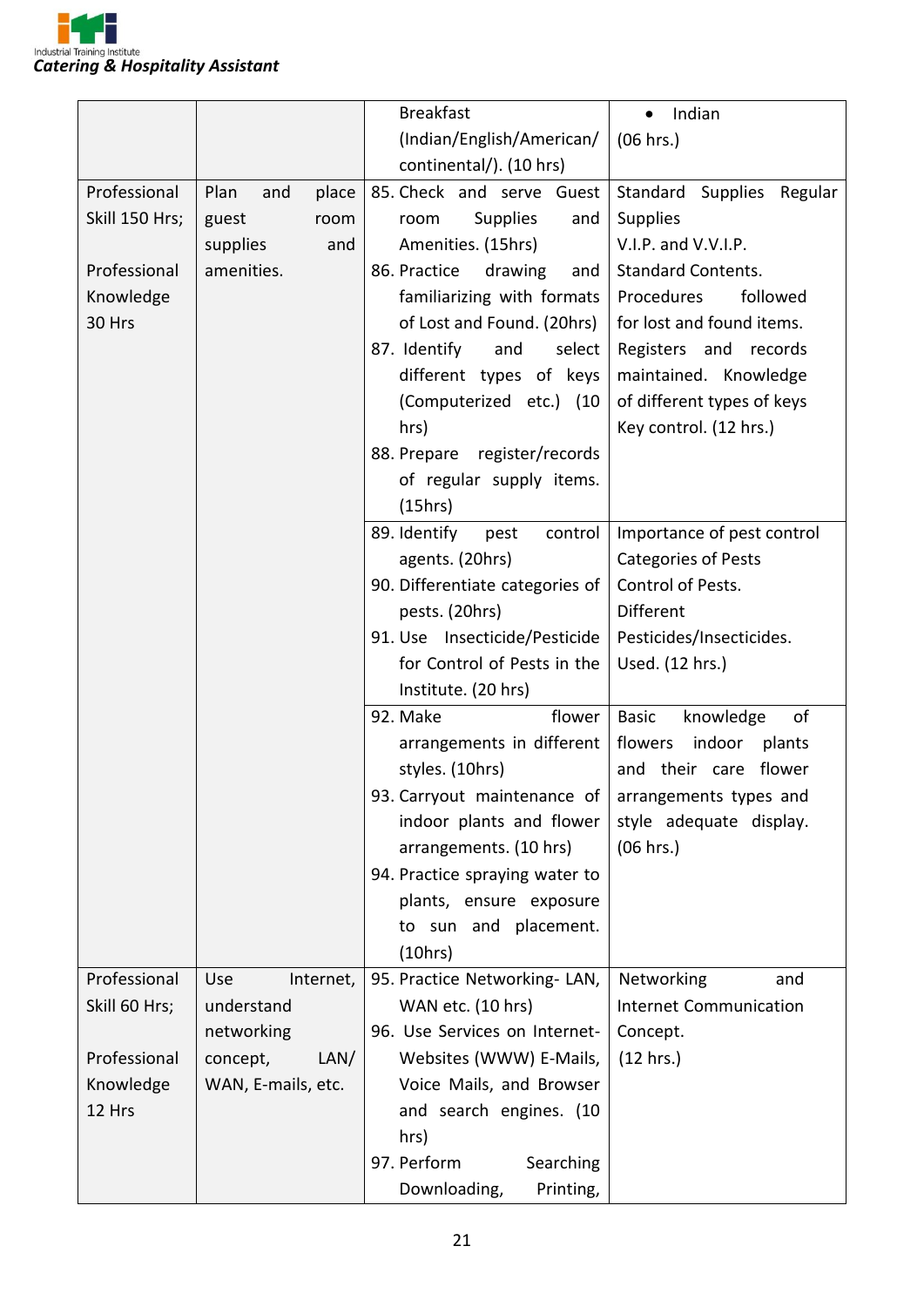

|               |                      | Saving portion of web           |                                 |
|---------------|----------------------|---------------------------------|---------------------------------|
|               |                      | page. (10hrs)                   |                                 |
|               |                      | 98. Create E-Mail account,      |                                 |
|               |                      | login,<br>logout;<br>inbox      |                                 |
|               |                      | outbox viewing. (10hrs)         |                                 |
|               |                      | 99. Practice<br>sending<br>and  |                                 |
|               |                      | saving mails. (08hrs)           |                                 |
|               |                      | 100.Send same<br>mails<br>to    |                                 |
|               |                      | various<br>(multi-              |                                 |
|               |                      | users                           |                                 |
|               |                      | address). (07hrs)               |                                 |
|               |                      | 101. Sending<br>attachment,     |                                 |
|               |                      | images and enclosures           |                                 |
|               |                      | etc. (05hrs)                    |                                 |
| Professional  | Follow               | 102. Communicate<br>clearly     | <b>CUSTOMER'S CARE SKILLS.</b>  |
| Skill 90 Hrs; | communication        | smile<br>avoiding<br>with       | (18 hrs.)                       |
|               | Etiquette<br>and     | jargon and slang. (30hrs)       |                                 |
| Professional  | maintain<br>positive | 103. Follow<br>greeting         |                                 |
| Knowledge     | attitude for dealing | etiquettes,<br>call             |                                 |
| 18 Hrs        | with various guest   | etiquettes,<br>asking           |                                 |
|               | conflict             | permission to hold while        |                                 |
|               |                      | on call with customer.          |                                 |
|               |                      | (20 hrs)                        |                                 |
|               |                      | 104. Explain<br>transferring    |                                 |
|               |                      | call<br>while<br>with<br>on     |                                 |
|               |                      | customer, offer service.        |                                 |
|               |                      | (20 hrs)                        |                                 |
|               |                      | 105. Build relationship by      |                                 |
|               |                      | personal preference. (20        |                                 |
|               |                      | hrs)                            |                                 |
| Professional  | different<br>Prepare | 106. Practice preparation of    | Classification of soups with    |
| Skill 60 Hrs; | soups/sauces,        | Mother Sauces and 2-3           | Examples (Cream<br>Soups/       |
|               | alcoholic and non-   | of<br>Derivations<br>each.      | Puree/<br>Soups/<br>Veloute/    |
| Professional  | alcoholic            | (30hrs)                         | Chowder/<br>consomme            |
| Knowledge     | beverages,<br>their  |                                 | National Soups.                 |
| 12 Hrs        | derivatives etc.     |                                 | Classification<br>of Sauces/    |
|               |                      |                                 | Composition<br>Recipes<br>of    |
|               |                      |                                 | Mother Sauces Derivatives.      |
|               |                      |                                 | (06 hrs.)                       |
|               |                      | 107. Practice preparation<br>οf | Classification of beverage/     |
|               |                      | various alcoholic and non       | composition<br>recipes<br>of    |
|               |                      | alcoholic<br>beverages.         | various<br>beverages,<br>Mock   |
|               |                      | (30 hrs)                        | tails and Cock tails. (06 hrs.) |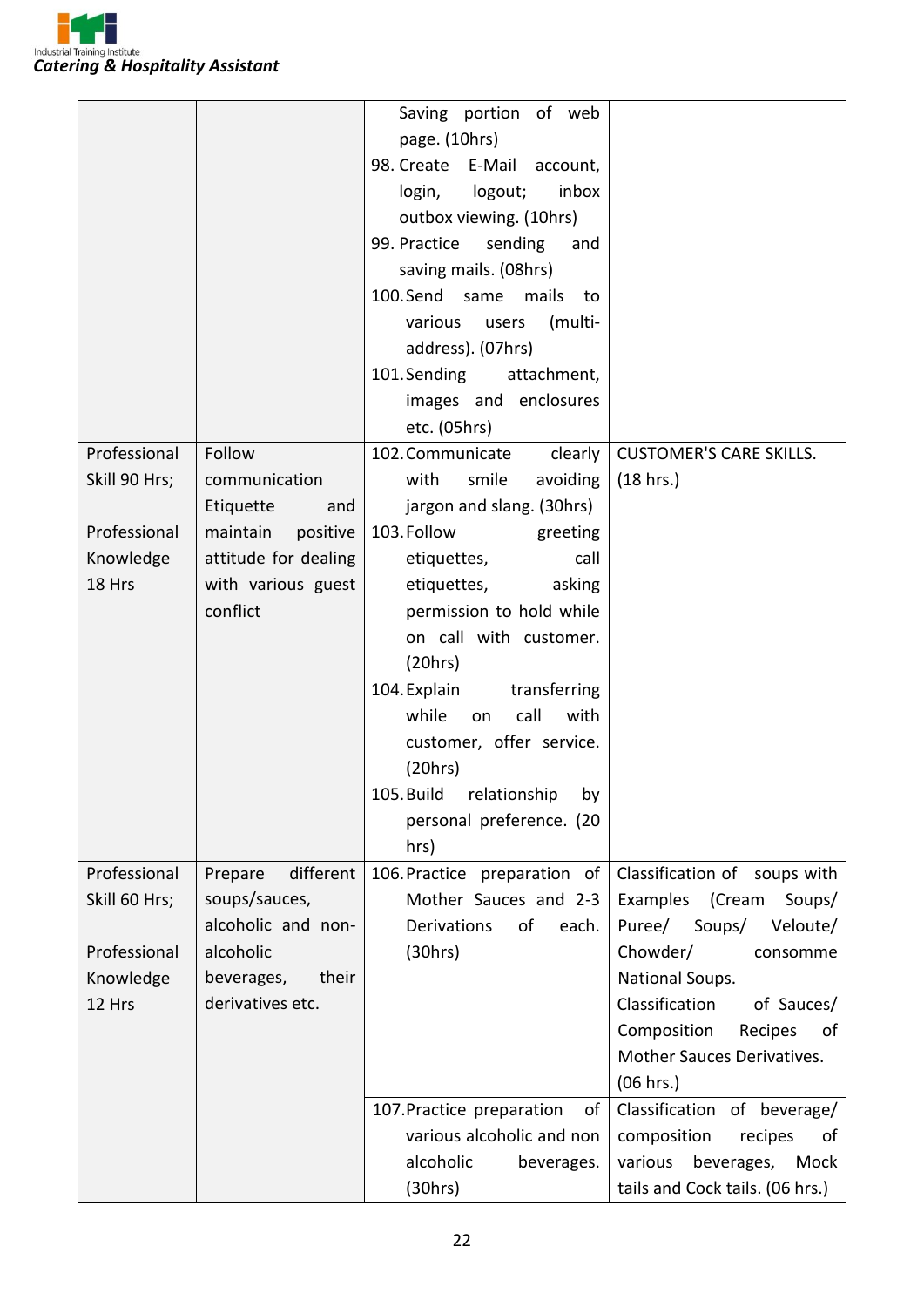#### **On-the-Job Training (OJT)**

*Note: During OJT, students have to maintain a log book on daily basis indicating activities performed during the day which shall also be countersigned by section/ department supervisor.*

#### **Project work/ Industrial visit**

#### **Broad Areas:**

- a) Plan and organise different types of themes for Banquets.
- b) Plan and organise different types of themes for Hotels.
- c) Maintain the Guest rooms using all the skills of Hospitality.

#### **SYLLABUS FOR CORE SKILLS**

1. Employability Skills (Common for all CTS trades) (160Hrs)

Learning outcomes, assessment criteria, syllabus and Tool List of Core Skills subjects which is common for a group of trades, provided separately in www.bharatskills.gov.in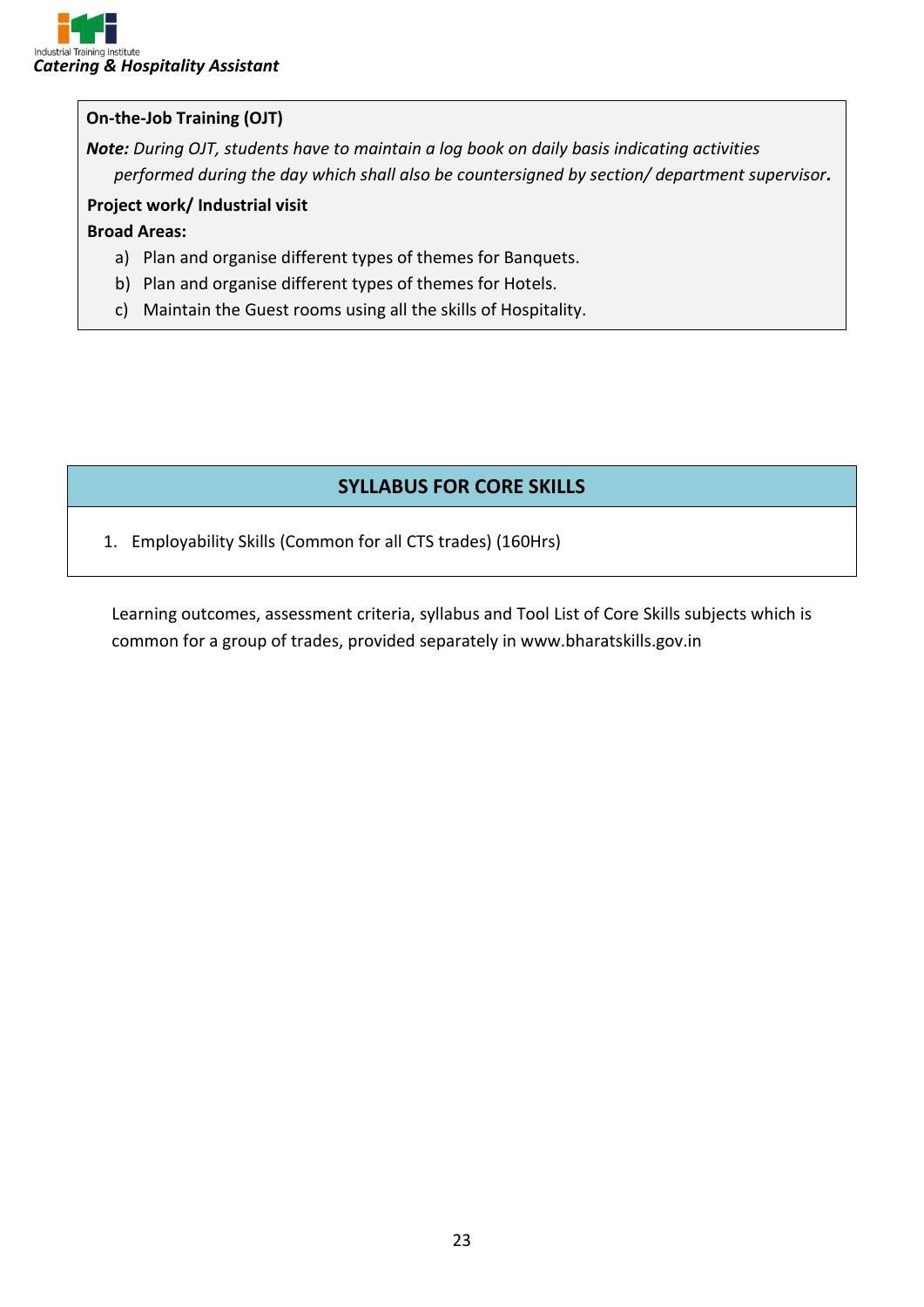

Ε

| <b>List of Tools &amp; Equipment</b>                          |                                             |                       |                      |  |  |  |  |
|---------------------------------------------------------------|---------------------------------------------|-----------------------|----------------------|--|--|--|--|
| CATERING & HOSPITALITY ASSISTANT (for batch of 20 Candidates) |                                             |                       |                      |  |  |  |  |
| S No.                                                         | Name of the Tools and Equipment             | <b>Specification</b>  | Quantity             |  |  |  |  |
|                                                               | <b>A. TRAINEES TOOL KIT</b>                 |                       |                      |  |  |  |  |
| 1.                                                            | Deep freezer, vertical                      | 3 doors (SS, 365 ltr) | 1 No.                |  |  |  |  |
| 2.                                                            | Refrigerator                                | 165ltr                | 1 No.                |  |  |  |  |
| 3.                                                            | Gas Tandoori with skewers & roti set        |                       | 1 No & 12 Nos<br>Set |  |  |  |  |
| 4.                                                            | Bain Marie cum Hot cabinet (S.S.)           |                       | 1 No.                |  |  |  |  |
| 5.                                                            | Gas burner range having 6 burners<br>(S.S.) |                       | 2 Nos.               |  |  |  |  |
| 6.                                                            | Chinese gas burner(S.S.)                    |                       | 1 No.                |  |  |  |  |
| 7.                                                            | Stainless steel work table                  |                       | 10 Nos.              |  |  |  |  |
| 8.                                                            | Dough kneading table                        |                       | 2 Nos.               |  |  |  |  |
| 9.                                                            | <b>Electrical Oven</b>                      |                       | 1 No.                |  |  |  |  |
| 10.                                                           | <b>Trainees locker</b>                      |                       | 1 No.                |  |  |  |  |
| 11.                                                           | Stainless steels rack (S.S.)                |                       | 3 Nos.               |  |  |  |  |
| 12.                                                           | Salamander                                  |                       | 1 No.                |  |  |  |  |
| 13.                                                           | <b>Electronic Geyser</b>                    | 25ltr                 | 1 No.                |  |  |  |  |
| 14.                                                           | Dough kneading machine                      | 5 kg                  | 1 No.                |  |  |  |  |
| 15.                                                           | Water Boiler (S.S./Electrical)              | 15 ltr                | 1 No.                |  |  |  |  |
| 16.                                                           | Wet grinder                                 | 7 ltr                 | 1 No.                |  |  |  |  |
| 17.                                                           | Weighing machine electrical                 |                       | 1 No.                |  |  |  |  |
| 18.                                                           | Weighing machine manual                     |                       | 1 No.                |  |  |  |  |
| 19.                                                           | Mixer cum grinder                           |                       | 1 No.                |  |  |  |  |
| 20.                                                           | LPG Gas cooking range                       | Over Griller          | 10 Nos.              |  |  |  |  |
| 21.                                                           | Frying pan (MS)                             |                       | 6 Nos.               |  |  |  |  |
| 22.                                                           | Frying pan                                  | Non stick             | 2/4 No.              |  |  |  |  |
| 23.                                                           | Kadai (copper)                              | Medium / Small        | 2 each No.           |  |  |  |  |
| 24.                                                           | Aluminum Dekshi                             | 15 ltr/12ltr          | 4 Nos.               |  |  |  |  |
| 25.                                                           | Tawa (Medium size)                          |                       | 4 Nos.               |  |  |  |  |
| 26.                                                           | Wok                                         | Chinese Kadai         | 2 Nos, each          |  |  |  |  |
| 27.                                                           | Pressure cooker.                            | 21 ltr/5ltr           | 8 Nos.               |  |  |  |  |
| 28.                                                           | Aluminium Dekshi                            | 4 Itr                 | 20 Nos.              |  |  |  |  |
| 29.                                                           | Aluminium Dekshi                            | $2$ ltr               | 8 Nos.               |  |  |  |  |
| 30.                                                           | Aluminium sauce pan                         | $3$ ltr               | 8 Nos.               |  |  |  |  |
| 31.                                                           | Perforated spoons                           |                       | 12 No                |  |  |  |  |
| 32.                                                           | <b>Steel Slicer</b>                         | Small/Medium/Big      | 18/6/4 Nos.          |  |  |  |  |
| 33.                                                           | <b>Steel Bowls</b>                          |                       | 2 Nos.               |  |  |  |  |
| 34.                                                           | Colander                                    |                       | 6 Nos.               |  |  |  |  |
| 35.                                                           | Steel plates                                |                       | 24 Nos.              |  |  |  |  |
| 36.                                                           | Stainless steel containers                  | 5 kg                  | 6 Nos.               |  |  |  |  |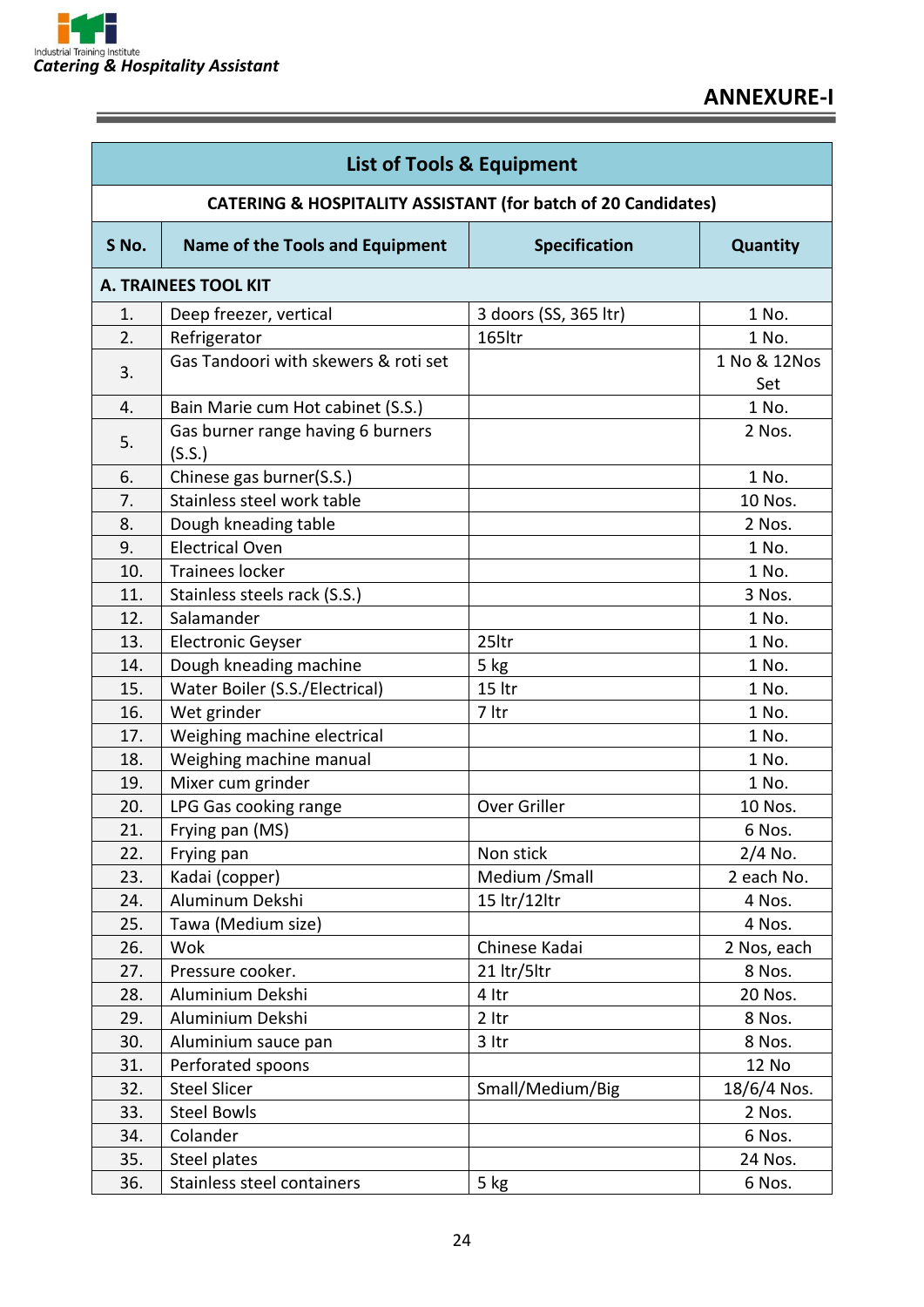

| 37. | Egg cutters               |                        | 2 Nos.      |
|-----|---------------------------|------------------------|-------------|
| 38. | <b>Steak Hammer</b>       |                        | 2 Nos.      |
| 39. | <b>MS Cupboards</b>       |                        | 2 Nos.      |
| 40. | Instructor table/Chairs   |                        | 1 No/3 Nos. |
| 41. | <b>Hand Blender</b>       |                        | 1 No.       |
| 42. | B.B.Q Trolley (S.S.)      |                        | 1 No.       |
| 43. | <b>Sizzler Plates</b>     |                        | 6 Nos.      |
| 44. | Exhaust                   |                        | 8 Nos.      |
| 45. | Spatula                   |                        | 12 Nos.     |
| 46. | <b>Storage Rocks</b>      |                        | 5 Nos.      |
| 47. | Fans                      |                        | As required |
| 48. | <b>Ring Moulds</b>        | <b>Different Sizes</b> | 6 Nos.      |
| 49. | <b>Small Cups Moulds</b>  | Cup cakes              | 24 Nos.     |
| 50. | Fire Extinguisher C02,    | 25 Kg                  | 2 Nos.      |
| 51. | Cake Tray                 | Round 9" dia.          | 6 Nos.      |
| 52. | <b>Steel Plates</b>       | <b>Dinner Plate</b>    | 20 Nos.     |
| 53. | <b>Steel Bowl</b>         | 200 ml                 | 24 Nos.     |
| 54. | Cookie cutter             | Different six shapes   | 10 Nos.     |
| 55. | Aluminum Handi with cover | 50 kg. Capacity        | 3 Nos.      |
| 56. | Aluminum Handi with cover | 25 kg. Capacity        | 6 Nos.      |
| 57. | <b>B.B.Q Skewers</b>      |                        | 12 Nos.     |
| 58. | B.B.Q. Forks              |                        | 2 Nos.      |
| 59. | Tea, Coffee Urns          |                        | 4 Nos.      |
| 60. | Chinese chopper           |                        | 2 Nos.      |
| 61. | <b>MS Chopper</b>         |                        | 1 No.       |
| 62. | Kitchen Knife             | <b>Big</b>             | 2 Nos.      |
| 63. | Vegetable Knife           |                        | 2 Nos.      |
| 64. | <b>Bread knife</b>        |                        | 2 Nos.      |
| 65. | Paring knife              |                        | 2 Nos.      |
| 66. | Palate knife              |                        | 2 Nos.      |
| 67. | Coconut Grater            | Hand type              | 8 Nos.      |
| 68. | <b>Bread tin</b>          |                        | 6 Nos.      |
| 69. | Ring moulds               |                        | 6 Nos.      |
| 70. | <b>Small Cup Moulds</b>   |                        | 48 Nos.     |
| 71. | Pizza cutter              |                        | 4 Nos.      |
| 72. | Door cutter               |                        | 4 Nos.      |
| 73. | Box type grater           |                        | <b>10N</b>  |
| 74. | Steel sheer               |                        | 18/6/4 Nos  |
| 75. | Pasta machine             |                        | 1 No        |
| 76. | Pallet knife              |                        | 2 Nos.      |
| 77. | <b>Baking trays</b>       | 30 cm x 30 cm          | 6 Nos.      |
| 78. | Swiss cake tins           |                        | 6 Nos.      |
| 79. | Chopping board green      | 16 x 10"               | 6 Nos.      |
| 80. | Cake nozzle set           |                        | 3 Set       |
| 81. | Piping bags               |                        | 6 Nos.      |
| 82. | muffin moulds             | 12x12                  | 2 Nos.      |
| 83. | Chopping board red        | 16 x 10"               | 6 Nos.      |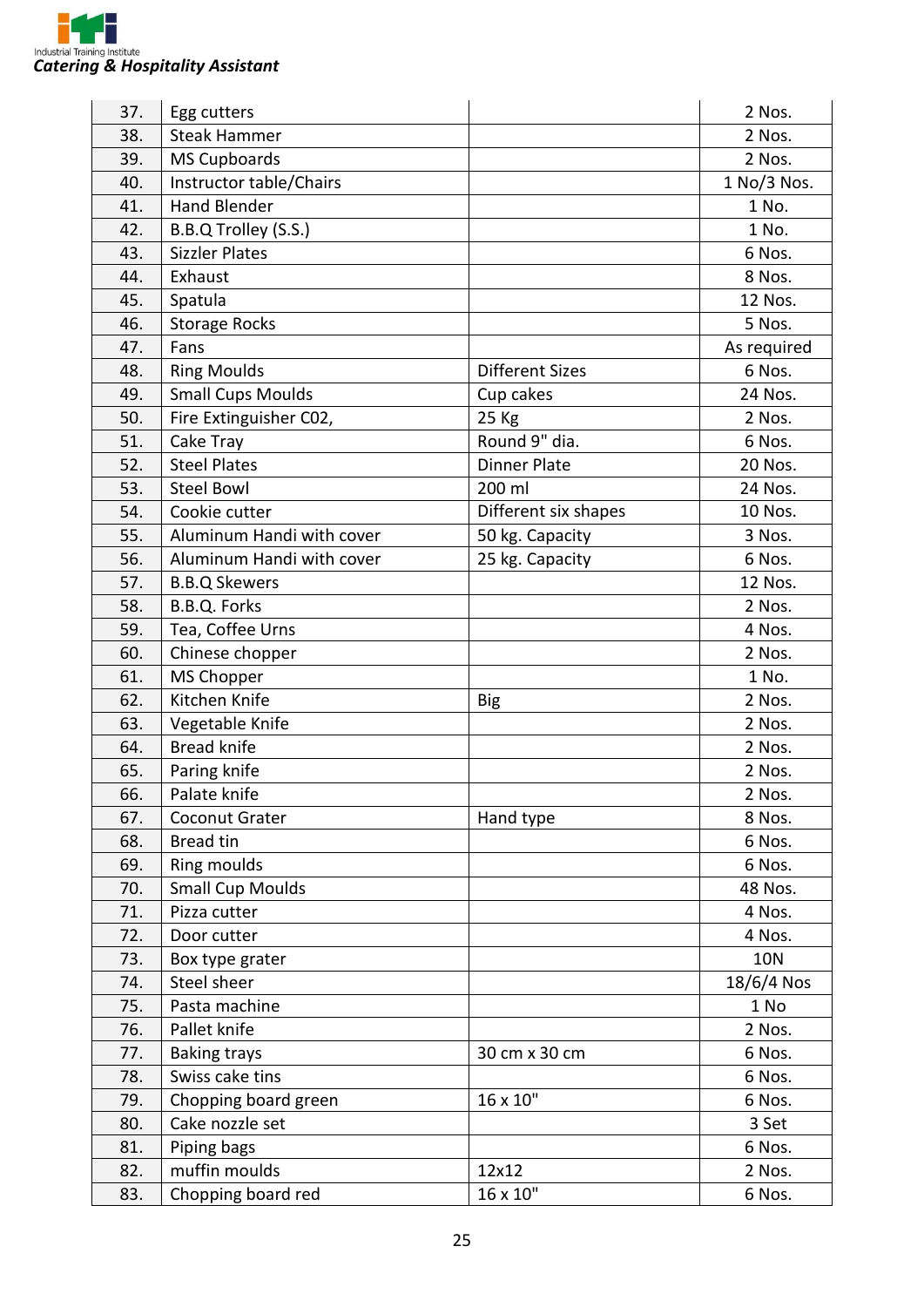

| <b>B. CONSUMABLES/ MISCELLANEOUS/ RAW MATERIALS FOR FOOD PRODUCTION</b> |                                        |                 |             |  |
|-------------------------------------------------------------------------|----------------------------------------|-----------------|-------------|--|
| 84.                                                                     | Grinding stone                         | Flat type       | 1 No.       |  |
| 85.                                                                     | Wash basin                             |                 | 1 No.       |  |
| 86.                                                                     | Dust pins (Foot press) plastic         |                 | 1 No.       |  |
| 87.                                                                     | Chopping board                         | $8" \times 12"$ | 4 Nos.      |  |
| 88.                                                                     | Chopping board                         | $1$ ft $x$ 1 ft | 24 Nos.     |  |
| 89.                                                                     | Wooden spoon                           |                 | 24 Nos.     |  |
| 90.                                                                     | <b>Baking tray</b>                     | 2ftx2ft         | 2 Nos.      |  |
| 91.                                                                     | <b>Baking tray</b>                     | 2ftx3ft         | 2 Nos.      |  |
| 92.                                                                     | Baking cake tin                        | Round           | 2 Nos.      |  |
| 93.                                                                     | Baking cake tin                        | Square          | 2 Nos.      |  |
| 94.                                                                     | Handi tongs                            |                 | 12 Nos.     |  |
| 95.                                                                     | Serving kitchen spoons                 | <b>Big</b>      | 12 Nos.     |  |
| 96.                                                                     | <b>Balloon whisk</b>                   |                 | 6 Nos.      |  |
| 97.                                                                     | Measuring cup                          | Glass/Plastic   | 4 Nos.      |  |
| 98.                                                                     | <b>Plastic containers</b>              |                 | 48 Nos.     |  |
| 99.                                                                     | Sieve                                  |                 | 4 Nos.      |  |
| 100.                                                                    | <b>Strainers</b>                       |                 | 8 Nos.      |  |
| 101.                                                                    | <b>Tea Strainers</b>                   |                 | 4 Nos.      |  |
| 102.                                                                    | Spaghetti Strainer                     |                 | 2 Nos.      |  |
| 103.                                                                    | <b>Water Purifier</b>                  |                 | 1 No.       |  |
| 104.                                                                    | Insect Killer                          |                 | As required |  |
|                                                                         | <b>C. FOOD AND BEVERAGE SERVICE</b>    |                 |             |  |
| 105.                                                                    | Service tables with baize              | $6*21/2$        | As required |  |
| 106.                                                                    | <b>Additional chairs</b>               |                 | As required |  |
| 107.                                                                    | Side board of 8 tables                 |                 | As required |  |
| 108.                                                                    | Storage cupboards,                     |                 | As required |  |
| 109.                                                                    | Service counter                        |                 | As required |  |
|                                                                         | Cutlery set for 20 trainees as per     |                 | As required |  |
| 110.                                                                    | eleven course menu                     |                 |             |  |
|                                                                         | (silver type)                          |                 |             |  |
| 111.                                                                    | 1-Electric Geyser                      |                 | 1 No.       |  |
| 112.                                                                    | I-Weighing scale                       |                 | 1 No.       |  |
| 113.                                                                    | Silver service trays/salver etc.       |                 | As required |  |
| 114.                                                                    | Sample preparation trolley             |                 | As required |  |
| 115.                                                                    | I-Refrigerator (Large size) Hot plates |                 | 1 No.       |  |
|                                                                         | for five side boards                   |                 |             |  |
| 116.                                                                    | Hot plates for five side boards        |                 | As required |  |
| 117.                                                                    | Sundry equipment                       |                 | As required |  |
| 118.                                                                    | Table & chair for 20 trainees          | Desk type       | As required |  |
| 119.                                                                    | Instructor Cupboard, table & chair     |                 | As required |  |
| 120.                                                                    | 1-Range                                |                 | 1 No.       |  |
| 121.                                                                    | Three tier shelf                       |                 | As required |  |
| 122.                                                                    | Trainee locker                         |                 | As required |  |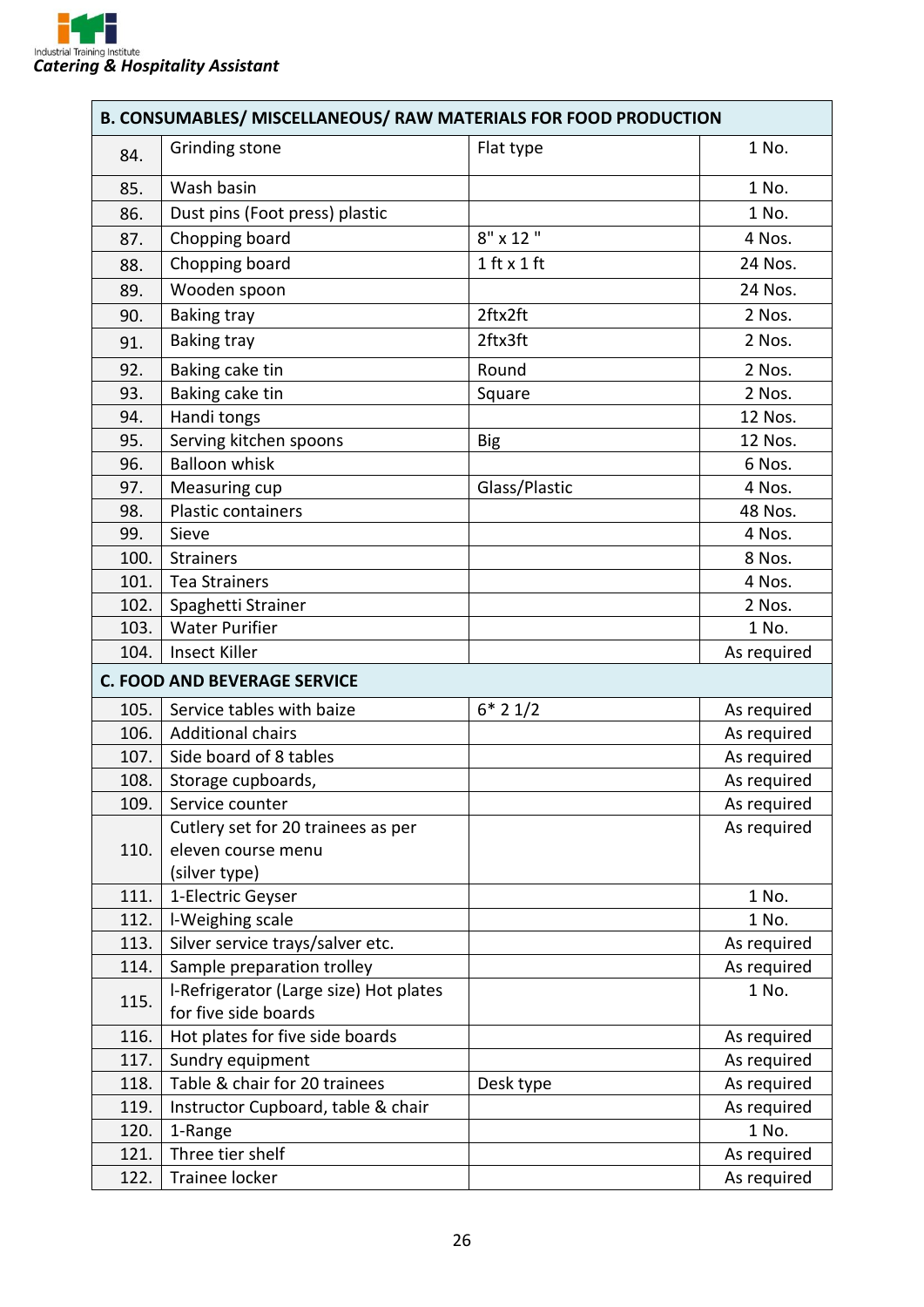

| 123. | Water boiler                                                |  |                                              | As required |
|------|-------------------------------------------------------------|--|----------------------------------------------|-------------|
| 124. | NCR machine/Computer                                        |  |                                              | As required |
| 125. | One Bain Marie                                              |  |                                              | As required |
| 126. | Library books                                               |  |                                              | As required |
| 127. | 2-Trolley racks                                             |  |                                              | As required |
| 128. | Water purifier Reverse Osmosis                              |  |                                              | 1 No.       |
|      | Bottle Holder cum Measure for                               |  |                                              | 1 No.       |
| 129. | Beverage                                                    |  |                                              |             |
|      | (OPTIK) 45M                                                 |  |                                              |             |
| 130. | Soda maker Machine Heavy duty                               |  |                                              | 1 No.       |
|      | <b>Industrial Model</b>                                     |  |                                              |             |
| 131. | <b>Conference Chairs</b>                                    |  |                                              | As required |
| 132. | Icebox Chiller                                              |  |                                              | 1 No.       |
| 133. | Espresso Machine and Coffee Grinder                         |  |                                              | 1 No.       |
| 134. | Minibar Fridge                                              |  |                                              | 2 Nos.      |
| 135. | Television                                                  |  | 21" Flat                                     | 1 No.       |
| 136. | Music System with DVD Player and                            |  |                                              | 1 No.       |
|      | concealed Speaker (Canalized)                               |  |                                              |             |
| 137. | Public Address System for Conference                        |  |                                              | 1 No.       |
|      | with Cordless Mikes                                         |  |                                              |             |
| 138. | Pedestrian Fans                                             |  |                                              | 6 Nos.      |
| 139. | Microwave Oven                                              |  |                                              | 1 No.       |
| 140. | <b>Display Food Cabinet</b>                                 |  |                                              | 1 No.       |
| 141. | Room Service Trolley                                        |  |                                              | 1 No.       |
| 142. | <b>Carafe Borosil Small</b>                                 |  |                                              | 10 Nos.     |
| 143. | Carafe Borosil Large                                        |  |                                              | 10 Nos.     |
| 144. | Soup Flask SS PUF Insulated With                            |  |                                              | 12 Nos.     |
|      | Inner SS Body                                               |  |                                              |             |
| 145. | Water Flask SS PUF Insulated With                           |  |                                              | 12 Nos.     |
|      | Inner SS Body                                               |  |                                              |             |
| 146. | Fix Extinguisher 2K                                         |  |                                              | 12 Nos.     |
| 147. | First Aid Box with fully Equipped                           |  |                                              |             |
|      | Medicines and Instructions                                  |  |                                              |             |
| 148. | Past Trolle                                                 |  |                                              | 1 No        |
| 149. | Set of Milk Cream & Sugar Pot                               |  |                                              | 10 Nos.     |
|      | D. CONSUMABLES/ RAW MATERIALS FOR FOOD AND BEVERAGE SERVICE |  |                                              |             |
| 150. | Wash basins                                                 |  |                                              | 2 Nos.      |
| 151. | Soap dispenser                                              |  |                                              | 1 No.       |
| 152. | Crockery set                                                |  | for 20trainees                               | As required |
| 153. | Glass & jugs                                                |  | Including different types of wine<br>glasses | As required |
| 154. | Table linen                                                 |  |                                              | As required |
| 155. | 20 sets of tea pots                                         |  |                                              | As required |
| 156. | Coffee pots, sugar pots and milk<br>jugs                    |  | Silver types                                 | As required |
| 157. | 1-tea Urn                                                   |  |                                              | As required |
|      |                                                             |  |                                              |             |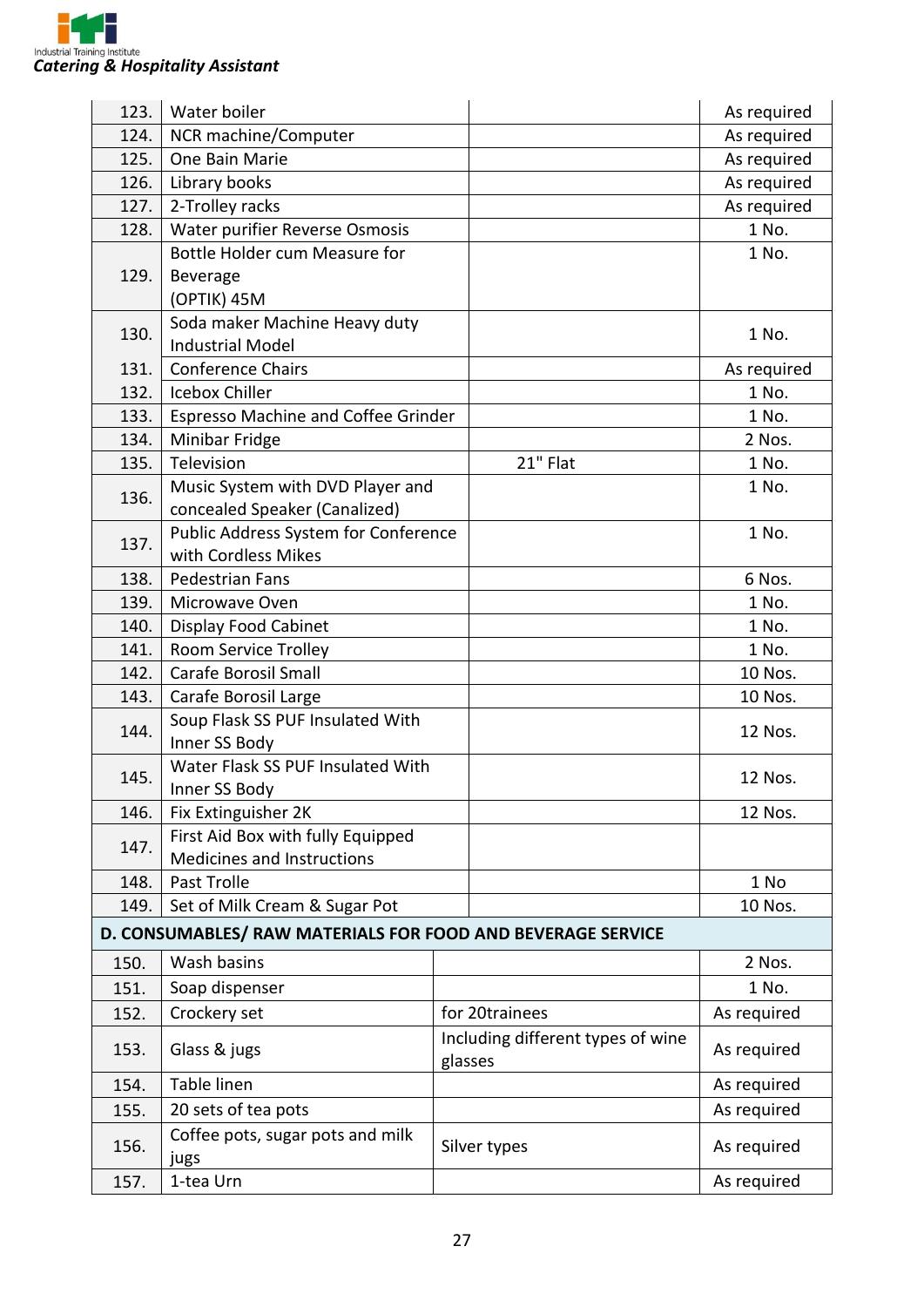

| 158. | Rolling black board                                                          |                                                                                                                                                                                                                                                                                                                                | As required |
|------|------------------------------------------------------------------------------|--------------------------------------------------------------------------------------------------------------------------------------------------------------------------------------------------------------------------------------------------------------------------------------------------------------------------------|-------------|
| 159. | 3 Swill bin with foot press                                                  |                                                                                                                                                                                                                                                                                                                                | As required |
| 160. | Furniture and furnishings                                                    |                                                                                                                                                                                                                                                                                                                                | As required |
| 161. | Bar Counter with mirrorsBar<br>equipment                                     |                                                                                                                                                                                                                                                                                                                                | As required |
| 162. | Library books                                                                |                                                                                                                                                                                                                                                                                                                                | As required |
| 163. | 2-Trolley racks                                                              |                                                                                                                                                                                                                                                                                                                                | As required |
|      | <b>E. FRONT OFFICE</b>                                                       |                                                                                                                                                                                                                                                                                                                                |             |
| 164. | Epbax system + avs m/c                                                       |                                                                                                                                                                                                                                                                                                                                | 1 No.       |
| 165. | Filing rack drawer type                                                      |                                                                                                                                                                                                                                                                                                                                | 1 No.       |
| 166. | Safe deposite locker/swipe<br>godrej                                         |                                                                                                                                                                                                                                                                                                                                | 1 No.       |
| 167. | Painting for walls with imported<br>frames                                   |                                                                                                                                                                                                                                                                                                                                | 6 Nos.      |
| 168. | Signage system for way<br>management and door sign set                       |                                                                                                                                                                                                                                                                                                                                | 1 No.       |
| 169. | Information board velvet slot<br>board' with gold foil letters with<br>stand |                                                                                                                                                                                                                                                                                                                                | 1 No.       |
| 170. | First aid box with fully equipped<br>medicines and instructions              |                                                                                                                                                                                                                                                                                                                                | 1 No.       |
| 171. | Fire extinguisher hand held abc 2<br>kg                                      |                                                                                                                                                                                                                                                                                                                                | 4 Nos.      |
| 172. | Flower vases with artificial plants                                          | Set of 12                                                                                                                                                                                                                                                                                                                      | 1 SET       |
| 173. | Chandelier & side lights set                                                 |                                                                                                                                                                                                                                                                                                                                | 1 SET       |
| 174. | Pedestal fans with swivel<br>Mechanism                                       |                                                                                                                                                                                                                                                                                                                                | 6 Nos.      |
| 175. | Guest umbrellas                                                              | for two persons                                                                                                                                                                                                                                                                                                                | 2 Nos.      |
| 176. | Fax system                                                                   |                                                                                                                                                                                                                                                                                                                                | 1 No.       |
| 177. | Desktop Computer                                                             | CPU: 32/64 Bit i3/i5/i7 or latest<br>processor, Speed: 3 GHz or<br>Higher. RAM:-4 GB DDR-III or<br>Higher, Wi-Fi Enabled. Network<br>Card: Integrated Gigabit<br>Ethernet, with USB Mouse, USB<br>Keyboard and Monitor (Min. 17<br>Inch. Licensed Operating System<br>and Antivirus compatible with<br>trade related software. | 2 Nos.      |
| 178. | Multimedia, laser printer                                                    |                                                                                                                                                                                                                                                                                                                                | 2 Nos.      |
|      | F. CONSUMABLES REQUIRED FRONT OFFICE                                         |                                                                                                                                                                                                                                                                                                                                |             |
| 179. | Painting for walls with imported<br>frames                                   |                                                                                                                                                                                                                                                                                                                                | 6 Nos.      |
| 180. | Information board velvet slot                                                |                                                                                                                                                                                                                                                                                                                                | 1 No.       |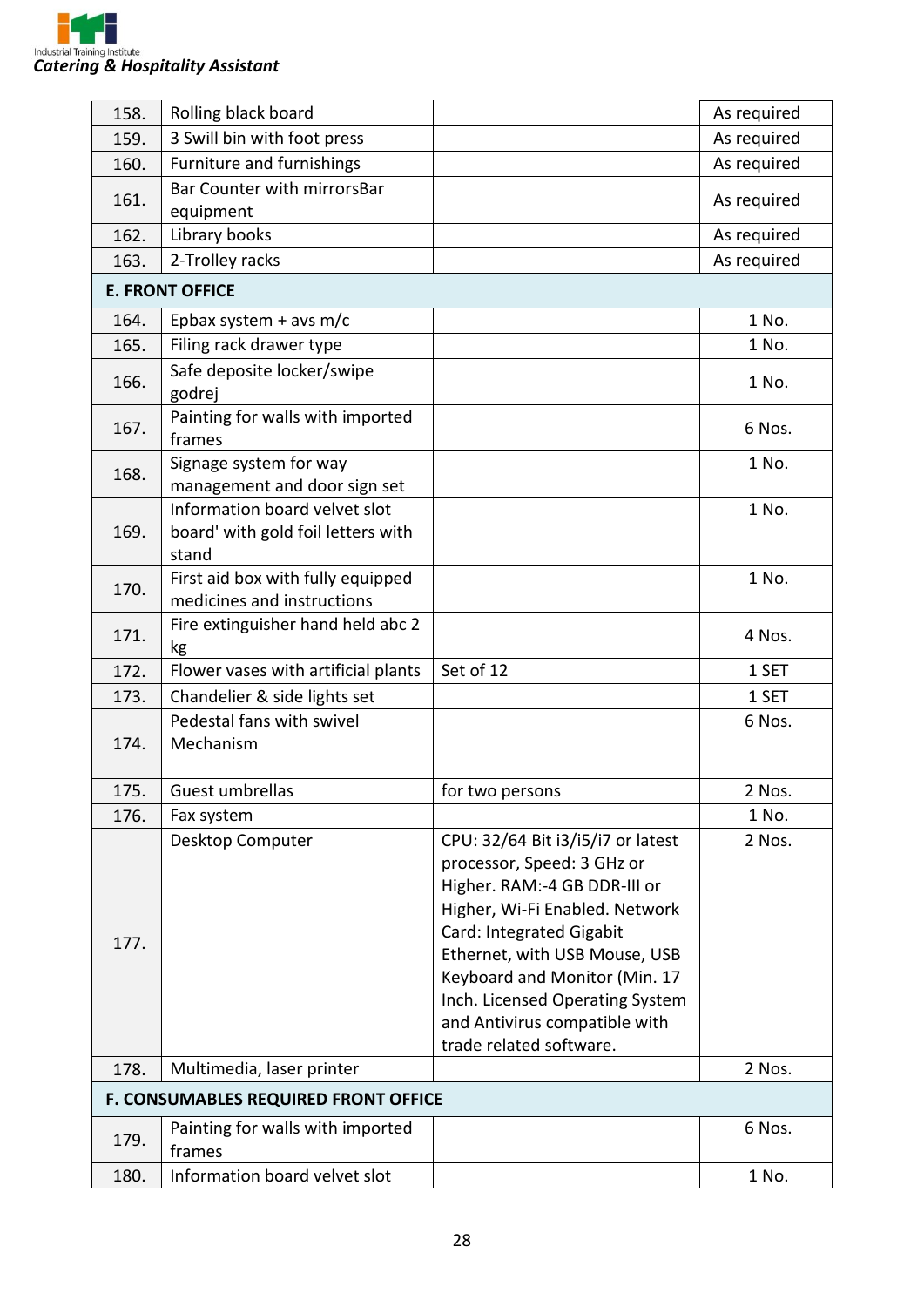

|      | board with gold foil letters with            |                     |             |
|------|----------------------------------------------|---------------------|-------------|
|      | stand                                        |                     |             |
|      | First aid box with fully equipped            |                     | 1 No.       |
| 181. | Medicines and                                |                     |             |
|      | Instructions                                 |                     |             |
| 182. | Flower vases with artificial plants          | Set of 12           | 1 SET       |
| 183. | Chandelier & side lights set                 |                     | 1 SET       |
| 184. | Guest umbrellas                              | For two persons     | 2 Nos.      |
| 185. | Class room projector                         |                     | 2 Nos.      |
| 186. | Internet connector usb                       |                     | As required |
| 187. | Hotel operation related software<br>package  |                     | As required |
|      | G. ACCOMMODATION MANAGEMENT/ HOUSEKEEPING    |                     |             |
| 188. | <b>Slotted Angel Racks</b>                   |                     | 3 Nos.      |
| 189. | <b>Steel Cupboard</b>                        |                     | 2 Nos.      |
| 190. | <b>Student Locker</b>                        |                     | 1 No.       |
| 191. | <b>Beds</b>                                  |                     | 4Nos.       |
| 192. | <b>Bed side Tables</b><br>4 Nos.             |                     |             |
| 193. | Sofa chairs                                  |                     | 4 Nos.      |
| 194. | Sofa                                         |                     | 2 Nos.      |
| 195. | Coffee table                                 |                     | 2 Nos.      |
| 196. | Writing cum dressing table                   |                     | 2 Nos.      |
| 197. | TV. (LCD)                                    | 108" (HOME THEATER) | 2 Nos.      |
| 198. | Luggage rack                                 |                     | 2 Nos.      |
| 199. | Fridge with cabinet                          |                     | 2 Nos.      |
| 200. | <b>Ward Robe</b>                             |                     | 2 Nos.      |
| 201. | Balcony chairs with coffee table             |                     | $4/2$ Nos.  |
| 202  | A.C. unit                                    |                     | 2 Nos.      |
| 203. | Intercom                                     |                     | 2 Nos.      |
| 204. | Fans                                         |                     | 2 Nos.      |
| 205. | Vacuum cleaner wet & dry                     |                     | 1 Nos.      |
| 206. | Scrubber machine                             |                     | 1 Nos.      |
| 207. | Jet Pressure / Skirting machine<br>Equipment |                     | 1 Nos.      |
| 208. | Room maid trolley                            |                     | 2 Nos.      |
| 209. | Washing machine                              |                     | 1 Nos.      |
| 210. | Hand press                                   |                     | 2 Nos.      |
| 211. | Irons                                        |                     | 2 Nos.      |
| 212. | <b>Ironing Boards</b>                        |                     | 2 Nos.      |
| 213. | 'Slotted Angel Racks                         | 6' X 3' X 2'        | 3 Nos.      |
| 214. | <b>Steel Cupboard</b>                        | 78" X 19" X 34"     | 2 Nos.      |
| 215. | House Keeping Linen Trolley                  | Maids Cart          | 1 No.       |
| 216. | Janitorial cot                               |                     | 1 No.       |
| 217. | Commode with Flush Tank                      |                     | 2 Nos.      |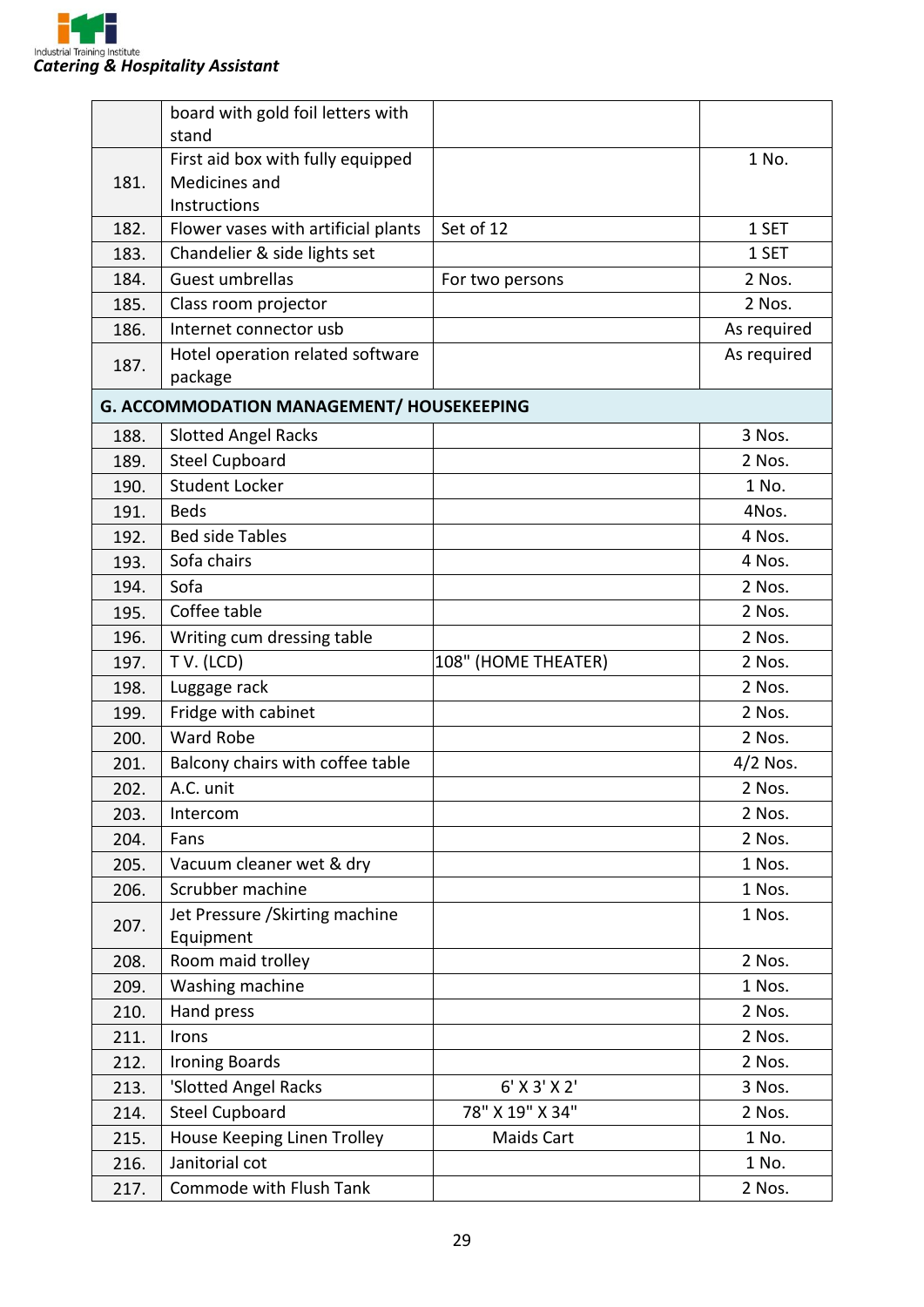

| 218.                                     | <b>Water Heater</b>                     | 25 Ltrs.                 | 2 Nos.      |
|------------------------------------------|-----------------------------------------|--------------------------|-------------|
| 219.                                     | Showers Panel Multijet Full             |                          | 1 No.       |
|                                          | Feature with Pressure pump              |                          |             |
| 220.                                     | Television                              | <b>Hotel Specific TV</b> | 2 Nos.      |
| 221.                                     | Minibar Fridge                          |                          | 2 Nos.      |
| 222.                                     | Intercom Phone System                   |                          | 2 Nos.      |
| 223.                                     | Rocking Chair                           |                          | 1 No.       |
| 224.                                     | Safe Deposit Lockers                    | <b>Electronic Code</b>   | 2 Nos.      |
| 225.                                     | Shoe Shining machine                    |                          | 1 No.       |
| 226.                                     | <b>Stem Press Machine</b>               |                          | 1 No.       |
| 227.                                     | <b>Clothes Drier Machine</b>            |                          | 1 Nos.      |
| 228.                                     | Sewing Machine                          |                          | 1 No.       |
| 229.                                     | Laundry Trolley with Castors            |                          | 2 Nos.      |
| 230.                                     | Mini Scrubber Drier with pump           | 34 P                     | 1 No.       |
| 231.                                     | Mini Scrubber Drier Gravity 24n         |                          | 1 No.       |
| 232.                                     | <b>Carpet Extracturs</b>                |                          | 1 No.       |
| 233.                                     | <b>High Pressure Jet Cleaners</b>       |                          | 1 No.       |
| H. CONSUMABLES REQUIRED FOR HOUSEKEEPING |                                         |                          |             |
| 234.                                     | Towels                                  |                          | 12 Nos.     |
| 235.                                     | <b>Bed sheets</b>                       |                          | 36 Nos.     |
| 236.                                     | <b>Blankets</b>                         |                          | 12 Nos.     |
| 237.                                     | Night spread                            |                          | 12 Nos.     |
| 238.                                     | <b>Bed covers</b>                       |                          | 12 Nos.     |
| 239.                                     | Pillow covers                           |                          | 12 Nos.     |
| 240.                                     | <b>Hand towels</b>                      |                          | 12 Nos.     |
| 241.                                     | <b>Hand Napkins</b>                     |                          | 12 Nos.     |
| 242.                                     | <b>Mattress Protector</b>               |                          | 12 Nos.     |
| 243.                                     | <b>Bath Mats</b>                        |                          | 6 Nos.      |
| 244.                                     | Door Mats                               |                          | 6 Nos.      |
| 245.                                     | Curtains                                |                          | 24 Nos.     |
| 246.                                     | <b>Flower Vase</b>                      |                          | 6 Nos.      |
| 247.                                     | <b>Flower Pots</b>                      |                          | 36 Nos.     |
| 248.                                     | Mattress                                |                          | 6 Nos.      |
| 249.                                     | Pillows                                 |                          | 6 Nos.      |
| 250.                                     | Hand brush                              |                          | 2 Nos.      |
| 251.                                     | Chef coat/ paint/ knot/ saris/<br>apron |                          | As required |
| 252.                                     | Shoe/shocks                             |                          | As required |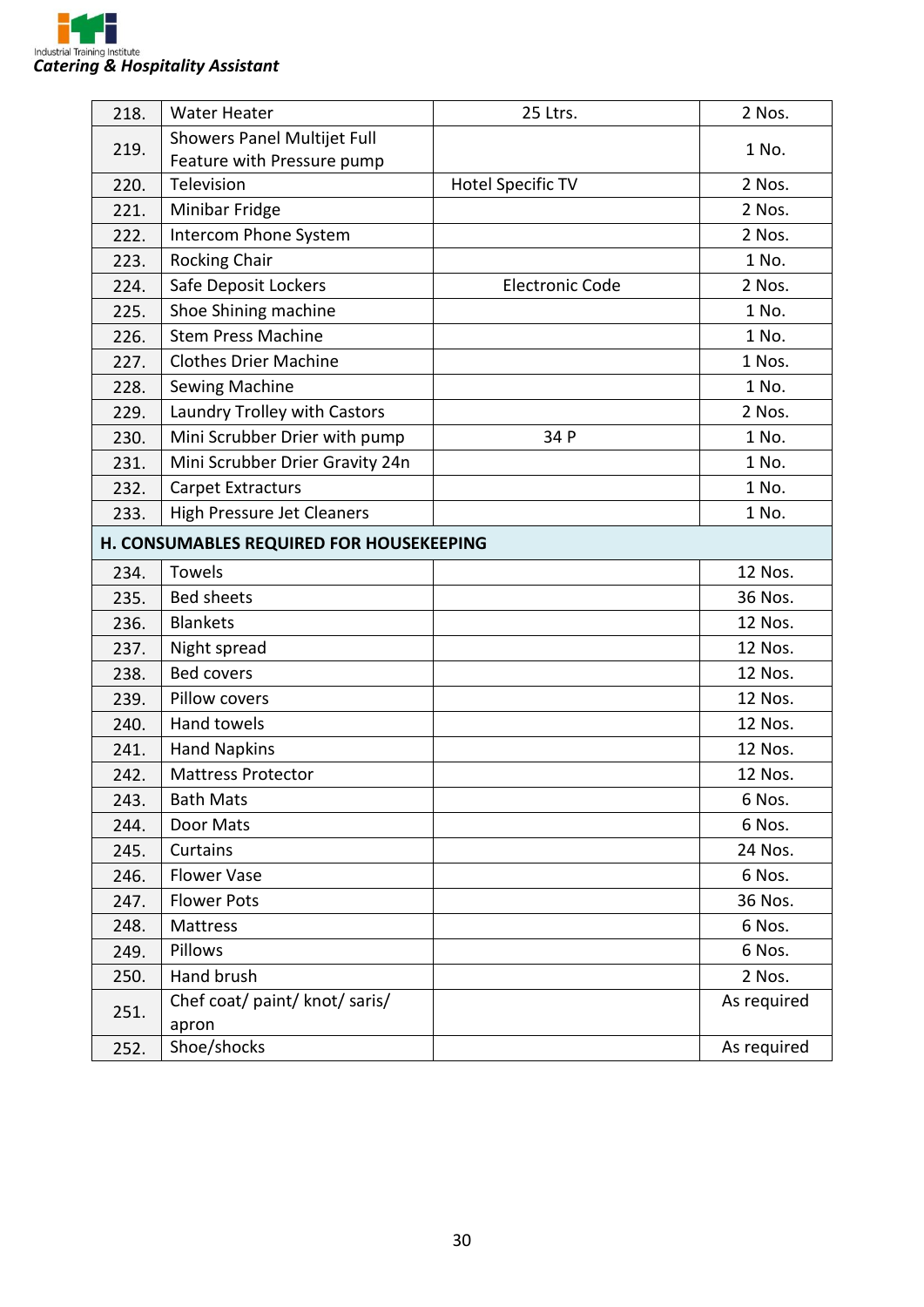The DGT sincerely acknowledges contributions of the Industries, State Directorates, Trade Experts, Domain Experts, trainers of ITIs, NSTIs, faculties from universities and all others who contributed in revising the curriculum.

Special acknowledgement is extended by DGT to the following expert members who had contributed immensely in this curriculum.

| List of Expert Members contributed/ participated for finalizing the course curriculum of |
|------------------------------------------------------------------------------------------|
| <b>Catering &amp; Hospitality Assistant Trade.</b>                                       |

| S No. | <b>Name &amp; Designation</b><br>Sh./Mr./Ms.       | Organization                                                          | <b>Remarks</b> |
|-------|----------------------------------------------------|-----------------------------------------------------------------------|----------------|
| 1.    | Deepankar Mallick, Director                        | ATI-Kanpur                                                            | Chairman       |
| 2.    | Anil kumar, Joint Director of<br>Training.         | ATI-EPI Dehradun                                                      | Member         |
| 3.    | Magan Bhandari, F&B<br>Manager                     | Hotel Great value, Rajpur Road,<br>Dehradun                           | Member         |
| 4.    | H.S. Nigam, V.I.                                   | ATI-Kanpur                                                            | Member         |
| 5.    | R.C. Pandey, Principal                             | Government Institute of Hotel<br>Management and Nutrient,<br>Dehradun | Member         |
| 6.    | Udaychamyal, Lecturer                              | Institute of Hotel Management,<br>Dehradun                            | Member         |
| 7.    | Ashok Devi Trivedi, Dy.<br>Director                | RVTI Allahabad.                                                       | Member         |
| 8.    | Usha Devi Mishra, T.O.(D.M)                        | <b>RVTI Allahabad</b>                                                 | Member         |
| 9.    | V.S. Kaintura, Manager                             | Jeet Restaurant, Mussoorie                                            | Member         |
| 10.   | S.K. Suri, Manager                                 | New India Tourist Centre,<br>Dehradun                                 | Member         |
| 11.   | Rajendra Singh, Manager<br>Catering                | Ramanand Residency, Mussoorie                                         | Member         |
| 12.   | Pankaj Thapliyal, G.M.                             | Country Inn, Mussoorie                                                | Member         |
| 13.   | P.K.Shrma, Personal manager                        | Jay Pee Residency, Mussoorie                                          | Member         |
| 14.   | Neeraj Aggrarwal, Director                         | Ram Institute of hotel<br>Management, Dehradun                        | Member         |
| 15.   | Amol Aswal, Principal                              | New taj Institute of Hotel<br>Management, Dehradun                    | Member         |
| 16.   | Shubender Rohilla, Hotler                          | Ramanand Residency, Mussoorie                                         | Member         |
| 17.   | G.R.Uniyal, Proprietor                             | Uniyal Bakers                                                         | Member         |
| 18.   | Sachinkumar, Instructor<br>Catering & Hospitality. | RVTI, Allahabad.                                                      | Member         |
| 19.   | Sanjay, Catering in charge                         | Taj Institute of Hotel<br>Management,, Dehradun.                      | Member         |
| 20.   | SatyBir Singh, Administrative                      | LalBahadurShastri National                                            | Member         |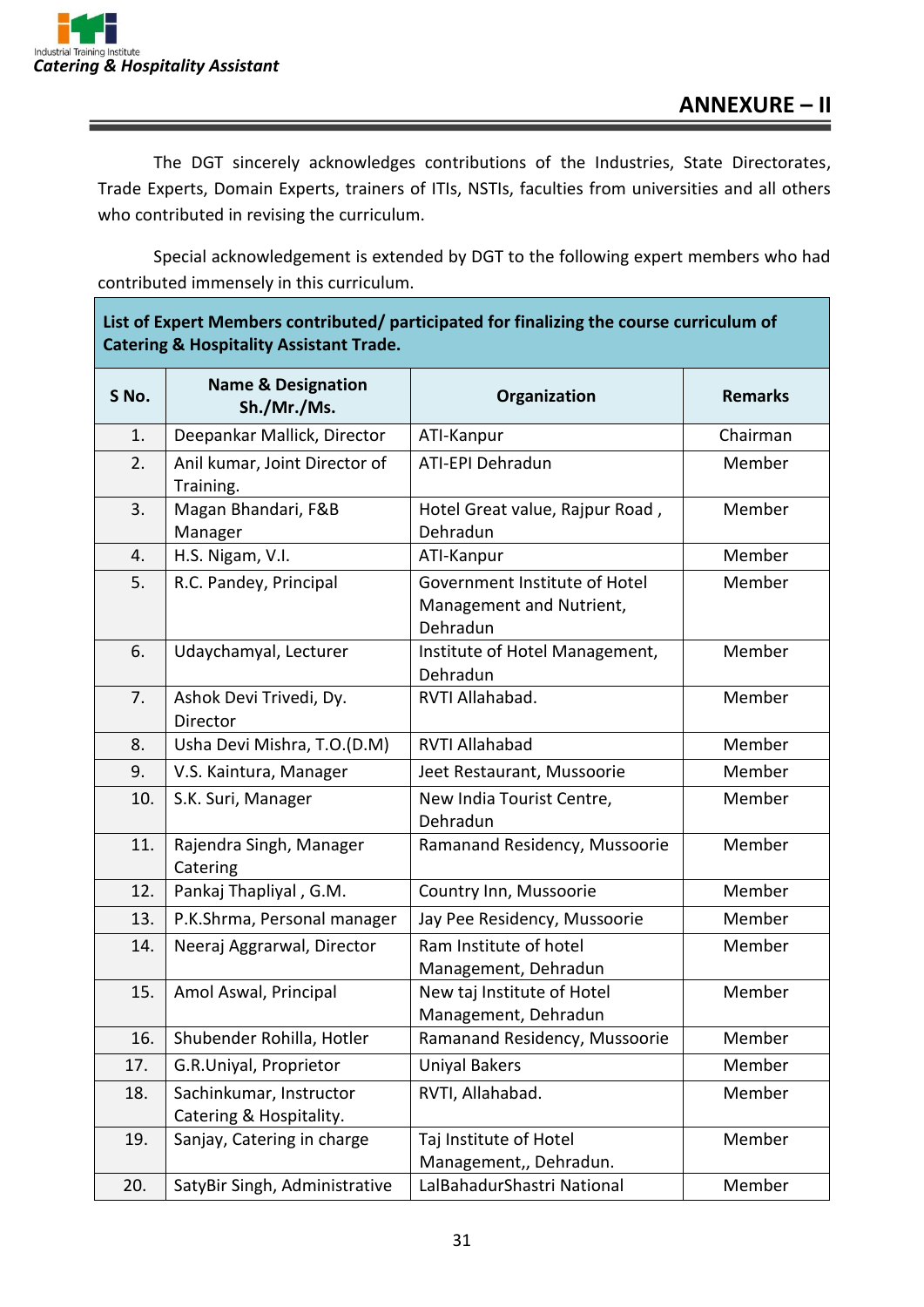

|     | Officer                                | Academy, Musssoorie              |        |
|-----|----------------------------------------|----------------------------------|--------|
| 21. | V.P.S. Negi, H.O.D.                    | Kukreja Institute of Hotel       | Member |
|     |                                        | Management, Dehradun             |        |
| 22. | Vivek Kumar, Assistant                 | Institute of Hotel Management,   | Member |
|     | lecturer                               | Dehradun                         |        |
| 23. | C.S. Negi, A.G.M.                      | GMVN, Dehradun                   | Member |
| 24. | Sanjiv kumar, Principal                | ITI Gujrala, Dehradun            | Member |
| 25. | P.S. Negi, Head of catering            | Kukreja Institute of Hotel       | Member |
|     | Department                             | Management, Dehradun             |        |
| 26. | A.K. Singh, Joint. Director            | <b>Tourism Development Board</b> | Member |
|     |                                        | Uttaranchal, Dehradun            |        |
| 27. | Capt. Yogesh Uniyal, Manager           | Uniyal Bakers and                | Member |
|     |                                        | manufacturers.                   |        |
| 28. | Neena Sharma, Director                 | Synergy consultant, Dehradun     | Member |
| 29. | Ravindra Mohan Kala, State             | 55-Rajpur road, Dehradun         | Member |
|     | Secretary, Scout & Guide               |                                  |        |
| 30. | Tanuj Nayyar, Senior Sa <sup>y</sup> s | Jay Pee Residency, Manore-       | Member |
|     | Chef.                                  | Mussoorie.                       |        |
| 31. | P. N.Yadav, Dy. Director.              | <b>ATI Kanpur</b>                | Member |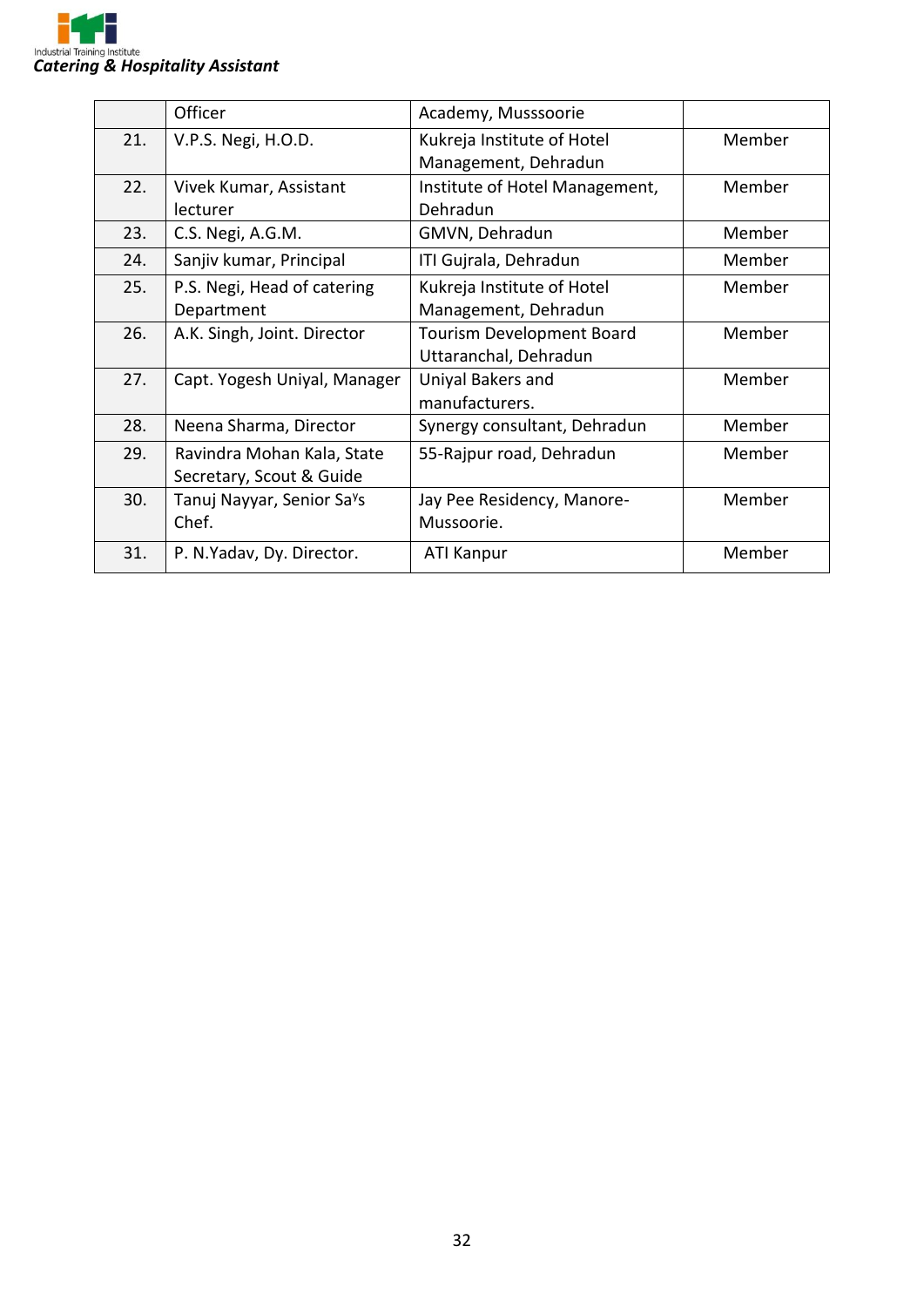

#### **ABBREVIATIONS**

| <b>CTS</b>  | <b>Craftsmen Training Scheme</b>                   |
|-------------|----------------------------------------------------|
| <b>ATS</b>  | <b>Apprenticeship Training Scheme</b>              |
| <b>CITS</b> | <b>Craft Instructor Training Scheme</b>            |
| <b>DGT</b>  | <b>Directorate General of Training</b>             |
| <b>MSDE</b> | Ministry of Skill Development and Entrepreneurship |
| <b>NTC</b>  | <b>National Trade Certificate</b>                  |
| <b>NAC</b>  | National Apprenticeship Certificate                |
| <b>NCIC</b> | <b>National Craft Instructor Certificate</b>       |
| LD          | <b>Locomotor Disability</b>                        |
| <b>CP</b>   | <b>Cerebral Palsy</b>                              |
| <b>MD</b>   | <b>Multiple Disabilities</b>                       |
| LV          | <b>Low Vision</b>                                  |
| HH          | Hard of Hearing                                    |
| ID          | <b>Intellectual Disabilities</b>                   |
| <b>LC</b>   | Leprosy Cured                                      |
| <b>SLD</b>  | <b>Specific Learning Disabilities</b>              |
| <b>DW</b>   | Dwarfism                                           |
| MI          | <b>Mental Illness</b>                              |
| AA          | <b>Acid Attack</b>                                 |
| PwD         | Person with disabilities                           |